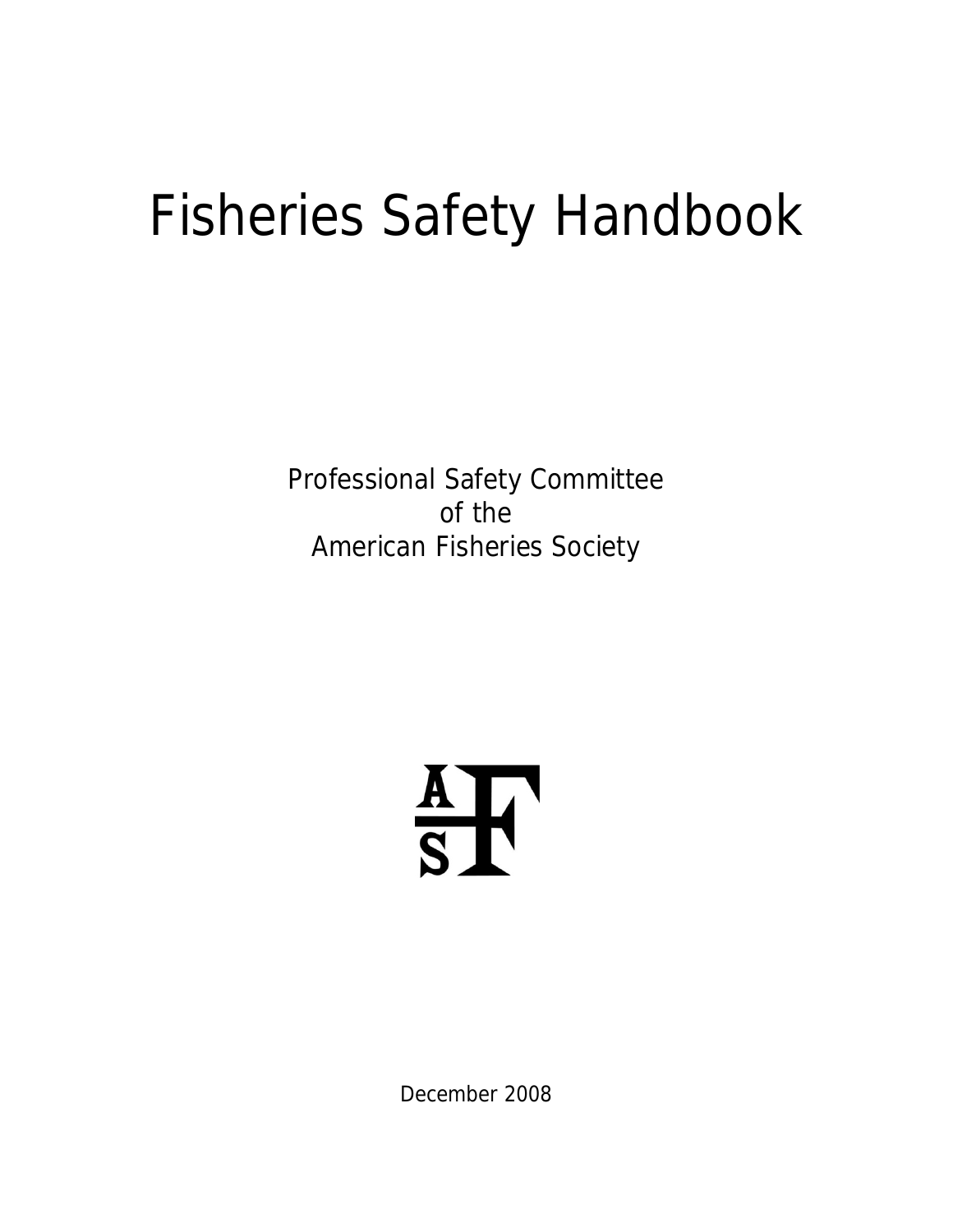# Suggested citation:

Professional Safety Committee. 2008. Fisheries safety handbook. American Fisheries Society, Bethesda, Maryland.

> Committee Members: Bill Fisher (OK), Chair Laura Csoboth (IL) Don Dennerline (GA) Casey Harthorn (NM) Chris O'Bara (WV) Larry Olmsted (ID) Dennis Reicke (MS) Roger Rulifson (NC)

American Fisheries Society 5410 Grosvenor Lane Bethesda, Maryland 20814, USA 301-897-8616 www.fisheries.org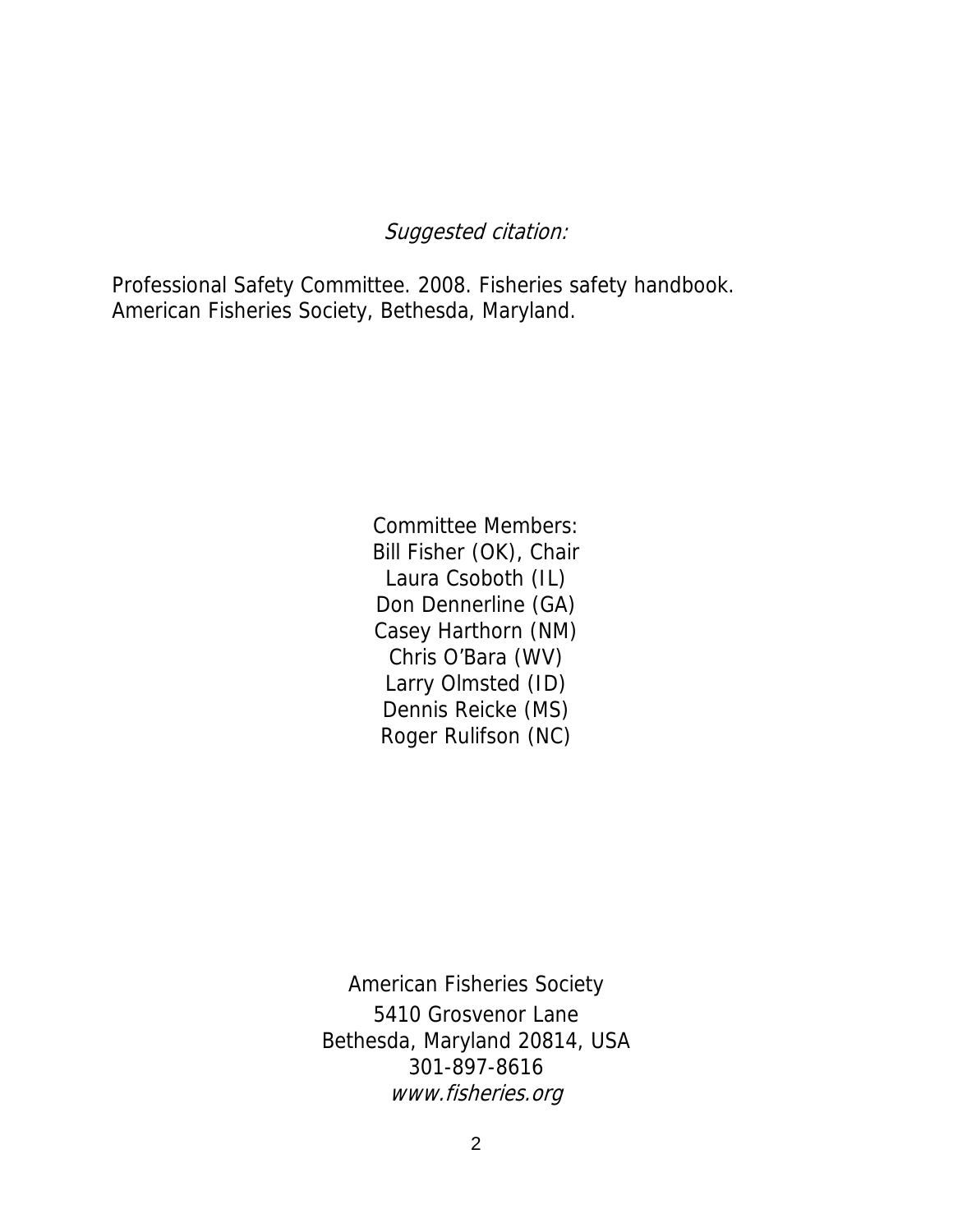# **Contents**

| Preface                                                | 4  |
|--------------------------------------------------------|----|
| <b>Introduction</b>                                    | 6  |
| Defensive and Safe Driving                             | 8  |
| <b>Boating Safety</b>                                  | 11 |
| <b>Electrofishing Safety</b>                           | 15 |
| <b>Underwater and Diving Safety</b>                    | 20 |
| First Aid and CPR/AED Training                         | 22 |
| <b>Fish Handling Safety</b>                            | 28 |
| <b>Chemical Application and Hazardous Waste Safety</b> | 35 |
| <b>Laboratory Safety</b>                               | 39 |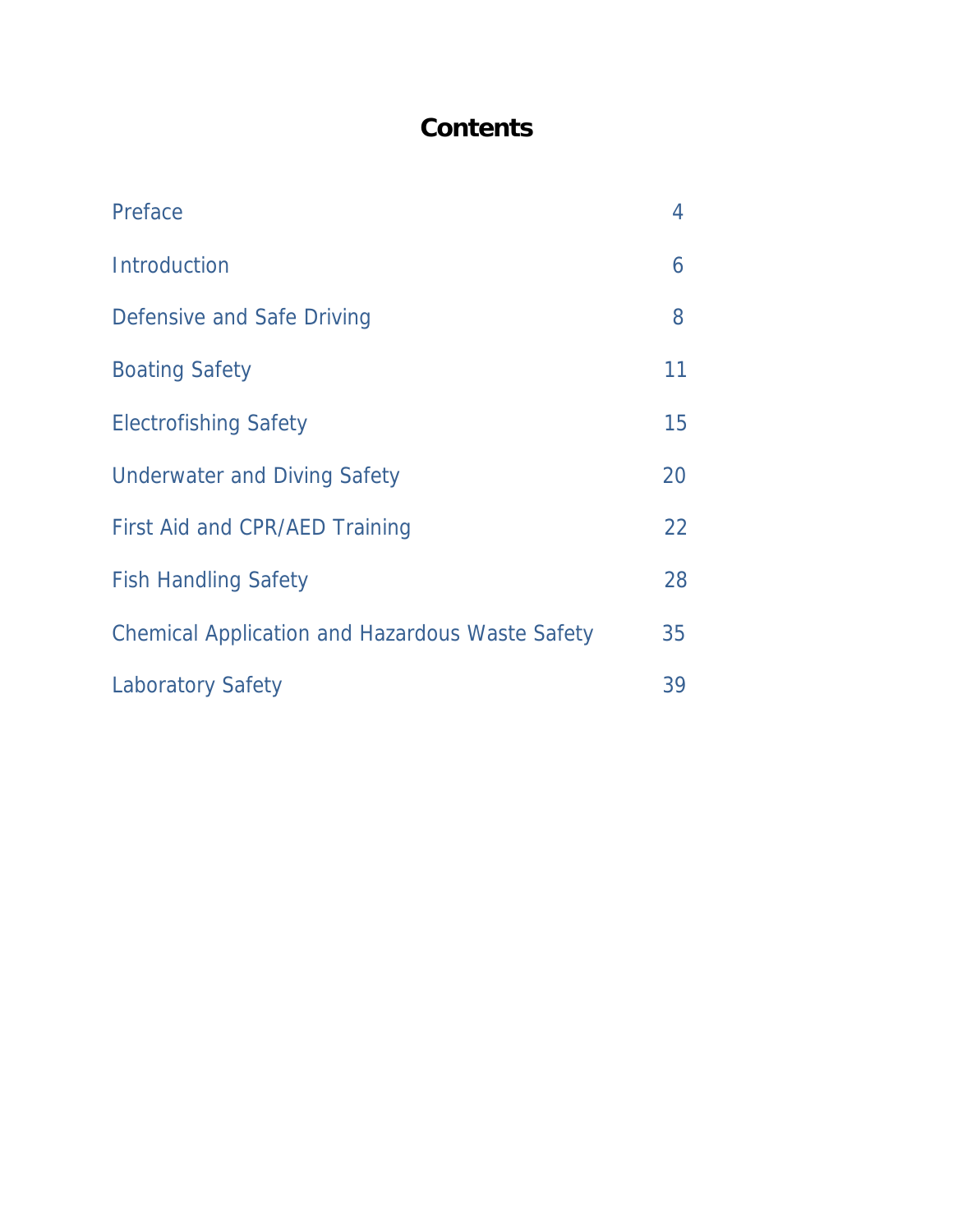# **Preface**

<span id="page-3-0"></span>The Professional Safety Committee was formed in 2005 by American Fisheries Society President Chris Kohler. It was reformed 2006 and continued through 2008. The committee was given the charge of creating greater awareness of safety issues within the fisheries profession and working with the Continuing Education Committee to promote continuing education opportunities on this issue at chapter, division and parent society meetings. Justification for the committee's charge came from the 2005-2009 Strategic Plan of AFS:

Goal ITO 3, Professional Stature.—Enable researchers, educators, managers, and administrators involved in the fields of fishery and aquatic science and resources management (aquatic resource professionals) to be recognized and valued by employers and the public.

Strategy ITO 3.1.—Maintain a leadership role in enhancing salary, safety, and working conditions for fishery professionals; prioritize work with organization whose benefits fall below indexed mean values.

Target ITO 3.3.a.—Salary, safety, and working conditions for fishery professional continue to improve.

The committee consisted of: Laura Csoboth (IL); Don Dennerline (GA); Bill Fisher (OK), Chair; Casey Harthorn (NM); Chris O'Bara (WV); Larry Olmsted (ID); Dennis Reicke (MS); and Roger Rulifson (NC). Fred Heitman (TN) and Steve Sellars (NC) contributed to the report.

The committee compiled information on safety issues that are pertinent to fisheries and aquatic resource professionals. These issues included: defensive driving, boating safety, electrofishing safety, CPR/AED (automated external defibrillator) and first aid training, fish handling safety (injuries from spines and fins), pesticide application certification training (rotenone and aquatic herbicides), underwater and diving safety, and laboratory safety (chemical safety, slippery floors).

The information was compiled into this Fisheries Safety Handbook. Periodic revisions of this handbook are expected. Although the basic philosophies of health and safety are quite constant, specific issues or components of health and safety evolve over time, sometimes quite rapidly.

Special thanks go to the following for reviewing the handbook sections: G. Hill (US Geological Survey) Boating Safety; K. Pope (Nebraska Cooperative Fish and Wildlife Research Unit) and R. Hansen (New Mexico Dept. of Game and Fish, Fisheries Division) Electrofishing Safety; A. Henshaw (HDR Co.); Kelly Shook (Health Sciences Coordinator, Environmental Health and Safety, East Carolina University) Laboratory Safety; and Steve Sellars (Eastern Carolina University).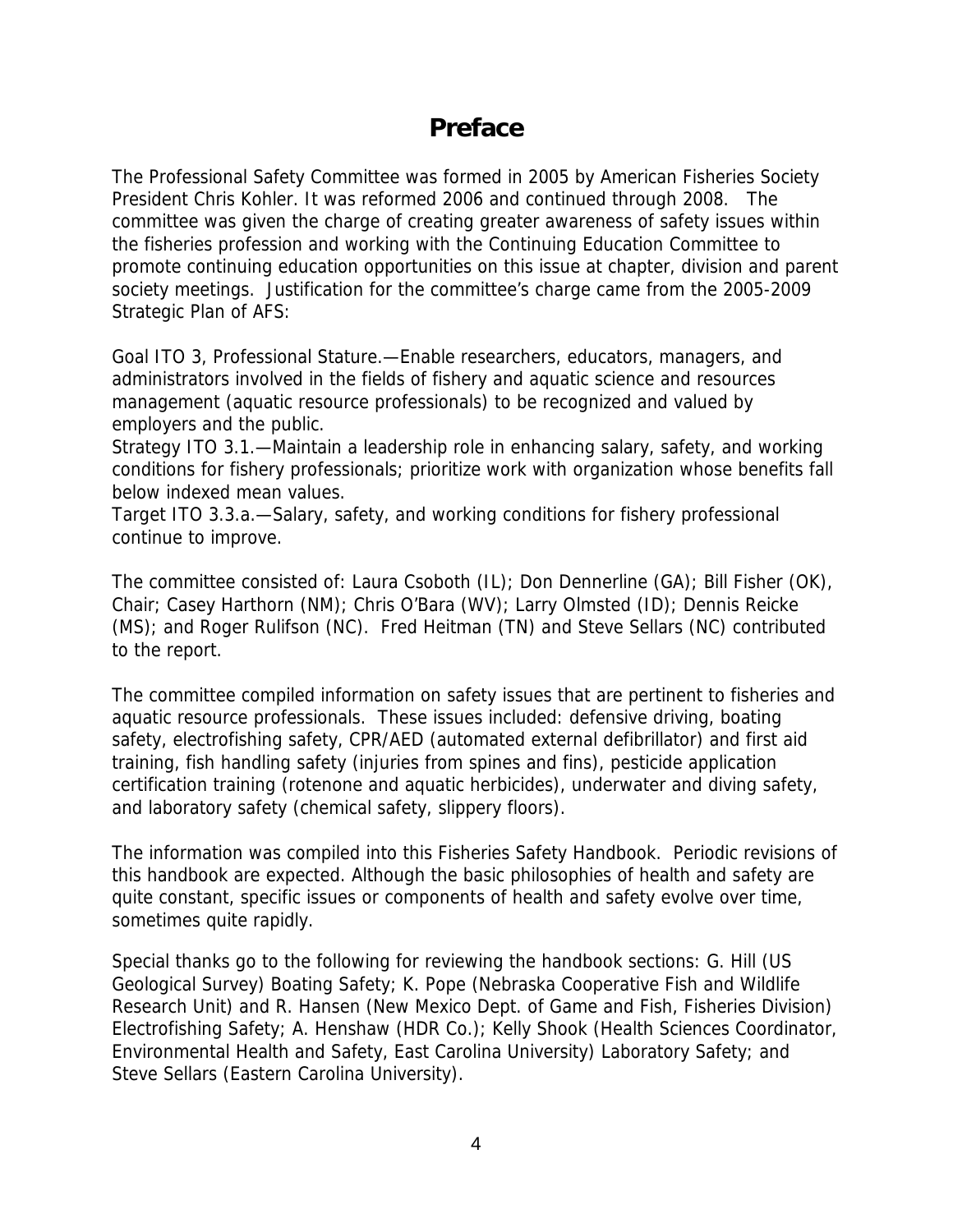Bill Fisher, Chair Professional Safety Committee December 2008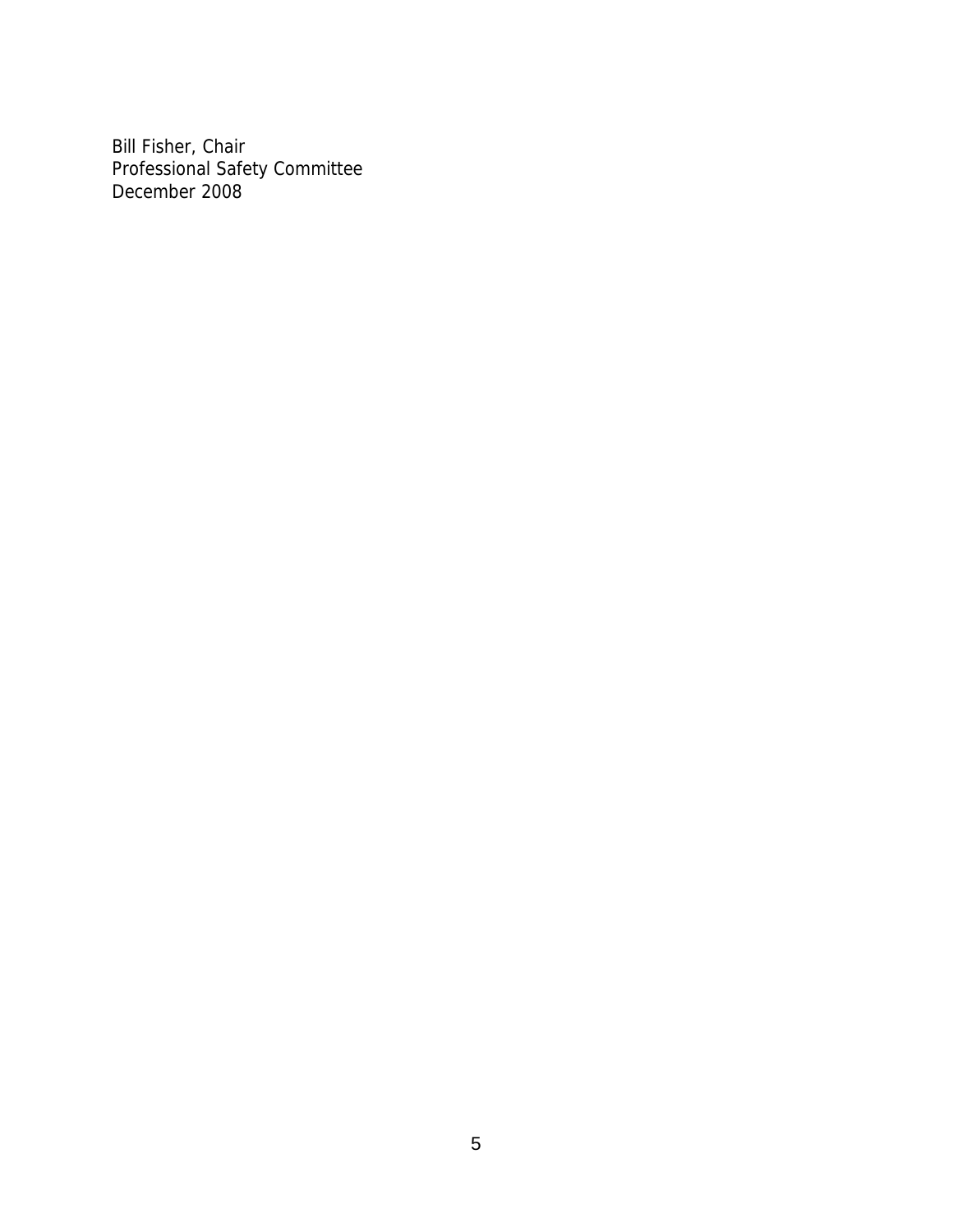# <span id="page-5-0"></span>**Introduction**

Laura Csoboth and Bill Fisher

Virtually every fisheries job poses some hazard to personal health and safety. Although incidents and accidents occur, many can be prevented through proper training, awareness of risk, and enforced safety precautions. Unfortunately, it can often take a serious and even tragic incident to spur the creation and implementation of successful health and safety programs. Therefore, the purpose of this handbook is to assist researchers, educators, managers, and administrators involved in the fields of fishery and aquatic science and resources management (aquatic resource professionals) in nurturing and creating a safe and productive work environment, no matter the surroundings.

Four general elements are necessary to implementing a successful safety and health management program:

# **1. Management leadership and employee involvement**

Safety programs need to be leadership-driven, engendering a culture of responsibility for safety and attitudes that improve performance and efficiency in the workplace. Supervisors must provide adequate infrastructure and resources to meet safety training requirements and equipment needs, while employees should embrace these efforts by helping to identify needed training/equipment, keeping abreast of safety information, and consistently implementing safety protocols. Safety is the responsibility of everyone in the workplace.

# **2. Work analysis**

Injury to employees and damage or loss of equipment and facilities can be significant to individuals, supervisors, companies, agencies, and universities, especially in today's litigious society. Therefore, when accidents and near-miss incidents occur, safety managers should determine the cause(s) and devise ways to avoid similar, future incidents from occurring.

# **3. Hazard prevention and control**

Hazards typically occur from one of the following: an unsafe task, improper equipment, the environment, or issues with personnel/management. While many strategies for accident prevention exist, an important and often over-looked component to hazard prevention is the project-specific health and safety plan. Project-specific health and safety plans force supervisors and project managers to anticipate risk and safety hazards that can be extremely variable depending on the task and adequately plan for equipment and training needs.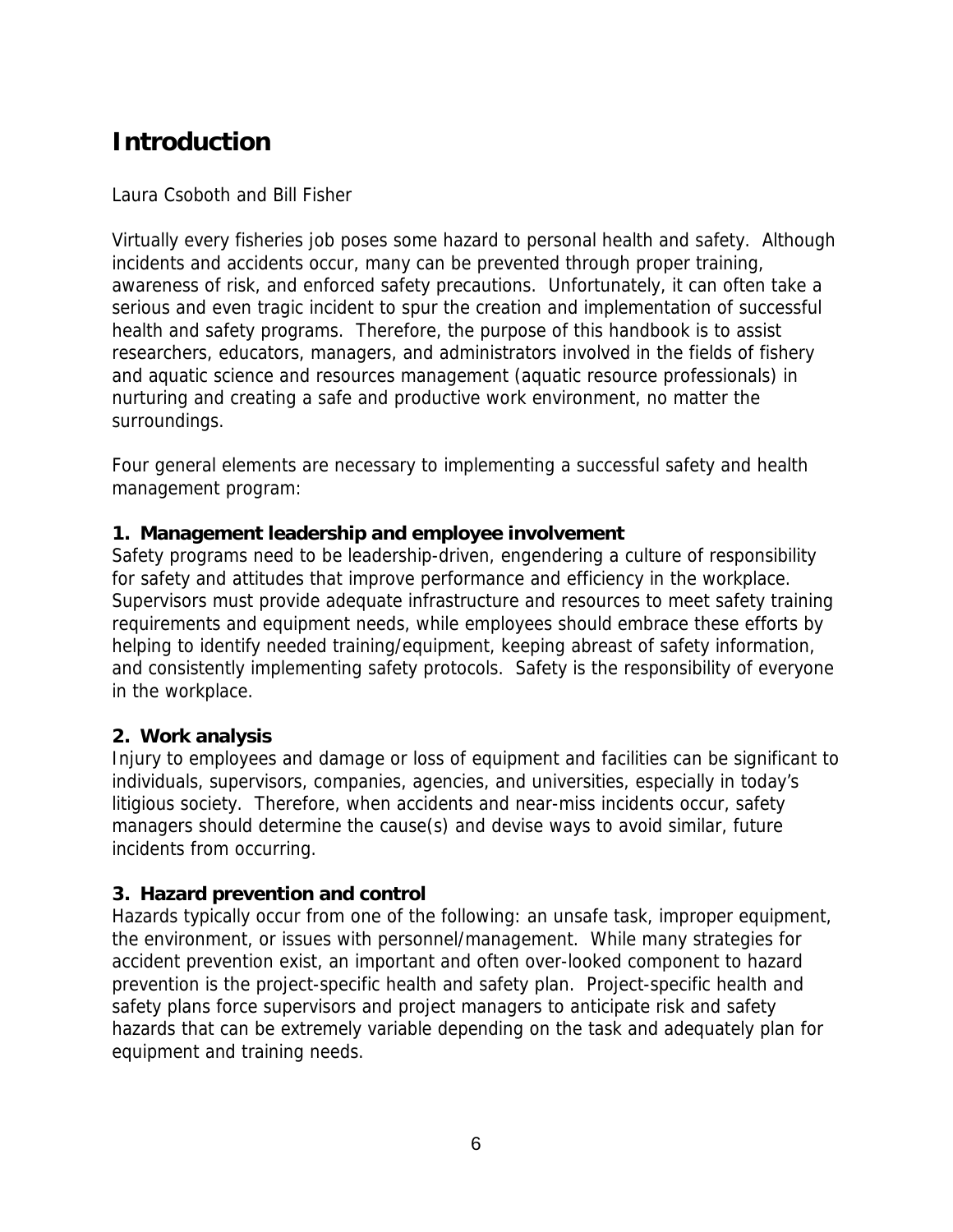## **4. Safety and health training**

Training can occur in many forms, but should always originate from trustworthy, sanctioned, and reliable sources (e.g., American Red Cross, Occupational Safety and Health Administration).

There are six sections to the handbook. The sections are: Defensive and Safe Driving, Boating Safety, Electrofishing Safety, Underwater and Diving Safety, CPR/AED and First Aid Training, Fish Handling Safety, Chemical Application and Hazardous Waste Safety, and Laboratory Safety. Each section was written independently and all were reviewed by subject matter professionals. Our focus was on safety information relevant to fisheries professionals. As such, our goal was to provide specific information about safety procedures for common fisheries activities and references to publications and websites for more general safety information.

This handbook is intended to be advisory in nature, informational in content, and does not provide industry standards for workplace safety nor does it create any legal obligations. Moreover, this handbook has been developed for general use by aquatic resource professionals within the United States. Therefore, particular emphasis was placed on the Federal Occupational Safety and Health Administration (OSHA), which enforces health and safety legislation within the United States. Fisheries professionals in nations other than the United States should disregard specific references to state and federal laws and regulations. We suggest that the principles described in this handbook are applicable to aquatic resource professionals everywhere. Researchers in other nations can modify the specific provisions pertaining to the United States and adopt guidelines consistent with the laws and regulations of their own government.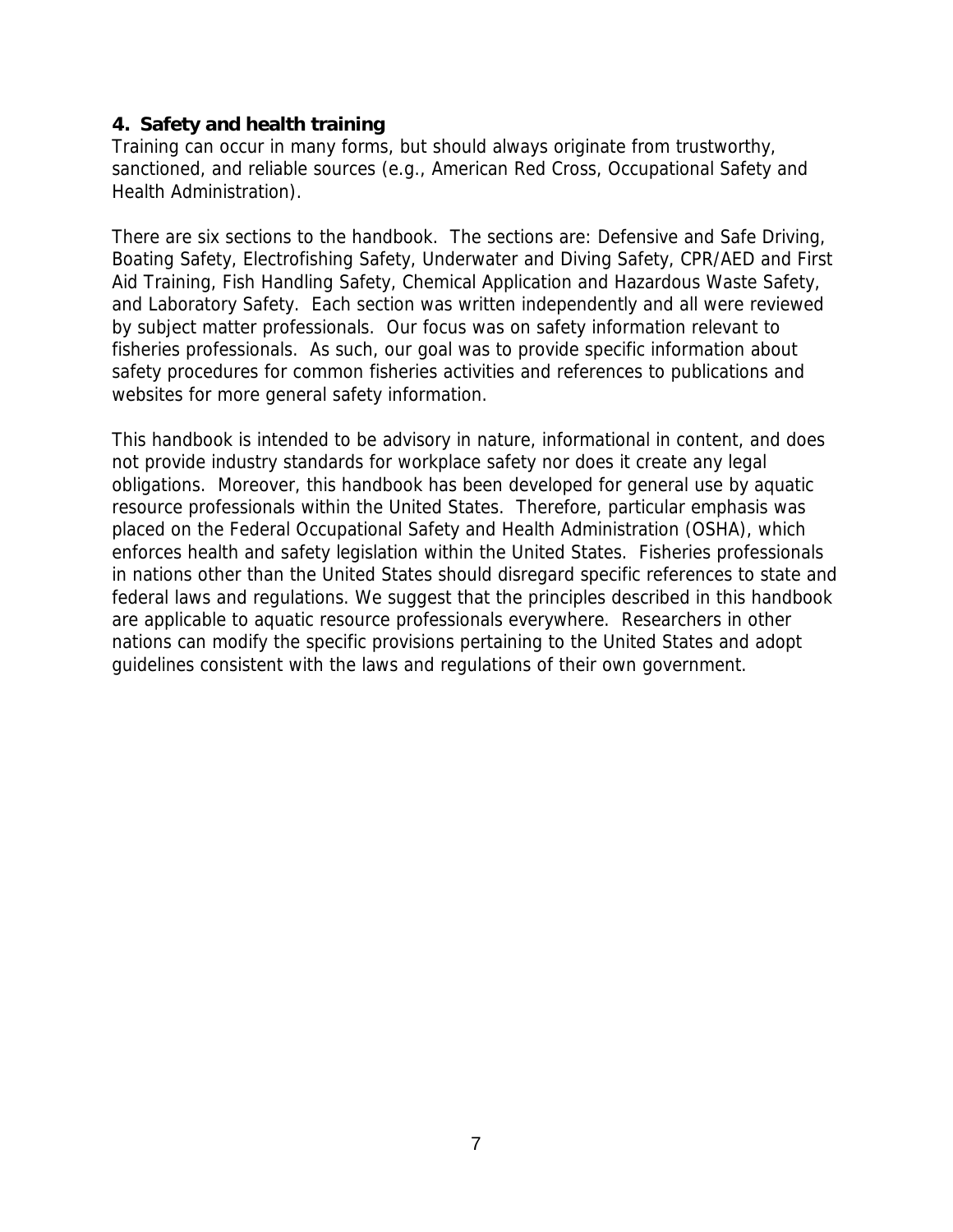# <span id="page-7-0"></span>**Defensive and Safe Driving**

## Dennis Riecke

Except for office work and field sampling, fisheries professionals and students will probably spend much of their career time driving to various job sites and water bodies. There are approximately 19 million automobile collisions each year that end 40,000 lives and result in 2,300,000 disabling injuries (National Safety Council 2006). One out of every nine drivers will be involved in a vehicle collision in any given year. Few drivers will never be involved in a vehicle collision.

Driving occurs in a variety of road and weather conditions that influence safe driving speeds and vehicle performance. Often, fisheries workers are towing boats or other equipment that affects vehicle performance and handling. Fisheries workers may use different vehicles, which they are not familiar with depending on their work activities. Driver unfamiliarity with a vehicle is a major cause of collisions. Driving is a complex task that we often take for granted, but it is one that demands the use of all of our senses and undivided attention to be undertaken safely. Regardless of how much vehicle operation experience you possess, you can benefit from a defensive and safe driving training course. The principles of defensive driving involve three interrelated steps: 1) see the hazard by thinking as far ahead as possible about what might happen, 2) understand the defense for specific hazards and apply the corrective defensive maneuver, and 3) act defensively when the hazard is recognized and the defense determined (Berry 1996).

Basic safe driving practices and guidelines can be found in most defensive and safe driver training courses. The guidelines below pertain to the situation that most fisheries workers experience—trailering a boat.

Vehicles pulling a trailer are four times more likely to be involved in a single vehicle accident, particularly during long-distance travel (Dark 1971). When towing a trailer and boat, make a conscious effort to "THINK BIG," "THINK HEAVY," and "SLOW DOWN." Maintain a greater following distance to vehicles in front of you than normal and use caution when passing. The weight and force of the trailer will increase your braking distance. Learn how to detect and correct trailer fishtailing. When a trailer begins to fishtail due to high speeds, passing trucks, gusting winds and inadequate tongue weight, your towing vehicle will begin to sway. If this sway becomes too great, both the vehicle and the trailer will flip over. If the trailer starts to sway, let up on the gas pedal, hold the wheel securely and keep the wheel straight. DO NOT USE THE BRAKE OR OVERSTEER - both will make the swaying worse.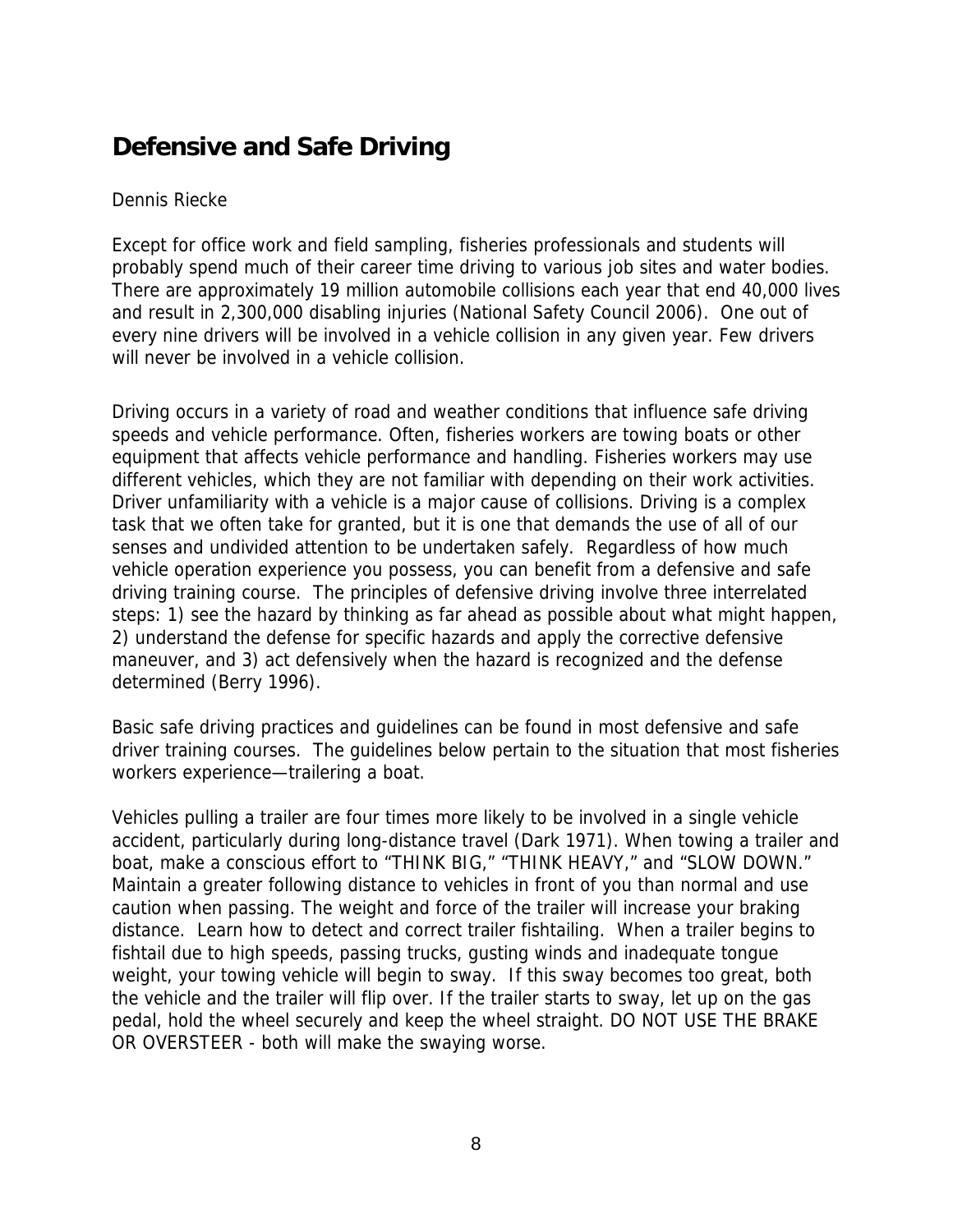All trailers bear capacity information, which is usually displayed, on a plate or label affixed to the trailer tongue. These labels list the Gross Trailer Weight Rating (GTWR) and the Gross Axle Weight Rating (GAWR). These weights can be determined at a public scale. The gross trailer weight is the weight of the loaded trailer, unhitched and supported on a jack. To determine the gross axle weight, move the tongue and jack off the scale and reweigh the trailer. Determine the tongue weight by subtracting the gross axle weight from the gross trailer weight. The tongue weight should be 10-15% of the gross trailer weight. Wheel and tire size and condition influence capacity of a trailer. The most common towing problem is undersized tires, which become hot, sway more easily, wear out more quickly and carry a load less safely (Berry et al. 1983). The tire size needed to safely carry the recommended weight load is listed on the trailer capacity plate. State regulations may require that trailers exceeding a certain weight be fitted with brakes.

Trailer brakes, brake lights and turn signals extend the braking and signaling ability of the towing vehicle. These features should be checked frequently for proper operation. Nonfunctioning trailer lights are a commonly encountered situation due to their construction designs, wire quality and connections and the fact that they are submerged in water when launching and loading a boat. Trailer light life can be extended by disconnecting them and allowing them to cool prior to launching or by removing them altogether for this activity.

Trailer hitching equipment consists of the coupler, safety chains, hitch and ball. The coupler is the tongue mechanism that attaches the trailer to the trailer ball. The attachment should be secure and the hasp should be prevented from coming loose from the ball with a lock or hardened bolt to prevent the latch from being jarred open during transport. Safety chains should attach the trailer at separate points other than the bracket that holds the trailer ball. The hitch size and weight depend upon the tongue weight and gross trailer weight. Make sure the trailer coupler size and the trailer ball size are the same. Boats should always be attached to their trailer at multiple points. Straps or ropes should be used to secure the stern of the boat to the trailer. Wire rope or a wire cable is the best material to attach the bow of the boat to the trailer winch. The trailer winch should have a locking mechanism to prevent it from freewheeling after it is tightened.

Everything stored in your boat can and will blow away if it is not securely tied down. It is better to spend a few minutes securing all equipment in the boat prior to departure than having to stop and retrieve sampling gear and nets scattered along a roadway.

Every vehicle driven by a fisheries biologist should carry an emergency kit containing jumper cables, road reflectors, a flashlight and spare batteries, a basic tool kit, tire pressure gauge, oil, brake fluid, transmission fluid, radiator coolant and an empty spare gas can. Keep at least a quarter of a tank of gas in your vehicle at all times in case of an emergency.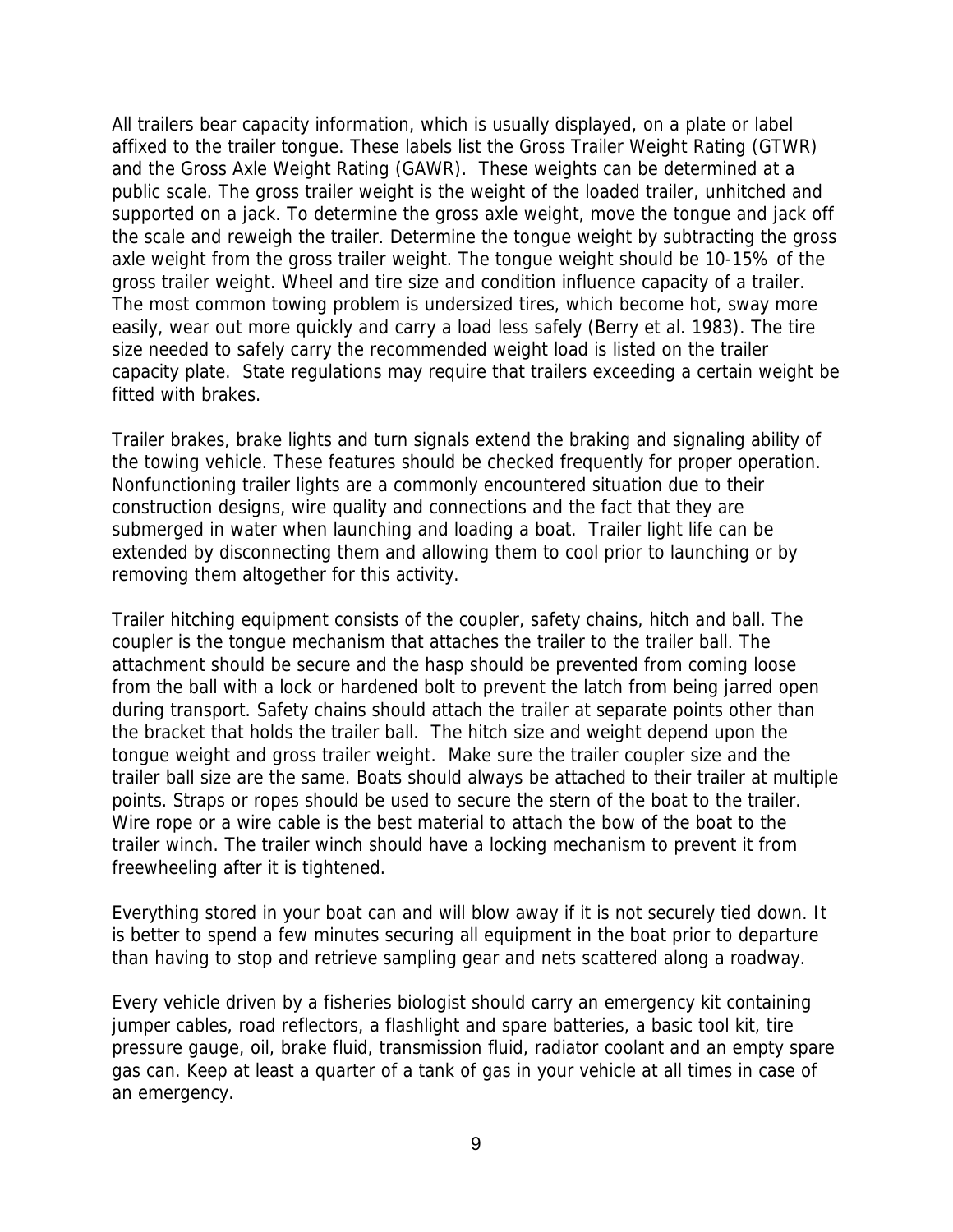In at least 35 states, insurance companies offer discounts for drivers who have completed a driving safety course. Contact your insurance company or your state department of public safety to inquire about safe driving courses. Such courses are available online through the National Safety Council at http://www.4tdds.com/?kbid=1064. We can all improve our safe driving skills. It's

better to be safe than sorry.

### **References**

Berry, C. R. 1996. Safety in fisheries work. Pages 63-81 in B. R. Murphy and D. W. Willis, editors. Fisheries techniques, 2<sup>nd</sup> edition. American Fisheries Society, Bethesda, Maryland.

Dark, H.E. 1971. Know before you tow. Family Safety Magazine 30(2): 24-26.

National Safety Council. 2007. Defensive driving courses. http://www.4tdds.com/?kbid=1064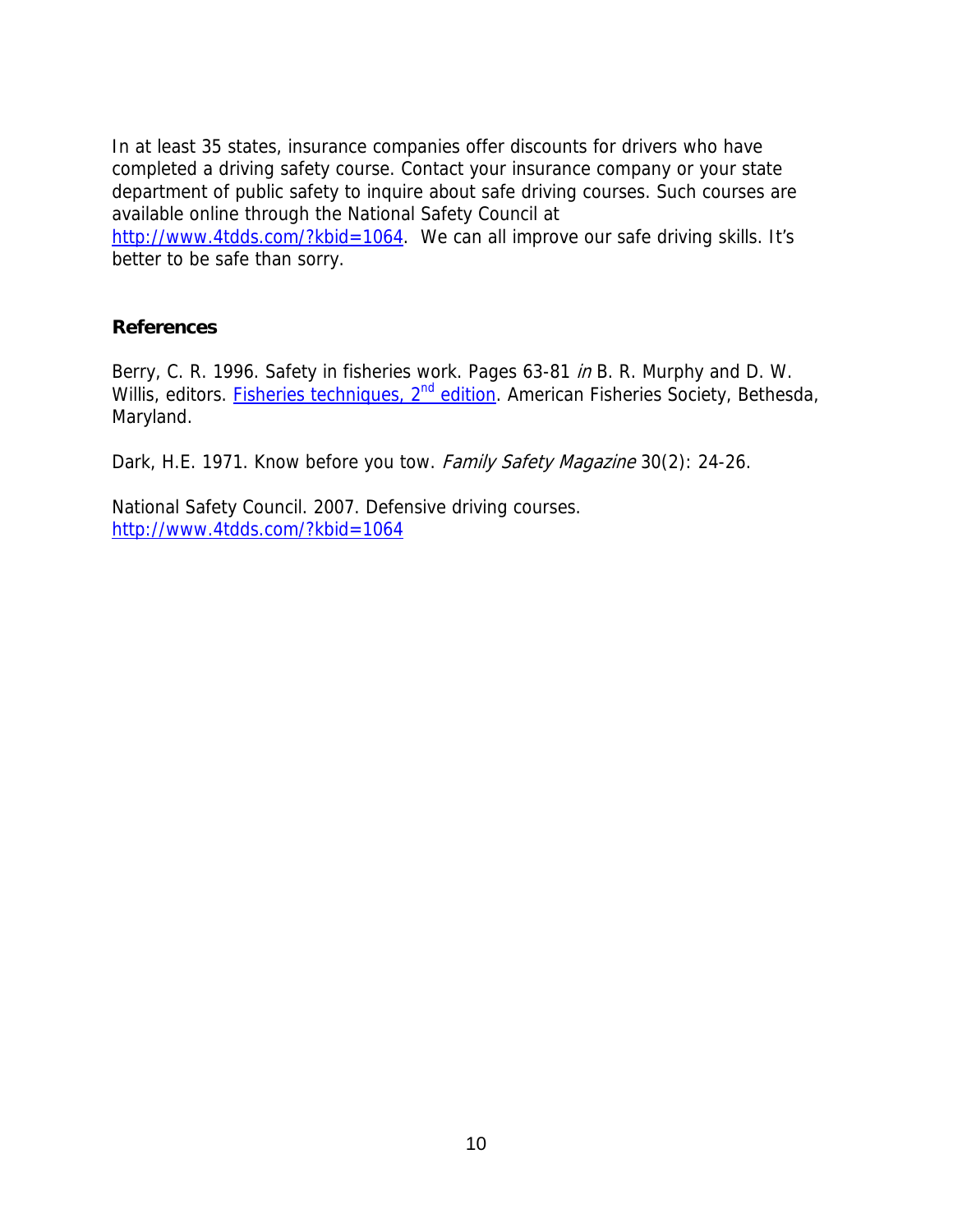# <span id="page-10-0"></span>**Boating Safety**

Don Dennerline and Bill Fisher

Safe boating has never been more important for fisheries biologists who are working among an increasing number of watercraft on inland lakes and rivers and coastal areas. Fisheries biologists typically perform a number of tasks that require a variety of watercraft ranging from large and small motorboats to canoes and kayaks. Many references have been written about the operation of small watercraft (see Berry 1996), and the standard reference is *Chapman Piloting and Seamanship* (Maloney 2006).

There are many boating courses for training fisheries biologists on safe boating. These courses are available on the Internet, through state and federal agencies, by the U. S. Coast Guard, and organizations such as the National Safe Boating Council. All of these courses are designed to educate motorboat operators, particularly recreational boaters, on proper and safe boating skills to minimize the loss of life, personal injury, property damage, and environmental impacts. Rather than repeat information from these courses in this handbook, we direct the reader to the course websites listed at the end of this section. Each of these courses cover in varying detail the following training standards established by the National Association of State Boating Law Administrators (NASBLA):

The Boat.—Capacities and registration requirements, as well as characteristics of the boat types and terms such as length and classification; hull design, type, and material; propulsion requirement and fuel type.

Boating Equipment.—Personal flotation devices (PFDs), fire extinguishers, back-fire flame control device, ventilation systems, navigation lights, sound signaling equipment, and visual distress signals.

Trip Planning.—Checking local weather and hazards, filing a float plan, boat preventative maintenance, transporting and trailering, fueling, and pre-departure checklist and passenger communication.

Marine Environment. - Specific environmental laws and regulations for human waste and toxic substance disposal when operating motorboats in marine waters.

Safe Boat Operation.—Operator responsibilities, understanding the influence of and laws pertaining to drugs and alcohol during boat operation, navigation rules of the road, aid to navigation, docking and mooring, anchoring, and effects of carbon monoxide.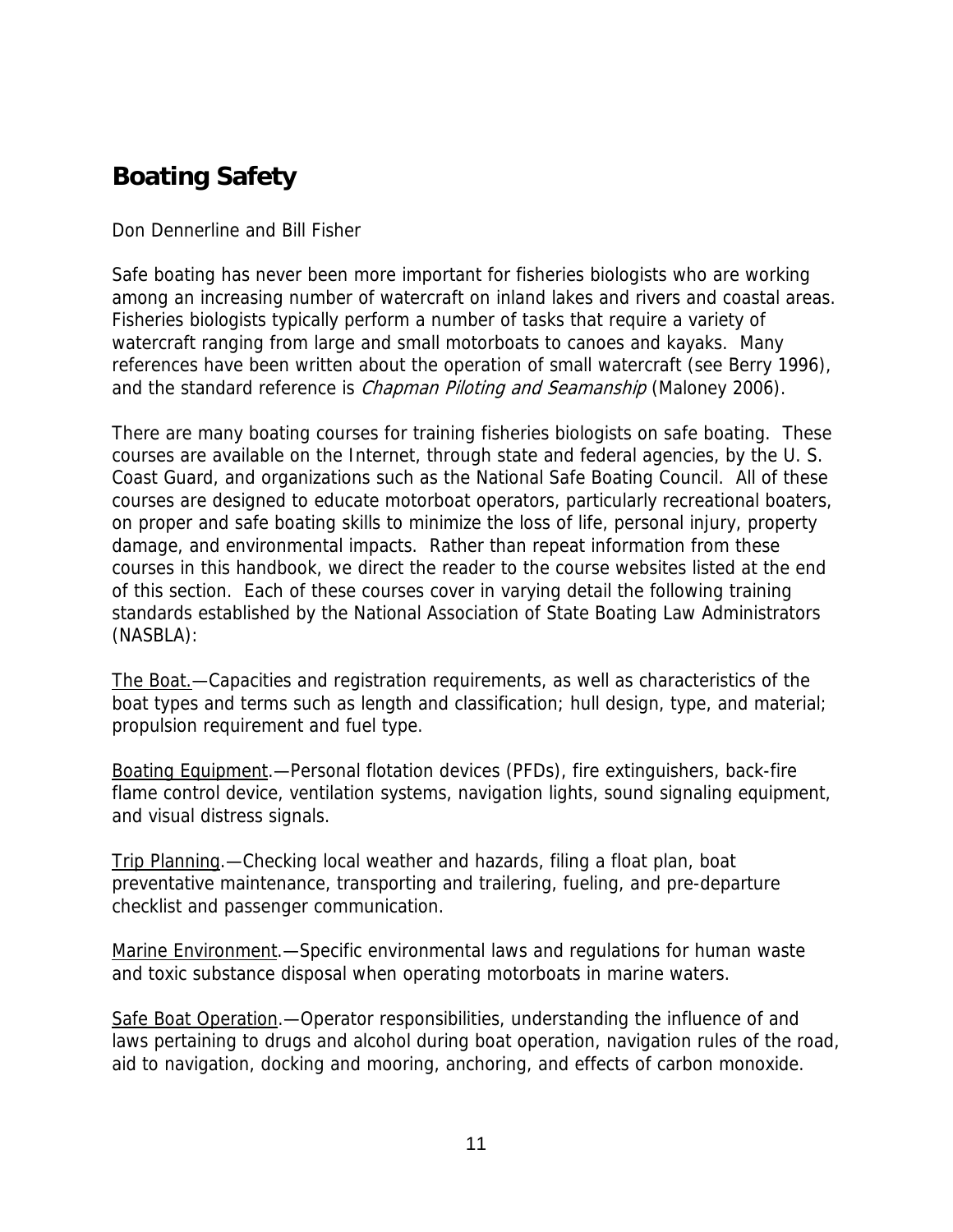Emergency Preparedness.—Rendering assistance, capsizing emergencies, falls overboard emergencies, coldwater immersion and hypothermia, fire emergency preparedness, running aground prevention and response, and accident reports.

For a complete list of NASBLA approved boating safety courses, visit http://www.nasbla.net/courseListing.php

Just as the seatbelt is the single most important safety device for an automobile operator and passengers, so is the PFD for a motorboat operator and passengers. For example, the U. S. Department of Interior requires that employees wear a PFD at all times while on board motorboats less than 26 feet in length and when in open spaces (or when directed by the operator) while on motorboats 26-65 feet in length. Fisheries biologists should wear PFDs at all times while on or operating motorboats.

Trained with the proper knowledge about boating safety, there is no substitute for motorboat operator experience. Fisheries biologists should practice all aspects of motorboat operation, including trailering and launching boats, and emergency procedures.

Below are four tips for safe boating from America's Boating Course: http://www.americasboatingcourse.com/html/boating\_safety\_overview.htm. Each year hundreds of lives are lost, thousands are injured, and millions of dollars of boat and personal watercraft (PWC) insurance claims are filed because of recreational boating accidents that could be prevented. Too often power boating outings turn tragic. You as a boat operator, passenger, or concerned individual—can make a difference. Here are four boat safety tips:

## **Boating Safety Tip #1: Wear Your Life Jacket**

Most people who are killed while boating drown—and most people who drown are not wearing a life jacket (PFD). When you fall overboard, there is rarely time to get to a stowed life jacket. Modern life jackets are smaller and more comfortable than ever making it easy to "Wear It!" at all times.

# **Boat Safety Tip #2: Stay Sober in Your Boat**

A boat operator with blood alcohol content above .10 is ten times more likely to die in a boating accident than an operator with zero blood alcohol. Other stressors such as sun, vibration and noise affect the body more when drinking alcohol. Operating a boat under the influence of alcohol or drugs is illegal in all states and a violation of Federal boating law.

# **Boater Safety Tip #3: Take America's Boating Course**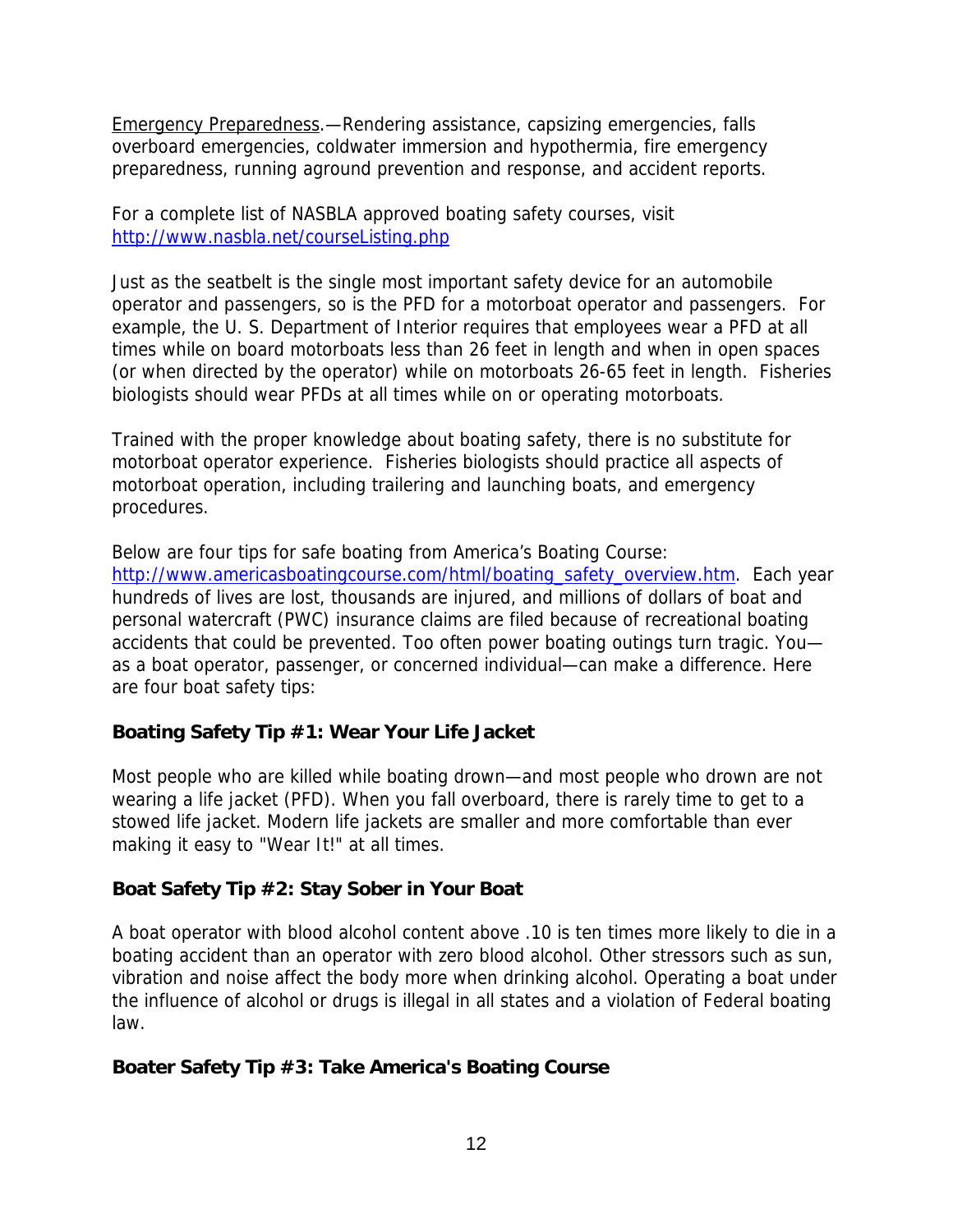Seventy percent of recreational boating accidents are caused by inexperience and lack of knowledge, particularly factors such as failure to pay attention, carelessness, recklessness, excessive speed, and failure to watch for hazards. America's Boating Course (http://www.americasboatingcourse.com/) is inexpensive and quick—a great way for you to learn boat safety, the rules of the road, and boating regulation. In many states, this safe boating course gives you the knowledge needed to pass your boat license or safety certification exam.

## **Boating Safety Tip #4: Get Your Boat Checked**

The Coast Guard Auxiliary and United States Power Squadrons offer a free Vessel Safety Check (VSC).

## **Boating safety websites**

American Boat Operators Course http://www.boatingcertificate.com/

America's Boating Course (sponsored by USCG Auxiliary & USPS) http://www.americasboatingcourse.com/

Boat Ed http://www.boat-ed.com/

BoaterExam http://www.boaterexam.com/overview1.html

Boater 101 Course http://www.boater101.net/courseintro.aspx

**BoatUS** http://www.boat-ed.com/

Boat Safe (Nautical Know How Inc. course; basis for current USDOI MOCC Manual) http://www.boatingbasicsonline.com/

National Safe Boating Council http://www.safeboatingcouncil.org/

U S Coast Guard, Office of Boating Safety http://www.uscgboating.org/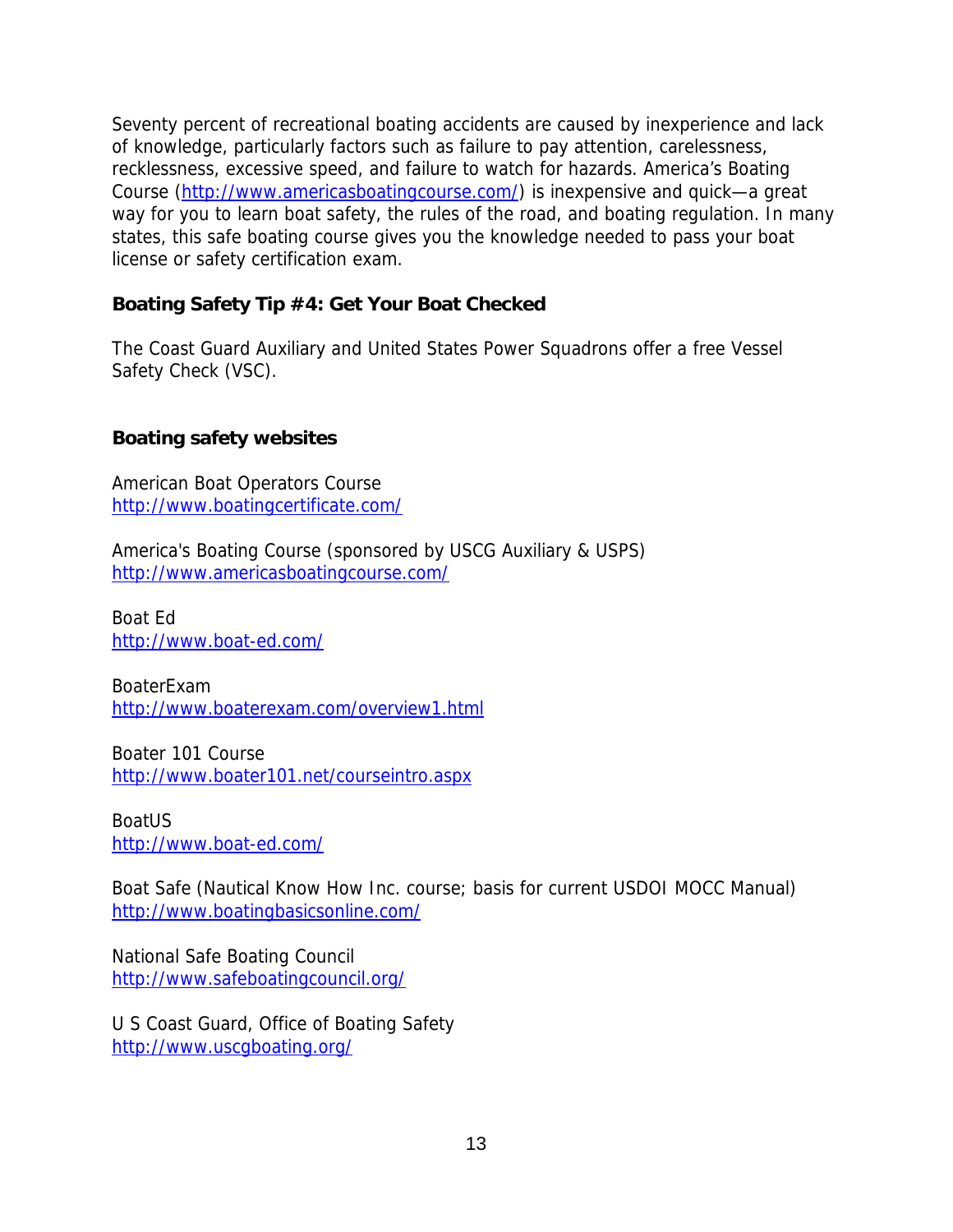#### **References**

Berry, C. R. 1996. Safety in fisheries work. Pages 63-81 in B. R. Murphy and D. W. Willis, editors. *Fisheries techniques, 2<sup>nd</sup> edition*. American Fisheries Society, Bethesda, Maryland.

Maloney, E. S. 2006. Chapman piloting & seamanship, 65<sup>th</sup> edition. Hearst Books, New York, New York.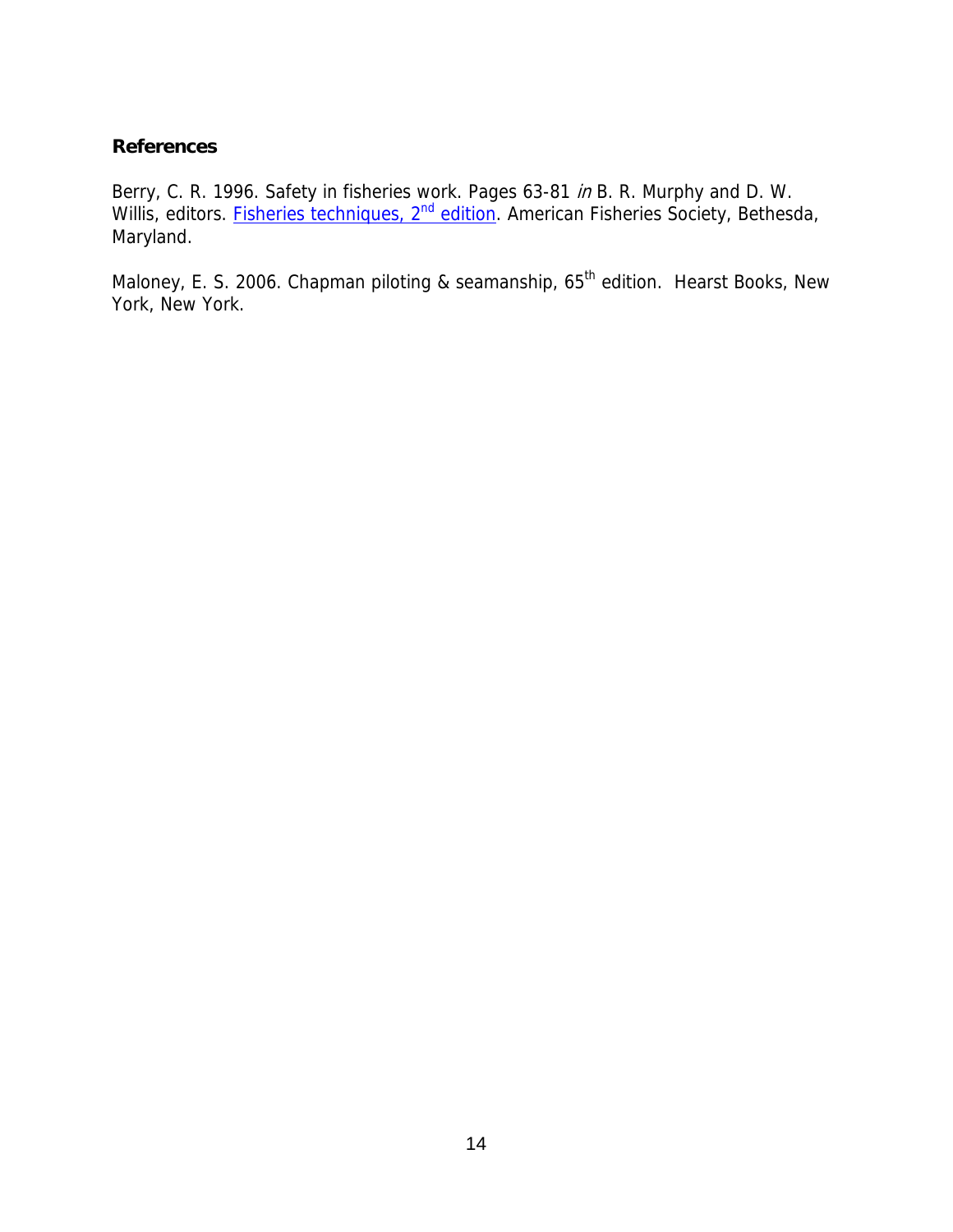# <span id="page-14-0"></span>**Electrofishing Safety**

# Casey Harthorn

Initial and continual training is an essential element to all electrofishing operations. The U.S. Fish and Wildlife Service (http://training.fws.gov/) and electrofishing equipment manufacturers (http://www.smith-root.com/) provide training on safe electrofishing practices and techniques. All federal agency and many state agency fisheries biologists are required to complete one of these courses before being assigned by management as a crew leader of an electrofishing operation. In addition, Reynolds (1996) wrote a very comprehensive chapter on electrofishing techniques and safety. This chapter is an excellent reference source, and personnel involved in electrofishing operations should periodically review it. Much of the information contained within this Standard Operating Procedure section was synthesized from that chapter. Additional electrical safety information is located on the OSHA web site (http://www.osha.gov/).

Fisheries biologists can become complacent about safety and disregard their common sense. They may not take the time to wear a Personal Floatation Device (PFD) or rubber electrician gloves when conducting electrofishing operations. Some may even believe that because the energy from a backpack electrofisher is coming from a battery that it cannot harm them (if you have ever touched a coil wire you would know better). Unfortunately, a complacent attitude can and does lead to injury and may prove to be fatal. ALL electrofishing operations are dangerous and require fisheries biologists to be cognizant of our safety obligations to ourselves and to others.

The energy generated from batteries or generators used during electrofishing operations is sufficient to injure or kill a person. People have been killed with a current as low as 0.002 amp, a value well below the average 6 amps used during some electrofishing operations. Exposure to a low electrical current may cause death through respiratory arrest or cardiac fibrillation. Cardiopulmonary resuscitation (CPR) may restore breathing for respiratory conditions; however, CPR is not generally effective for overcoming cardiac fibrillation. Because of these dangers, the crew leader and at least one other crewmember must be trained in CPR and Automated External Defibrillator (AED) procedures (see CPR/AED and First Aid Training section). Additionally, all personnel involved in electrofishing operations must know the location of the nearest hospital or medical facility and the procedures for contacting the local EMS. In wilderness areas, the crew leader should brief personnel on radio and cell phone limitations and evacuation strategies.

# **Electrofishing Methods**

There are five common electrofishing methods: boat, bank, skiff, raft, and backpack shocking. The team leader should brief all electrofishing team members regarding the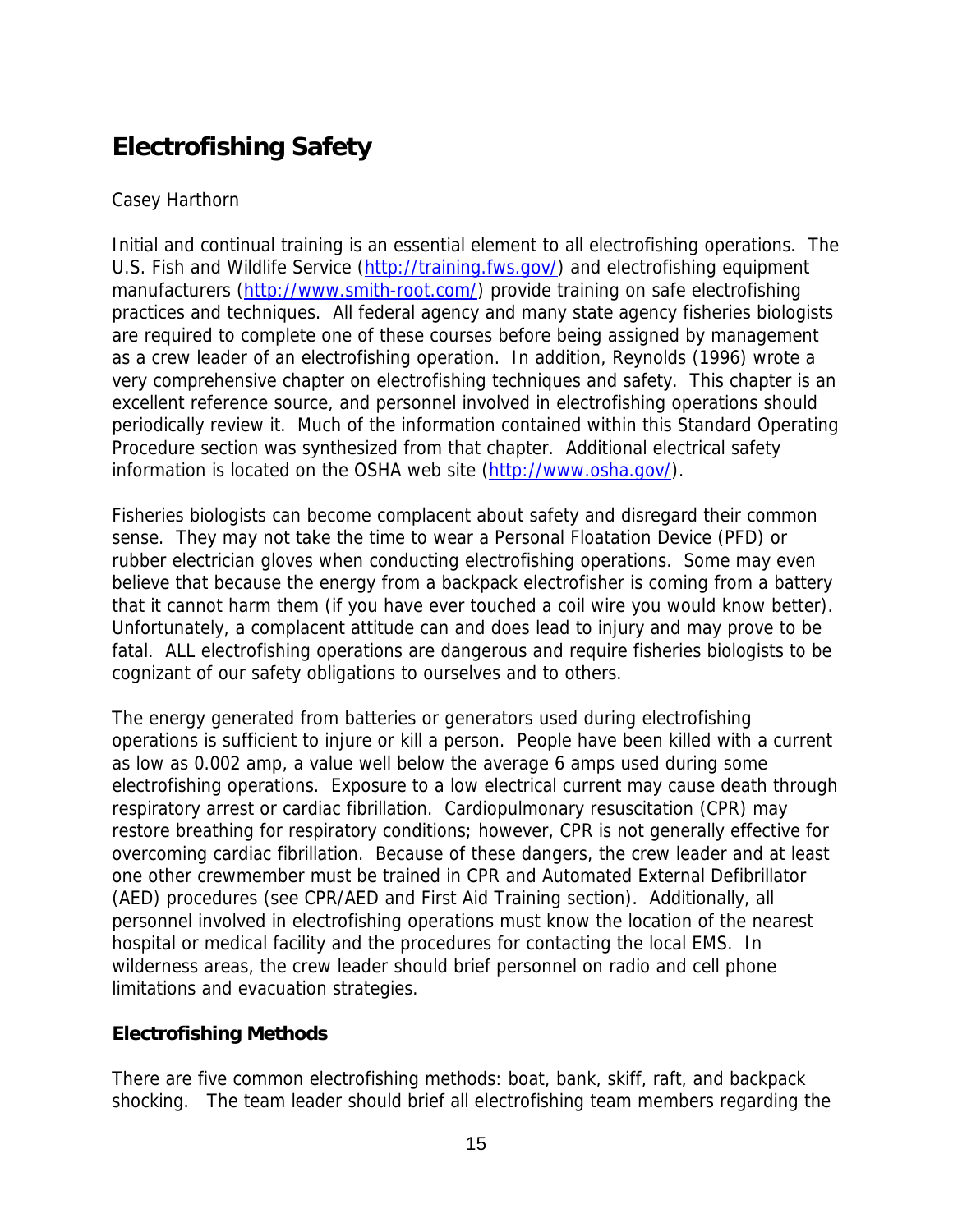method they are using, the risks inherent to that specific electrofishing practice, and proper safety procedures. The electrofishing safety and orientation guide (appended) describes most of the hazards. Employee briefings should be documented in writing and maintained in a central file.

The team leader is responsible for the overall welfare of all team members and should strictly enforce all safety procedures. The team leader supervises all aspects of the operation, makes initial settings on the equipment, organizes the crew, and makes all final decisions requiring a judgment call. Individual team members are responsible for knowing and understanding governing policies and complying with all safety procedures.

All electrofishing operations are inherently dangerous; however, bank and skiff shockers require additional precautions. During these operations, people are in the water surrounded by a large and strong electrical field where the slightest mistake could prove to be fatal. Due to these dangers, team leaders should consider other electrofishing methods before initiating bank or skiff shocking operations. If bank and skiff operations are initiated, the team leader must ensure all personal safety equipment, including PFDs, are used and personnel are briefed regarding the possible hazards associated with these specific methods.

Under no circumstances should a person electrofish alone. Likewise, avoid large crew sizes; confusion and miscommunication are more likely to occur with larger groups, thus the crew leader must balance labor needs with efficiency. For standard surveys that use an electrofishing boat, limit crew size to a maximum of four people: two netters, one fish handler, and the boat driver. Larger operations may require an additional fish handler. Operations often use untrained volunteers; in these situations, the team leader will thoroughly brief all volunteers on all aspects of the electrofishing operation.

Boat operators should maintain a first aid kit on the boat, whereas bank and backpack operators should provide a first aid kit close to the project site. AEDs are readily available and should be considered as an integral part of the first aid kit and maintained with the first aid kit. Personnel responsible for maintaining electrofishing boats must maintain a serviceable fire extinguisher (ABC type) mounted in an easily accessible location. Do not mount fire extinguishers near gasoline tanks, generators, or outboard motors. Fire extinguishers should also be available during electrofishing operations that require a gasoline-powered generator or similar power source.

Loud and continuous noise from generators and boat motors are another danger associated with electrofishing operations. Continuous loud noise could damage hearing and it impairs communication among the electrofishing team members. The team leader should provide ear protection for personnel. Additionally, the team leader should inform all personnel involved in electrofishing operations that verbal communication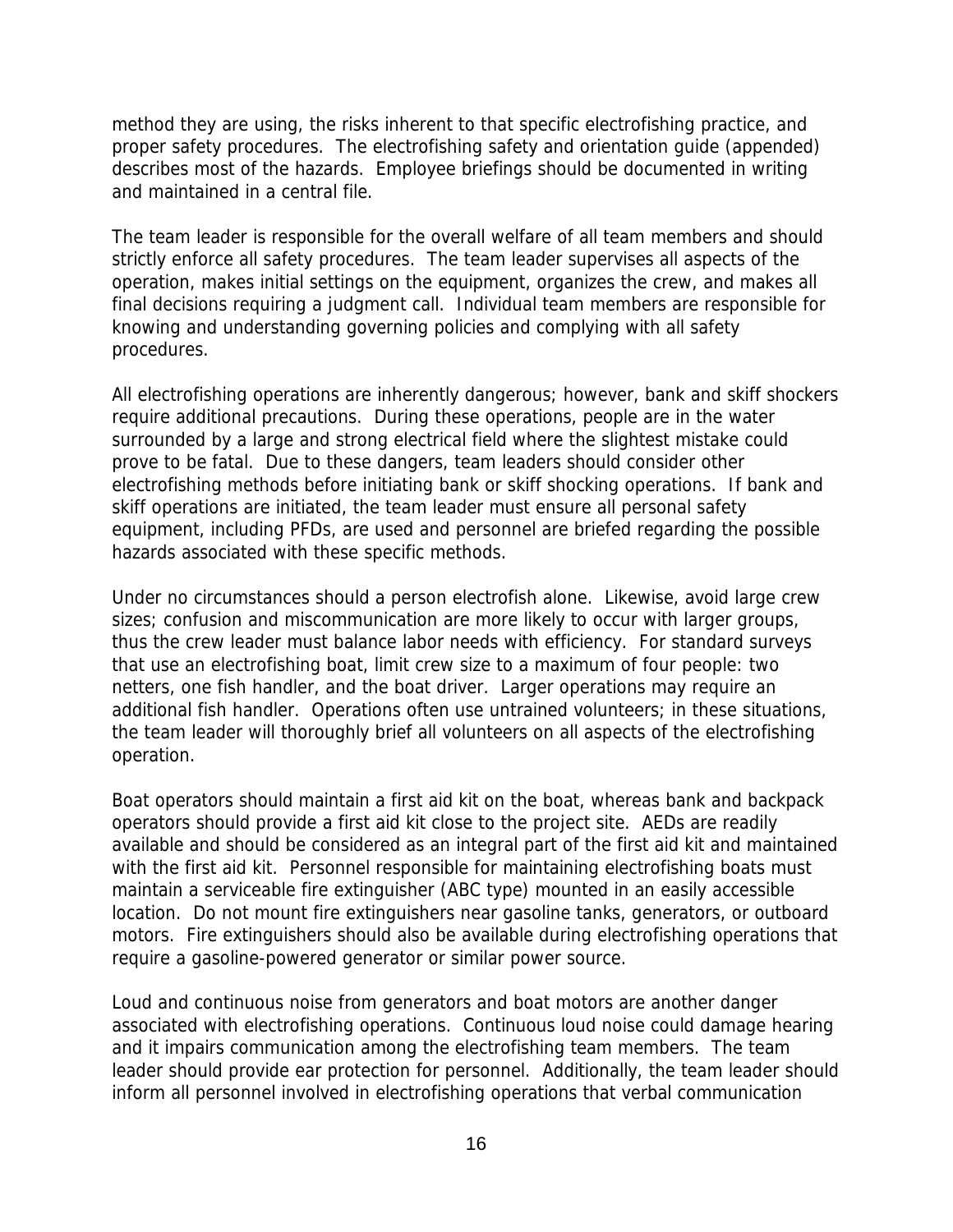may not be possible and hand signs may be required. The team leader should brief team members on the use of hand signs during the safety briefing. An alternative form of communication are voice activated radios between the boat operator and netters.

Adverse weather can affect electrofishing operations. If a thunderstorm is in the vicinity, immediately stop all electrofishing operations and get off the water. An electrofishing boat does not draw lightning to it any more than any other recreational vessel on the water. However, there is significant danger to any boat that is on the water during a thunderstorm because the boat and its occupants are the tallest objects on a flat surface. During a rainstorm, electrofishing operations may continue at the discretion of the team leader; however, operations should cease when a continuous sheen of water begins to develop over the equipment. This sheen may provide a path for electricity between the water and occupants of the electrofishing boat.

Avoid electrofishing operations near bystanders, pets, or livestock that are in or near the water. A good rule of thumb is to suspend operations if bystanders or animals are within the immediate area of the electrofishing operation.

Personal equipment and clothing is often a sensitive issue that requires a balance between safety and comfort. However, there is no compromise for some equipment. The following list is an example of those items for which there will be no compromise:

## **Personal Flotation Device**

A Type I or II Personal Flotation Device (PFD) will be worn at all times by all personnel involved in boat, raft, skiff, or bank electrofishing operations. When backpack electrofishing in waters that are over waist deep and are swift, cold, or turbid, the team leader may require personnel to wear PFDs.

## **Waders and Hip Boots**

All crewmembers need to wear chest or hip waders to insulate them from electrical shock. Suitable waders are generally constructed of neoprene, PVC, silicon, etc. All footwear should be equipped with non-slip soles. Breathable, lightweight waders may not have adequate electrical insulating properties—however it is recognized that logistical or climate constraints may necessitate the use of this type of wader. In the event that Gore-Tex type waders are used for electrofishing activities, the following precautions will be followed: operators need to wear dry clothing that covers bare skin within the wader, and breathable waders should not be used when conducting bank or barge shocking operations.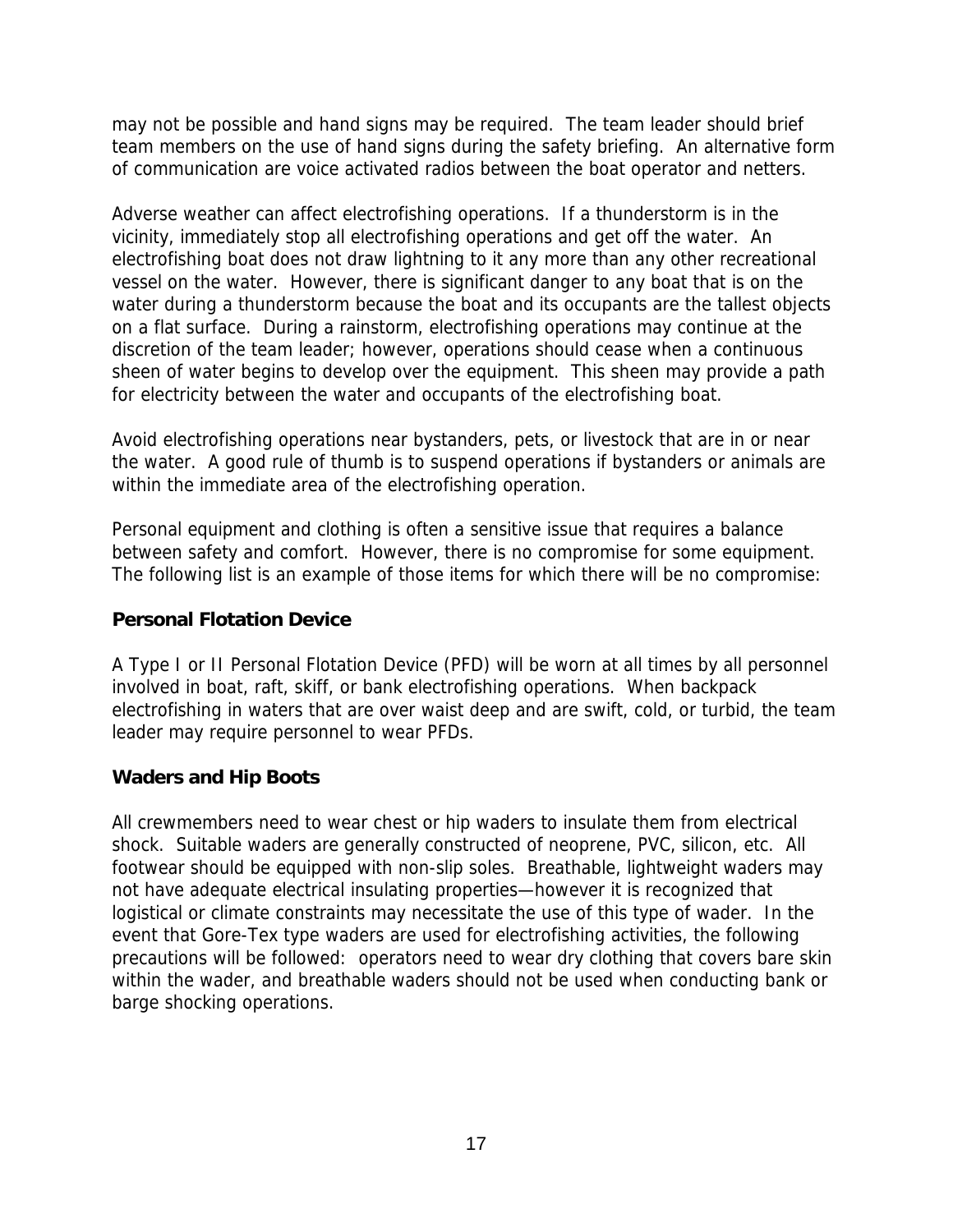#### **Rubber Gloves**

Team leaders should require all electrofishing personnel to wear rubber electrician gloves, preferably gloves with a gauntlet that goes to the elbow. Wear electrician gloves rated at or above the power of the generator (e.g., 5,000 or 7,500 watts) or other power source used.

#### **References**

Goodchild G. A. 1986. Electrofishing guidelines and procedures. Ontario Ministry of Natural Resources Policy F1.3.01.01.

Reynolds, J. B. 1996. Electrofishing, Pages 221–253 in B. R. Murphy and D. W. Willis, editors, [Fisheries Techniques, 2nd edition.](http://www.afsbooks.org/x55029xm.html) American Fisheries Society, Bethesda, Maryland.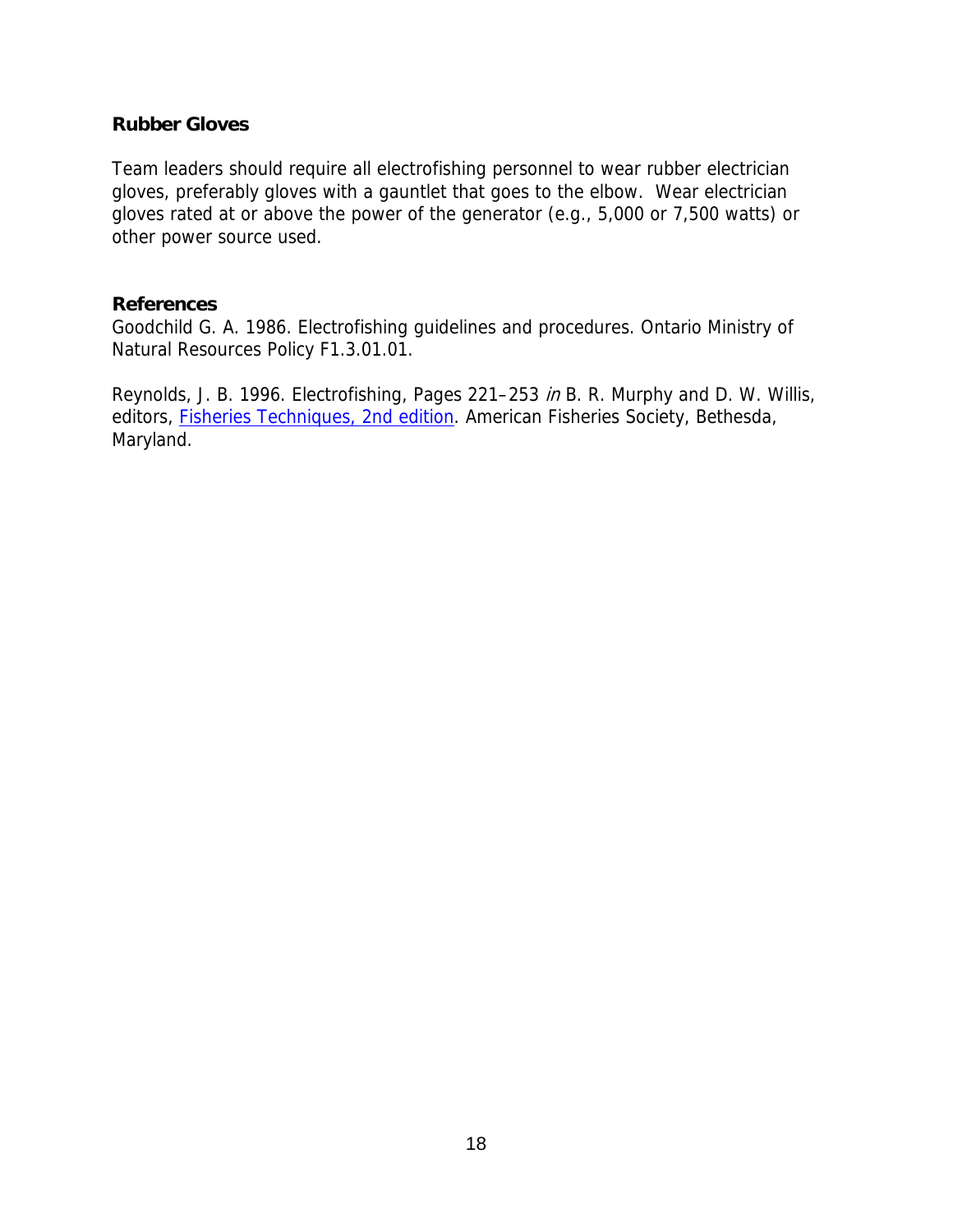#### Acknowledgment of Electrofishing Orientation

I have received instruction and orientation about electrofishing from my employer. As a result, I understand and accept the following conditions.

- 1. Electrofishing (EF) is an inherently hazardous activity in which safety is the primary concern. The electrical energy used in EF is sufficient to cause death by electrocution.
- 2. Personnel involved in an EF operation are prohibited from consuming any alcohol for 4 hours prior to performing EF operations and for 8 hours following an accident or until a post-accident test is conducted. The use of any prescribed drugs should be brought to the attention of the crew leader prior to beginning an EF operation.
- 3. During operations, it is critical to avoid contact with the electrodes and surrounding water. The EF field is most intense near the electrodes and can extend 5-10 meters outward.
- 4. The electrodes are energized by the power source, a generator or battery, and controlled by safety switches; these switches must remain off until the signal is given to begin EF.
- 5. The power source has a main switch that must be turned off immediately if an emergency occurs.
- 6. The electrodes are usually metal probes suspended in the water. If direct current is used from a boat, the anodes (+) are in front of the boat to catch fish and the cathodes (-) may be suspended from the sides; both can produce electroshock. When a metal boat is the cathode, the boat is safe as long as all metal surfaces inside it are connected to the hull.
- 7. Moveable anodes on a boat are dangerous, especially on metal boats. All electrodes on a conventional EF boat should be in fixed position during operation.
- 8. Dry skin and clothing are good protection against electroshock. The body should be fully clothed during EF. Rubber knee boots are minimal foot protection, as are rubber gloves for the hands. A personal flotation device must be worn when the water is considered swift, cold, or deep. Ear protection is necessary for those working near the generator.
- 9. At least two members of the EF crew must have knowledge of CPR and first aid. A first aid kit and, in an EF boat, a fire extinguisher must be within immediate reach during an operation. Electroshock can cause heart fibrillation or respiratory arrest; CPR can cure only the latter. The EF crew must know the location of the nearest defibrillation unit.
- 10. A communication system particularly hand signals must be available to all members of an EF crew. When multiple anodes are used in a portable EF operation, the buddy system must be used. Above all NEVER OPERATE ALONE.
- 11. Stunned fish should be removed from the EF field as soon as possible and not subjected to continuous electroshock by being held in the dip net. Using the anode as a dip net is unhealthy for fish and people and should be avoided.
- 12. An EF operation should proceed slowly and carefully; avoid chasing fish and other sudden maneuvers. Night activities require bright, bow mounted headlights. Operations should cease during lightning or thunderstorms; use discretion during rain. Avoid EF too close to bystanders and pets or livestock.
- 13. All EF crewmembers must know who their leader is and recognize his or her authority as final in operational decisions. However, every crewmember has the right and encouraged to ask questions or express concern about any safety aspect of an EF operation. A crewmember has the right to decline participation in an EF operation, without fear of employer recrimination, if he or she feels unsafe in such participation.

Signature of employee Date

\_\_\_\_\_\_\_\_\_\_\_\_\_\_\_\_\_\_\_\_\_\_\_\_\_\_\_\_\_\_\_\_\_\_ \_\_\_\_\_\_\_\_\_\_\_\_

I have discussed the above-named conditions with the employee and am satisfied that he or she understands them.

\_\_\_\_\_\_\_\_\_\_\_\_\_\_\_\_\_\_\_\_\_\_\_\_\_\_\_\_\_\_\_\_\_\_ \_\_\_\_\_\_\_\_\_\_\_\_

Signature of Supervisor **Date** 

Adapted from: Reynolds, J. B. 1996. Electrofishing. Pages 221-253 in B. R. Murphy and D. W. Willis, editors. *Fisheries* techniques, 2<sup>nd</sup> edition. American Fisheries Society, Bethesda, Maryland.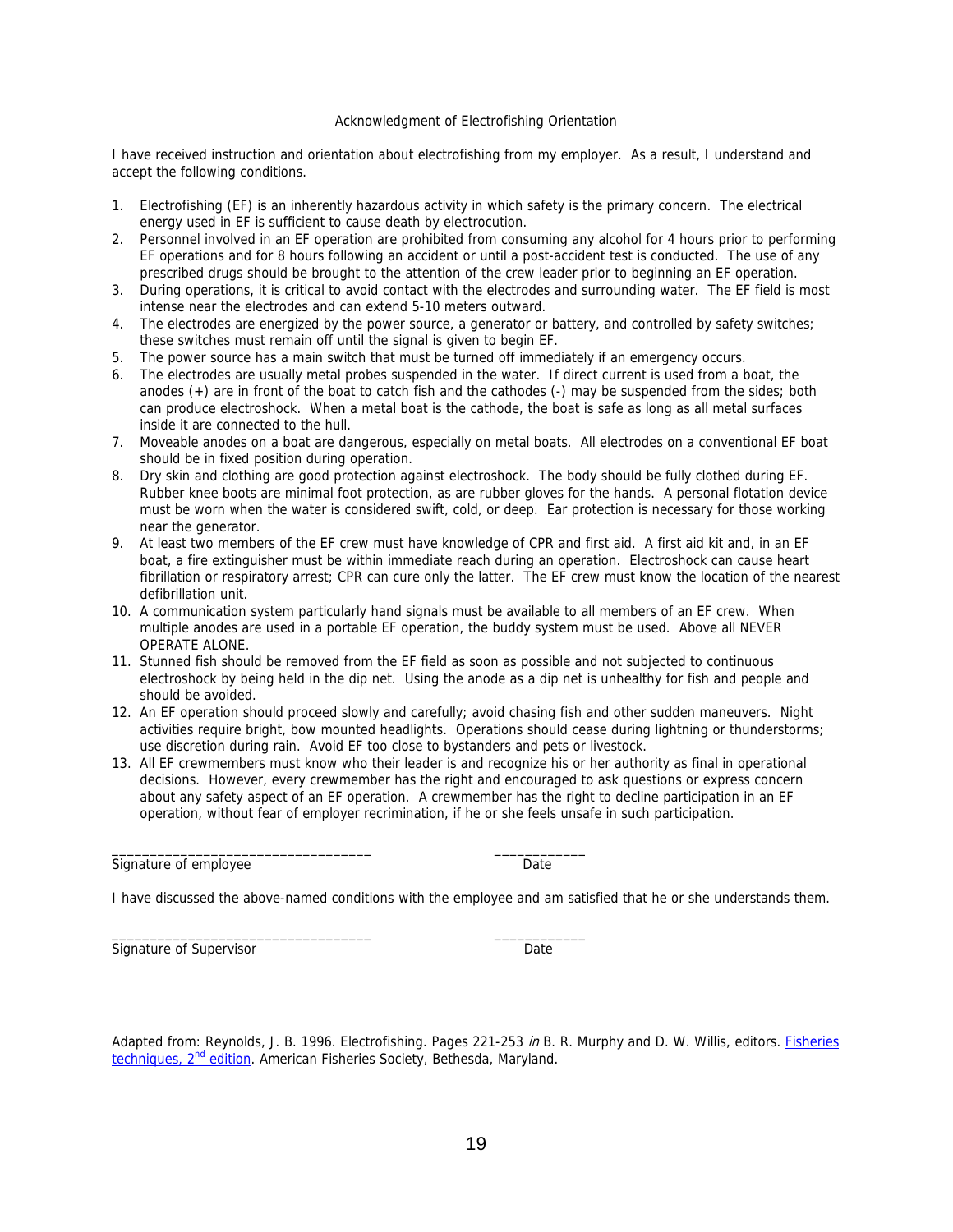# <span id="page-19-0"></span>**Underwater and Diving Safety**

Steve Sellers and Casey Harthhorn

The following section was adopted from the Standards for Scientific Diving of the American Academy of Underwater Sciences (AAUS) and Occupational Safety and Health Administration (OSHA) regulations from 29 CFR 1910. AAUS is recognized by OSHA as the scientific diving standard setting organization. The Academy consists of over 100 organizational members including universities, marine labs, government agencies and other groups involved with scientific diving.

The AAUS Standards for Scientific Diving is a consensual standards document. It was originally developed and written by compiling the policies set forth in the diving manuals of several universities, and private and governmental scientific diving programs. These organizations share a common heritage with the scientific diving program at the Scripps Institution of Oceanography (SIO). Adherence to the SIO standards has proven both feasible and effective in protecting the health and safety of scientific divers since 1954. The AAUS standards are reviewed regularly to insure they are up to date with the most current diving technologies and practices.

Standards for Scientific Diving sets minimal standards for the establishment of AAUS recognized scientific diving programs, the organization for conducting of these programs, and the basic regulations and procedures for safety in scientific diving operations. It also establishes a framework for reciprocity between AAUS organizational members that adhere to these minimum standards. More information about AAUS is available at http://www.aaus.org. Additional information on safe diving practices can be found at the U S Navy, Navy Safety Center website:

(http://www.safetycenter.navy.mil/afloat/diving/default.htm), and from the Divers Alert Network: http://www.diversalertnetwork.org/.

In 1982, OSHA exempted scientific diving from commercial diving regulations, provided certain conditions are met. The complete regulations related to commercial diving and the scientific diving exemption are available under 29CFR1910.401 Subpart T, an abridgement of these requirements is outlined below. The final guidelines for the exemption became effective in 1985 (Federal Register, Vol. 50, No.6, p.1046).

Scientific diving is defined as diving performed solely as a necessary part of a scientific, research, or educational activity by employees whose sole purpose for diving is to perform scientific research tasks. In the regulations, OSHA granted an exemption from commercial diving regulations for diving "defined as scientific diving and which is under the direction and control of a diving program containing at least the following elements:

A. Diving safety manual which includes at a minimum: procedures covering all diving operations specific to the program; including procedures for emergency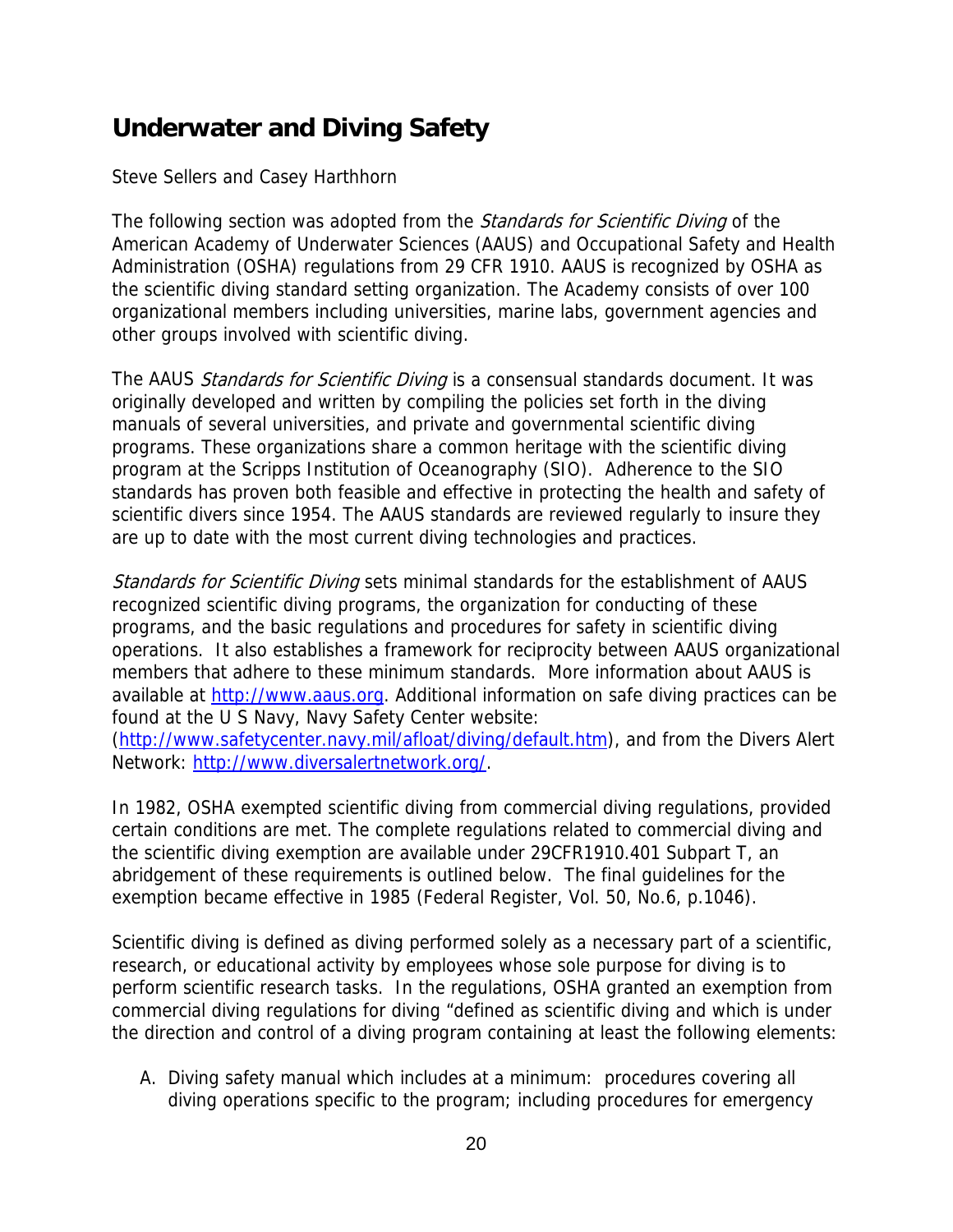care, recompression and evacuation, and the criteria for diver training and certification.

B. Diving control (safety) board, with the majority of its members being active divers, which shall at a minimum have the authority to: approve and monitor diving projects; review and revise the diving safety manual; assure compliance with the manual; certify the depths to which a diver has been trained; take disciplinary action for unsafe practices; and, assure adherence to the buddy system (a diver is accompanied by and is in continuous contact with another diver in the water) for scuba diving."

These regulations outline additional guidelines for the scientific diving exemption:

- 1. "The Diving Control Board consists of a majority of active scientific divers and has autonomous and absolute authority over the scientific diving program's operation.
- 2. The purpose of the project using scientific diving is the advancement of science; therefore, information and data resulting from the project are non-proprietary.
- 3. The tasks of a scientific diver are those of an observer and data gatherer. Construction and trouble-shooting tasks traditionally associated with commercial diving are not included within scientific diving.
- 4. Scientific divers, based on the nature of their activities, must use scientific expertise in studying the underwater environment and therefore, are scientists or scientists-in-training."

The purpose of scientific diving standards is to ensure that all scientific diving is conducted in a manner that will maximize protection of scientific divers from accidental injury and/or illness. The organizations adhering to AAUS Standards for Scientific Diving have amassed an outstanding safety record. The OSHA review of diving incidents prior to issuing the scientific diving exemption to commercial diving standards found scientific diving to be safer than banking (Federal Register Vol. 47, No. 228; November 26, 1982; page 53361). AAUS standards are much more in depth than is appropriate for this section. The following is a list of sections for the AAUS Standards for Scientific Diving: General Policy, Diving Regulations for Scuba (open circuit, compressed air), Diving Equipment, Entry-Level Training Requirements, Scientific Diver Certification, Medical Standards, Nitrox Diving Guidelines, Aquarium Diving Operations, Staged Decompression Diving, Mixed Gas Diving, Other Diving Technology, Rebreathers, and Scientific Cave and Cavern Diving. Appendices include: Diving Medical Exam Overview for the Examining Physician, Medical Evaluation of Fitness for Scuba Diving Report, Diving Medical History Form, Recommended Physicians with Expertise in Diving Medicine, Definition of Terms, AAUS Request for Diving Reciprocity Form Verification of Diver Training and Experience, Diving Emergency Management Procedures, Dive Computer Guidelines, and AAUS Statistics Collection Criteria and Definitions.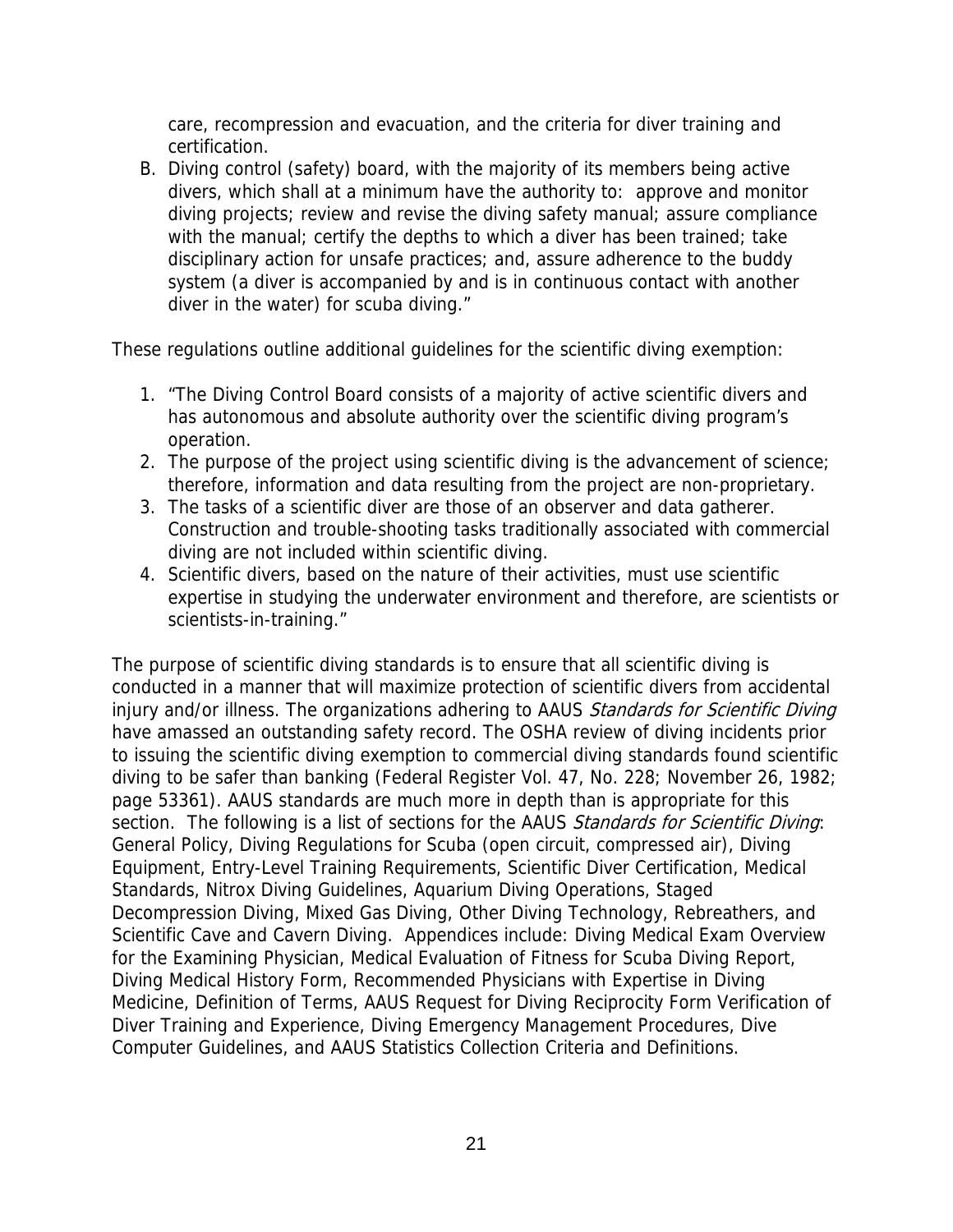# <span id="page-21-0"></span>**First Aid and CPR/AED Training**

## Laura Csoboth

Emergency situations can arise in the work environment quickly and often unexpectedly, despite having well-trained and knowledgeable staff and properly enforced health and safety protocols. For aquatic resource professionals who spend considerable time outdoors in extreme conditions, it is critical to understand this risk and take proper precautions to prevent potentially dangerous incidents. Most employers recommend taking a minimum of basic first aid and Cardiopulmonary Resuscitation (CPR)/Automated External Defibrillator (AED) training, but sometimes these recommendations are not adequately enforced.

Aquatic resource professionals working in field situations often find themselves in areas where professional care is not immediately available. Although many emergencies are preventable, unforeseen situations do arise potentially affecting our health and safety as well as our (scientific) fieldwork. Therefore, it is highly recommended that all aquatic resource professionals are made aware of the risks associated with their work and have the requisite skills and experience to handle emergency situations. This section provides information on safety training options, wilderness training options, and the importance of AEDs.

#### Safety Training Options

Organizations, like the American Red Cross, American Heart Association, and National Safety Council offer a variety of course and training options for nonmedical rescue providers. Typically, these training courses prepare individuals for emergency care situations (injury, sudden illness, or cardiac arrest) until professional, medical treatment is available. All of these organizations assume that you are operating under the umbrella of a readily available 911 emergency response system.

There are many online resources that can assist in locating nearby training centers. Course availability and prices vary by region. Typically, combination courses offering first aid, CPR, and automated external defibrillator (AED) training are the most beneficial and economical. Many of the basic courses offered can be completed in one day or less and certifications vary from 1-2 years for the CPR/AED certification and 3 years for the First Aid.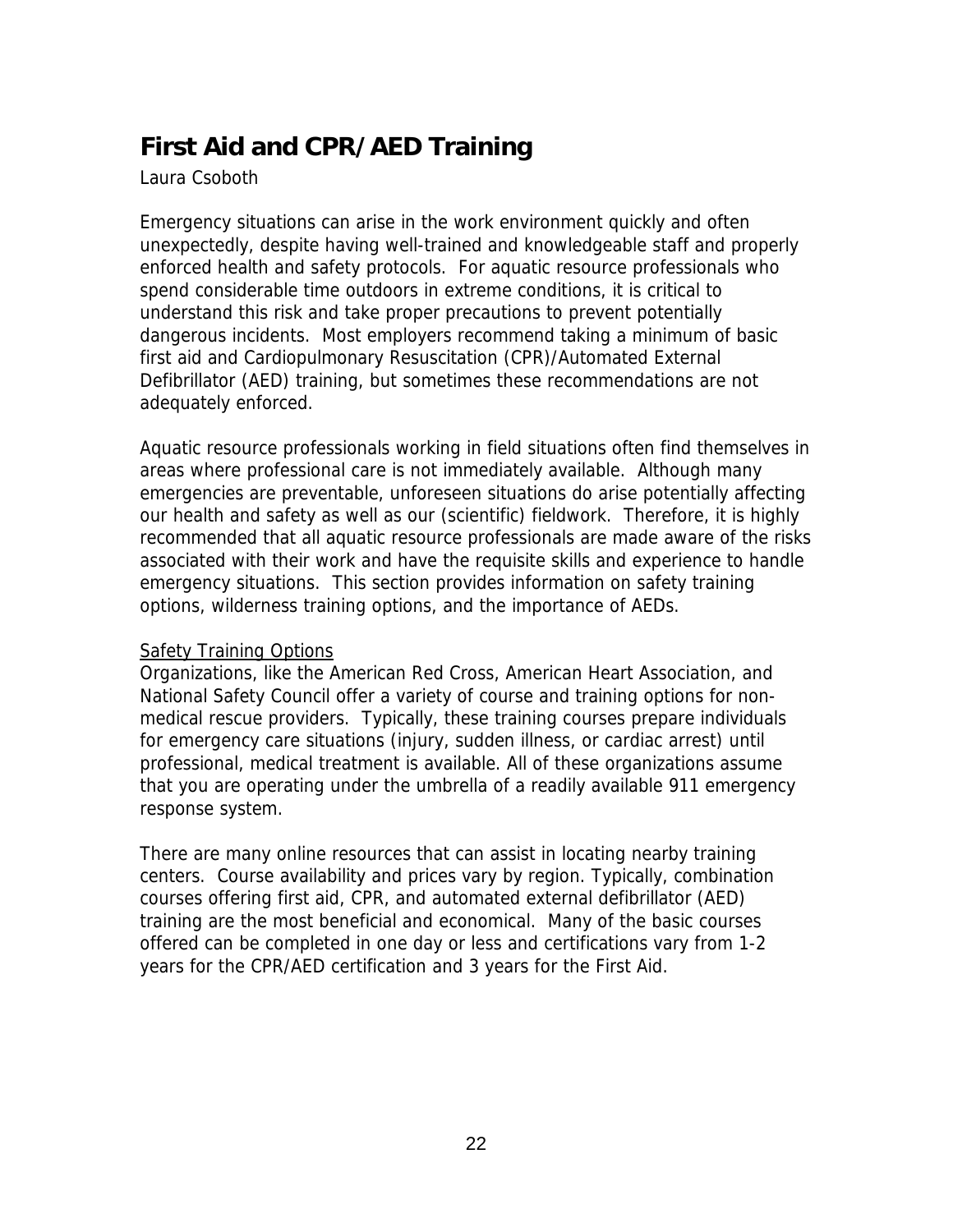| Course                                                           | <b>Course Content</b>                                                                                                                                                                         | <b>Est. Hours</b><br>Training |
|------------------------------------------------------------------|-----------------------------------------------------------------------------------------------------------------------------------------------------------------------------------------------|-------------------------------|
| Standard First Aid, CPR & AED<br>[Often meets OSHA requirements] | Breathing and cardiac emergencies in adults;<br>identifying and caring for bleeding, sudden illnesses,<br>injuries; and preventing disease transmission.<br>Includes an introduction to AEDs. | $6 - 7$                       |
| <b>First Aid</b>                                                 | Identifying and caring for bleeding, sudden<br>illnesses, injuries; and preventing disease<br>transmission.                                                                                   | $3 - 4$                       |
| <b>Advanced First Aid</b>                                        | Breathing and cardiac emergencies; bleeding<br>and shock, sudden illness, and injuries; special<br>situations: natural disasters.                                                             | $16-40$                       |
| <b>CPR &amp; AED</b>                                             | Breathing and cardiac emergencies in adults,<br>children and infants, heart disease prevention,<br>scene assessment, patient assessment, CPR, AED<br>use.                                     | $3 - 4$                       |
| <b>CPR &amp; AED Refresher</b>                                   | Refresher course for individuals who have<br>previously been certified in CPR and AED<br>operation. Review of CPR, using an AED, and<br>choking for lay rescuers.                             | $2 - 4$                       |

A few options exist for training employees/students. Each option includes instructor observations to ensure participants acquired the requisite knowledge and skills.

- An instructor can come to your facility and train your employees at a time that works for you—daytime, evenings or weekends. Typically, class sizes are 10 individuals, but can be larger if there are multiple instructors.
- One of your employees can become an authorized instructor to provide first aid, CPR and AED training onsite. This cost-effective option allows you to schedule training at your convenience with instructors familiar with your specific emergency procedures and site-specific needs. This option tends to be feasible only for large programs or in those with a high interest level.
- When only a few employees need training, classes are available at community locations.
- The newest and most flexible option allows everyone to learn at their own pace. The Red Cross offers *Blended Learning* training, where the first part of the training is accessed online at the employee's convenience, followed by an instructor-led skills practice and assessment. The American Heart Association offers CPR Anytime or AED Anytime training, where CPR skills and lessons are taught using a DVD and CD-ROM, followed by an instructor-led skills test.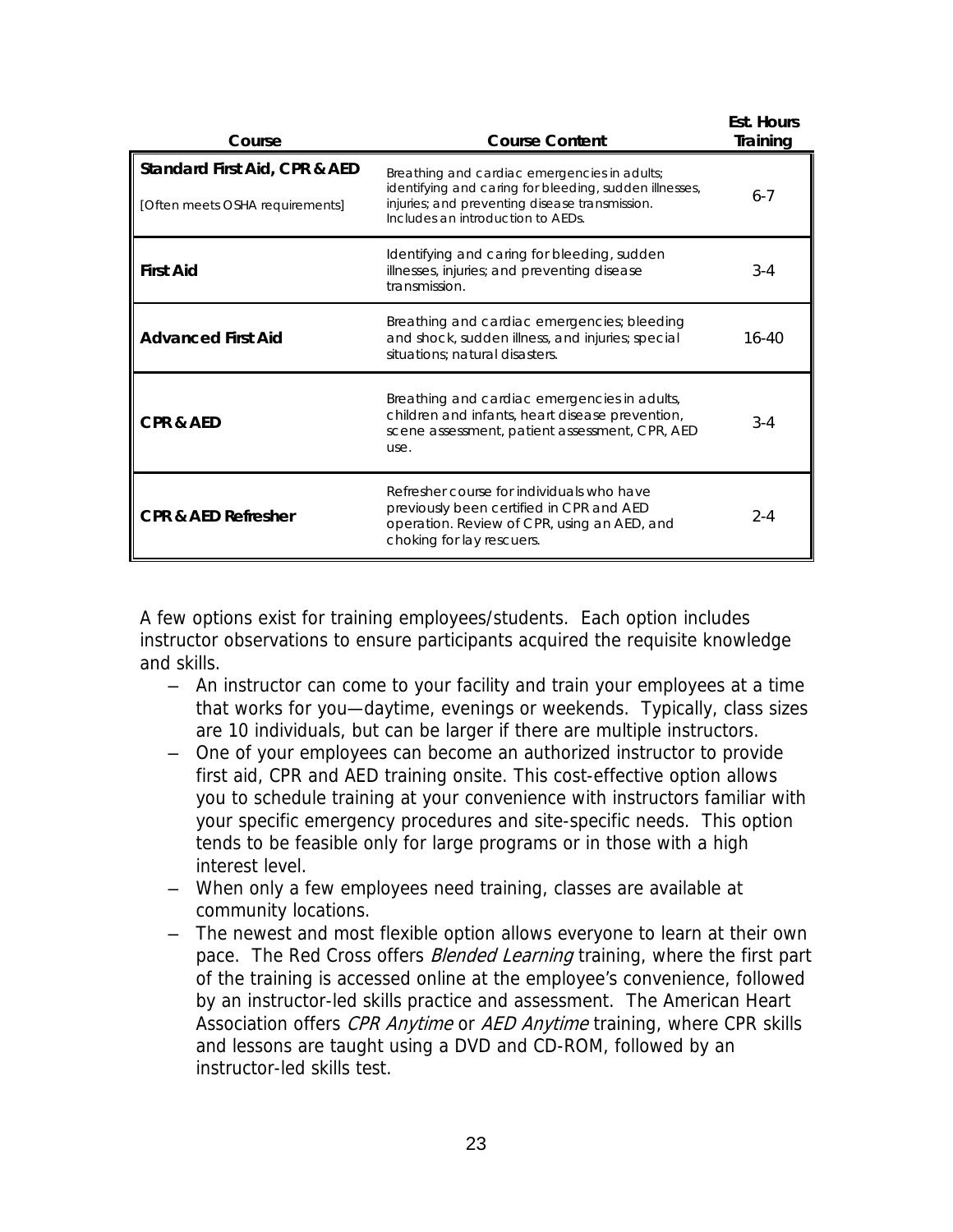### Automated External Defibrillators (AEDs)

The AED is an electronic medical device that increases the resuscitation rate of patients in cardiac arrest. AEDs are frequently located in public places, including offices and educational institutions. While waiting for the arrival of emergency medical care, immediate defibrillation can be administered with on-site AEDs, increasing survival rates by almost 60% (OSHA 3185-09N 2003).

Aquatic resource professionals are often in situations that make them prone to sudden cardiac arrest, such as electrofishing and working in and around water. In addition to heart attacks, electrocution and asphyxiation (often due to drowning) are the main causes of sudden cardiac arrest.

Because AEDs are compact, portable, and battery-operated, it is possible to store them in many locations. Under current technology, AEDs are not designed to withstand extreme heat/cold or extended exposure to moisture. It is important to note that AEDs should be maintained and operated according to the manufacturer's instructions, which typically require that the victim and rescuer are removed from water and the victim's chest is dry. It is not recommended to bring an AED along in the field or store long-term in a vehicle.

AEDs can check a person's heart rhythm and recognize a rhythm that requires an electrical shock. The device uses voice prompts, lights and/or text messages to tell the rescuer what to do. AEDs are accurate and easy to use, though it is strongly recommended not to operate an AED without proper training.

There are many AED manufacturers, though all units are manufactured and sold under Food and Drug Administration (FDA) guidelines. Prices and minor features vary by brand. All AEDs operate in a similar fashion. No specific brand is advocated for use by OSHA, the American Heart Association, the American Red Cross, or the National Safety Council.

The goal of any AED program is to increase the survival of people who are victims of sudden cardiac arrests. It is strongly encouraged that an AED program be established in every workplace. An AED program can be implemented in any workplace or facility by having a dedicated AED program coordinator, trained users, and following state and national regulations. Program requirements vary by state. The Federal Occupational Health, OSHA, and many American Red Cross chapters offer assistance for those interested in implementing an AED program. Private companies also provide these services. There are also grants available to help defray the cost of implementing your own AED program.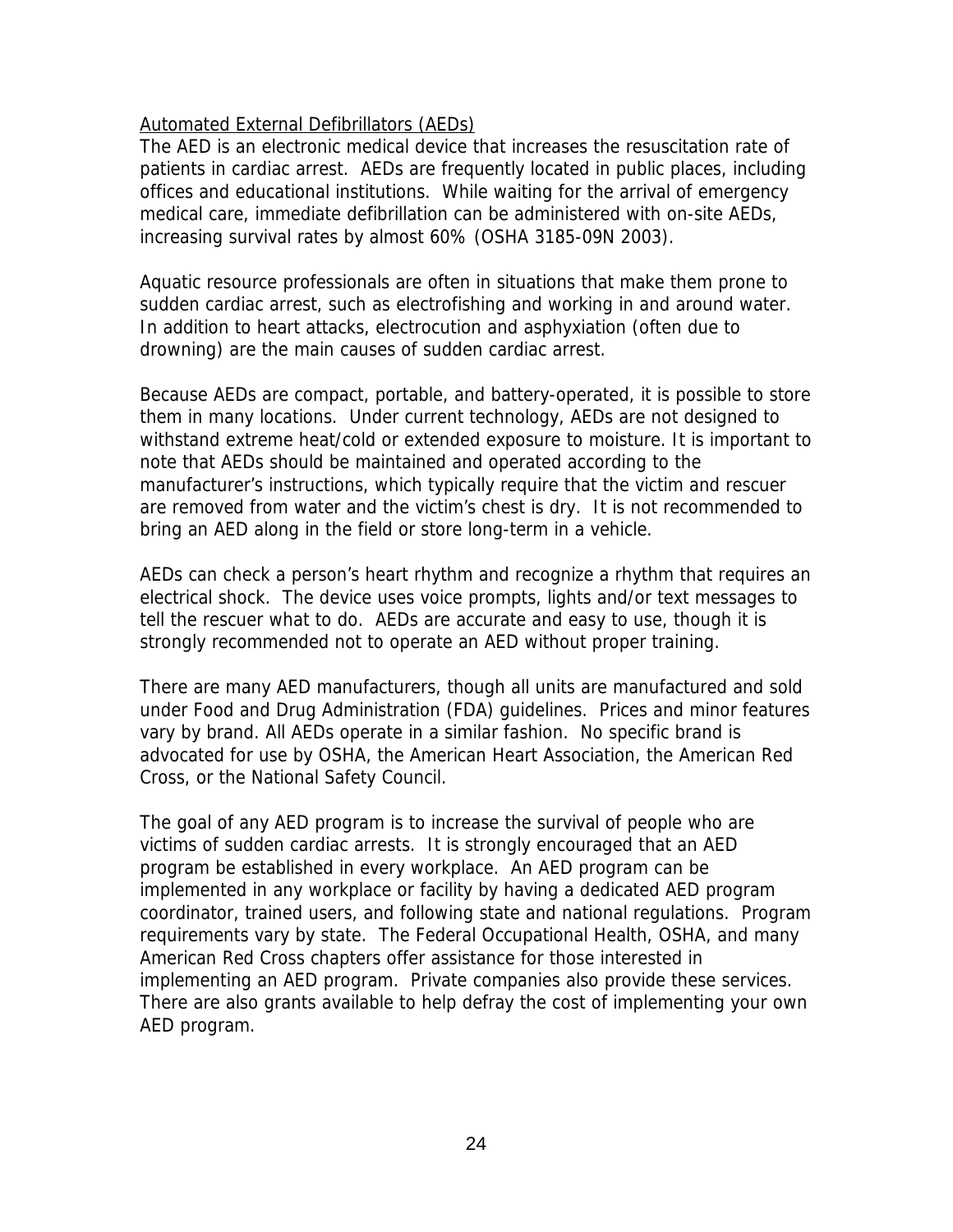Wilderness Safety Training Options

For aquatic resource professionals that regularly work in remote wilderness settings, it may be beneficial to expand the scope of their first aid and rescue skills.

Remote settings are identified based upon both the miles-from-care, as well as the accessibility of the site. Generally, areas beyond two hours from definitive care are considered remote. Wilderness safety training may also be beneficial for individuals working alone or in small groups that would require administering emergency care for an extended period before professional medical assistance could arrive. The primary hazards associated with working in remote locations are:

- Isolation from public rescue services;
- Limited means of communication;
- Exposure to adverse/severe weather

If extended period of time outside of normal cell coverage areas is expected, it may be prudent to consider purchasing a satellite phone.

Wilderness first aid courses can be found throughout the country (and world), and are typically rigorous, fast-paced, with many hands-on training components. Certifications are typically three years. If you choose to go this route, it is imperative that you go with an industry-recognized training organization. The top three such organizations in the U.S. are: Wilderness Medical Associates, SOLO, and the Wilderness Medicine Institute.

| Course                                  | Appropriate for                                                                                        | <b>Course Content</b>                                                                                                                                                                                  | <b>Est. Hours</b><br><b>Training</b> |
|-----------------------------------------|--------------------------------------------------------------------------------------------------------|--------------------------------------------------------------------------------------------------------------------------------------------------------------------------------------------------------|--------------------------------------|
| <b>Wilderness First Aid</b>             | People working or leading<br>groups outdoors for short<br>periods of time                              | Basic skills of response and assessment,<br>musculoskeletal injuries, environmental<br>emergencies, survival skills, soft tissue<br>injuries (trauma), and medical<br>emergencies (critical care, CPR) | 16                                   |
| Advanced<br><b>Wilderness First Aid</b> | People wanting more<br>information, exposed for<br>long periods, but not<br>acting as first responders | Builds upon basic skills and subjects,<br>emphasizes patient assessment, and<br>presents new survival skills                                                                                           | 32                                   |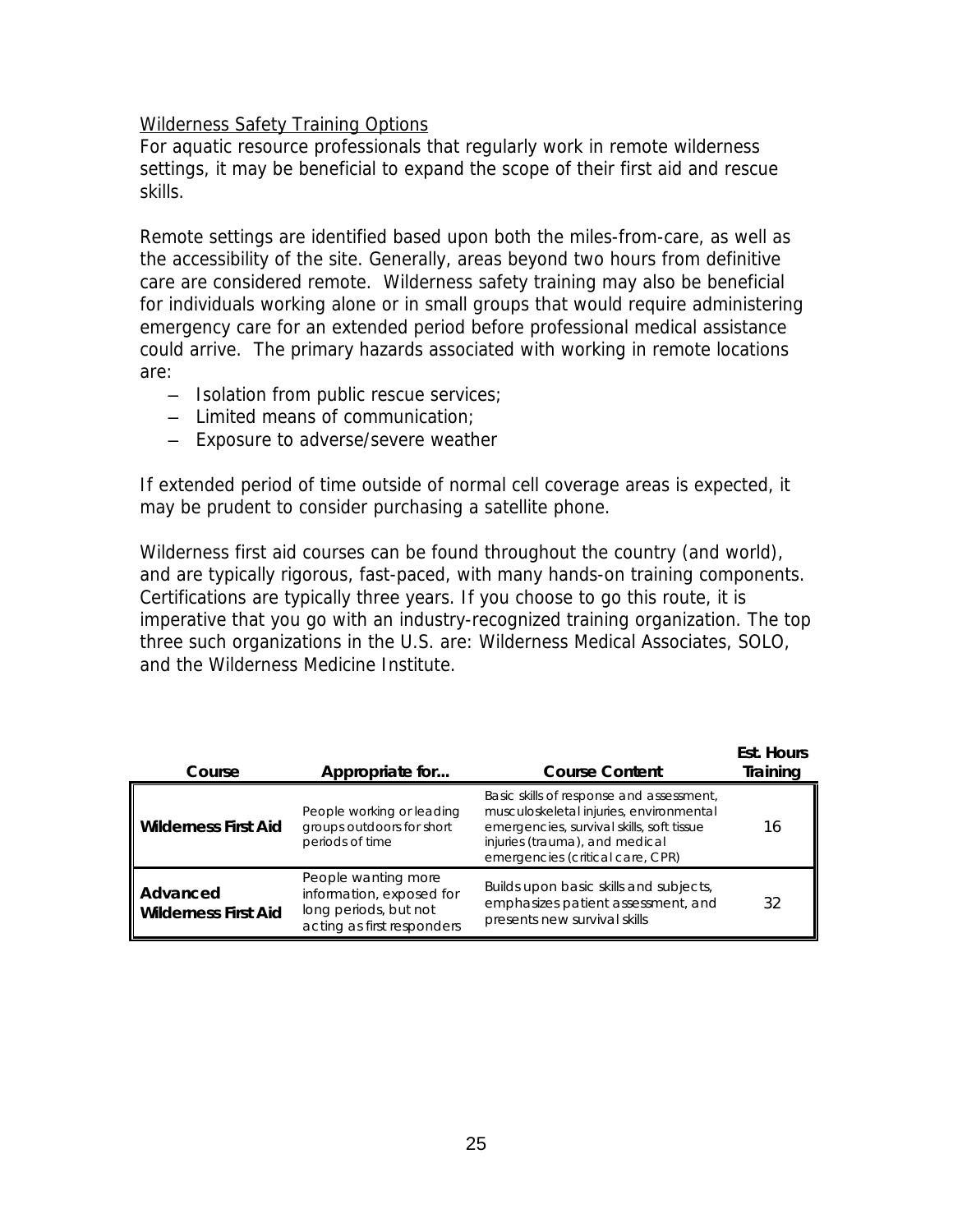For more information on safety training courses, AEDs, and wilderness training visit:

American Heart Association (www.americanheart.org) American Red Cross (www.redcross.org) Citizen CPR Foundation (www.citizencpr.org) Federal Occupational Health (www.foh.dhhs.gov) National Safety Council (www.nsc.org) OSHA (www.osha.gov) Solo (Stonehearth Open Learning Opportunities) (www.soloschools.com) Wilderness Medical Associates (www.wildmed.com) Wilderness Medicine Institute (www.nols.edu/wmi)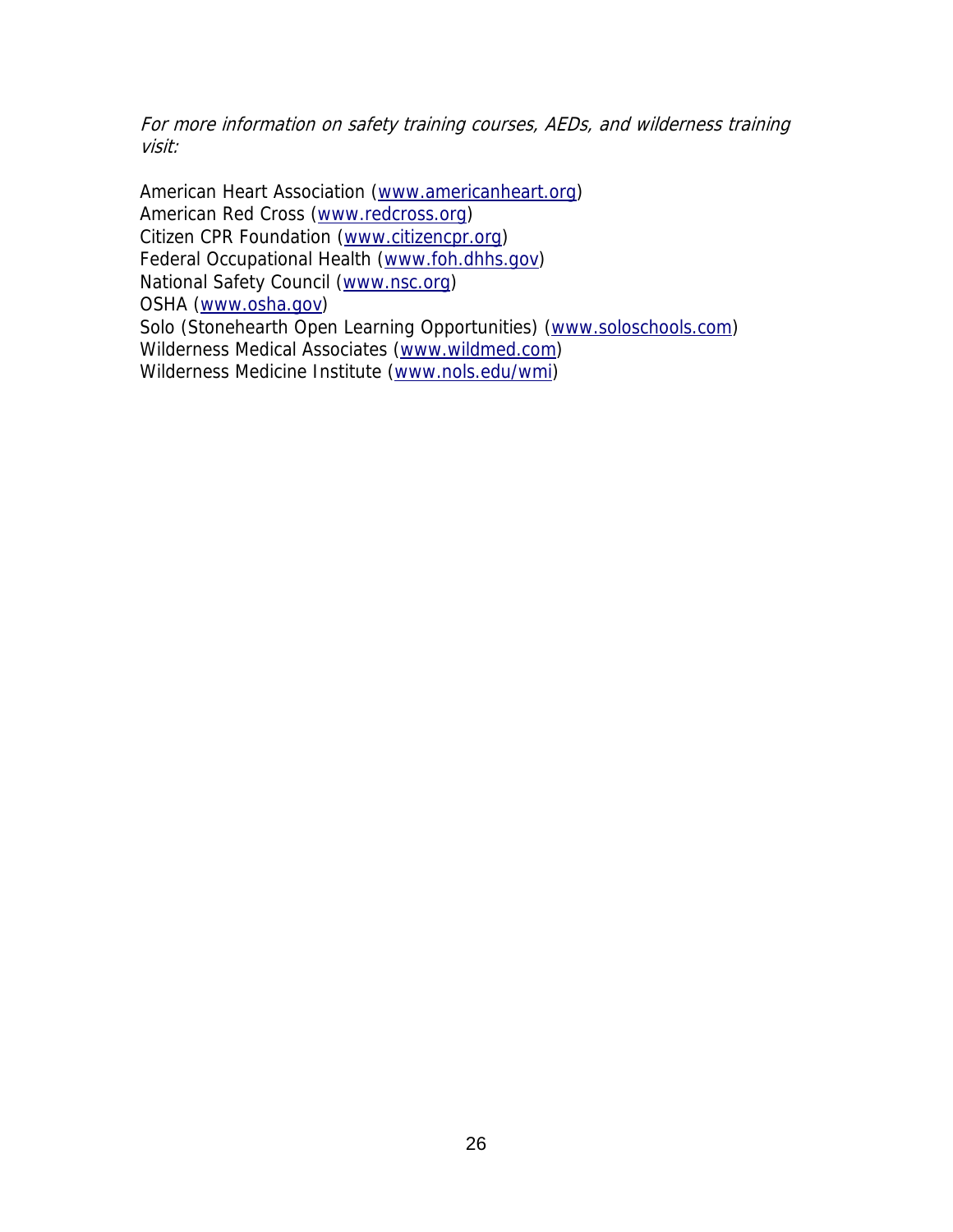| Type of Injury               | <b>Injury</b>                       | Characteristics                                                                                                                                                                                                                                                                      |  |  |  |
|------------------------------|-------------------------------------|--------------------------------------------------------------------------------------------------------------------------------------------------------------------------------------------------------------------------------------------------------------------------------------|--|--|--|
|                              | Scrapes and<br>Abrasions            | Usually does not penetrate skin, slow bleeding                                                                                                                                                                                                                                       |  |  |  |
| Flesh Wounds                 | Cuts                                | Blood is dark red, flows at a steady pace, can be life-threatening                                                                                                                                                                                                                   |  |  |  |
|                              | <b>Puncture Wounds</b>              | Blood is bright red, flows very rapidly. If major artery is punctured,<br>treat immediately                                                                                                                                                                                          |  |  |  |
|                              | Sprained Joints<br>and Dislocations | Range from aching to severe pain. Dislocations show signs of<br>deformity, swelling, discoloration, pain, inability to move injured<br>area, and can emit a grating sound.                                                                                                           |  |  |  |
| Skeletal                     | <b>Broken Bones</b>                 | Deformity, swelling, discoloration, grating sound, pain, inability to<br>move area, exposed bone in the case of compound fracture                                                                                                                                                    |  |  |  |
|                              | <b>Head and Neck</b>                | Change in consciousness, breathing difficulty, impaired vision,<br>inability to move body part, headache, vomiting, loss of balance,<br>tingling in hands, fingers, feet and/or toes                                                                                                 |  |  |  |
|                              | Spider Bite (Brown<br>Recluse)      | Swollen, painful, and itchy in area of bite. Wound blisters. Wound<br>may develop in a large ulcerated area within hours or days. Severe<br>symptoms include fever, chills, nausea/vomiting, and body rash.                                                                          |  |  |  |
|                              | Spider Bite (Black<br>Widow)        | Minimal to sharp pain, followed by redness and swelling at site. Bite<br>may not be painful initially. Severe symptoms include abdominal<br>pain, dizziness, headache, fever, severe cramps, weakness and<br>difficulty breathing.                                                   |  |  |  |
|                              | <b>Scorpion Bite</b>                | Immediate pain, itching, swelling, skin changing color, anxiety,<br>fainting, numbness of tongue, vision problems, diarrhea.                                                                                                                                                         |  |  |  |
| Toxins, Bites,               | <b>Tick Bite</b>                    | Possible rash, tick usually visible. Risk of Lyme's disease.                                                                                                                                                                                                                         |  |  |  |
| Stings                       | Snake Bite                          | Swelling around bite usually                                                                                                                                                                                                                                                         |  |  |  |
|                              | <b>Insect Sting</b>                 | Never pull out stinger. Use edge of credit card or something similar<br>to snag venom sack about skin level.                                                                                                                                                                         |  |  |  |
|                              | Jellyfish Sting                     | Typically painful, red rashes limited to area of direct contact. Lesions<br>can last days/weeks. Severe stings can cause weakness,<br>headaches, vomiting, fever, chills, muscle spasm, difficulty<br>breathing, possibly shock.                                                     |  |  |  |
|                              | <b>Stingray Sting</b>               | Immediate, excruciating pain, bleeding, wounded area may turn<br>red or blue, nausea, vomiting, fever, chills, muscle cramps, paralysis,<br>fainting.                                                                                                                                |  |  |  |
|                              | Catfish Sting                       | Severe pain, inflammation at site of sting                                                                                                                                                                                                                                           |  |  |  |
| Contact<br>Allergies         | Poison Ivy, Oak, &<br>Sumac         | Redness, itchy skin; red bumps or large oozing blisters; often in<br>streaks or patches                                                                                                                                                                                              |  |  |  |
|                              | <b>Allergic Reactions</b>           | Skin (redness, itching, blistering, hives), lungs (wheezing, tightness,<br>cough, shortness of breath), head (swelling of face, eyelids, lips,<br>tongue, throat), nose (stuffy, runny, sneezing), eyes (red, itchy,<br>swollen, watery), stomach (pain, nausea, vomiting, diarrhea) |  |  |  |
| Medical                      | <b>Diabetes</b>                     | Fatigue, excessive thirst, excessive urination, irritability, blurry vision                                                                                                                                                                                                          |  |  |  |
| Emergencies                  | <b>Stroke</b>                       | Weakness, numbness of face, arm, leg, blurred vision, severe<br>headache/dizziness/confusion                                                                                                                                                                                         |  |  |  |
|                              | Cardiac Arrest                      | No heart beat, unresponsive, not breathing                                                                                                                                                                                                                                           |  |  |  |
|                              | Seizures                            | Person makes a sound followed by abnormal stiffening and jerking<br>of arms and legs.                                                                                                                                                                                                |  |  |  |
|                              | Hypothermia                         | Shivering, numbness, apathy, weakness, loss of consciousness                                                                                                                                                                                                                         |  |  |  |
|                              | Hyperthermia                        | Heat Exhaustion: cool, moist skin, headache, nausea, weakness,<br>heavy sweating<br>Heat Stroke: red, hot, dry skin, vomiting, loss of consciousness                                                                                                                                 |  |  |  |
| Environmental<br>Emergencies | Frostbite                           | Lack of feeling, waxy, cold discolored skin                                                                                                                                                                                                                                          |  |  |  |
|                              | Sunburn                             | Red, dry skin; blisters form when more severe                                                                                                                                                                                                                                        |  |  |  |
|                              | Drowning/<br>Near-Drowning          | Coughing, choking, vomiting, shortness of breath/gasping, blue<br>lips/tongue, clenched teeth, frothy sputum, weak pulse, slow absent<br>breath, and coma                                                                                                                            |  |  |  |

Table 1. Typical field and/or fisheries related injuries. Always seek medical attention when afflicted or caring for an afflicted person.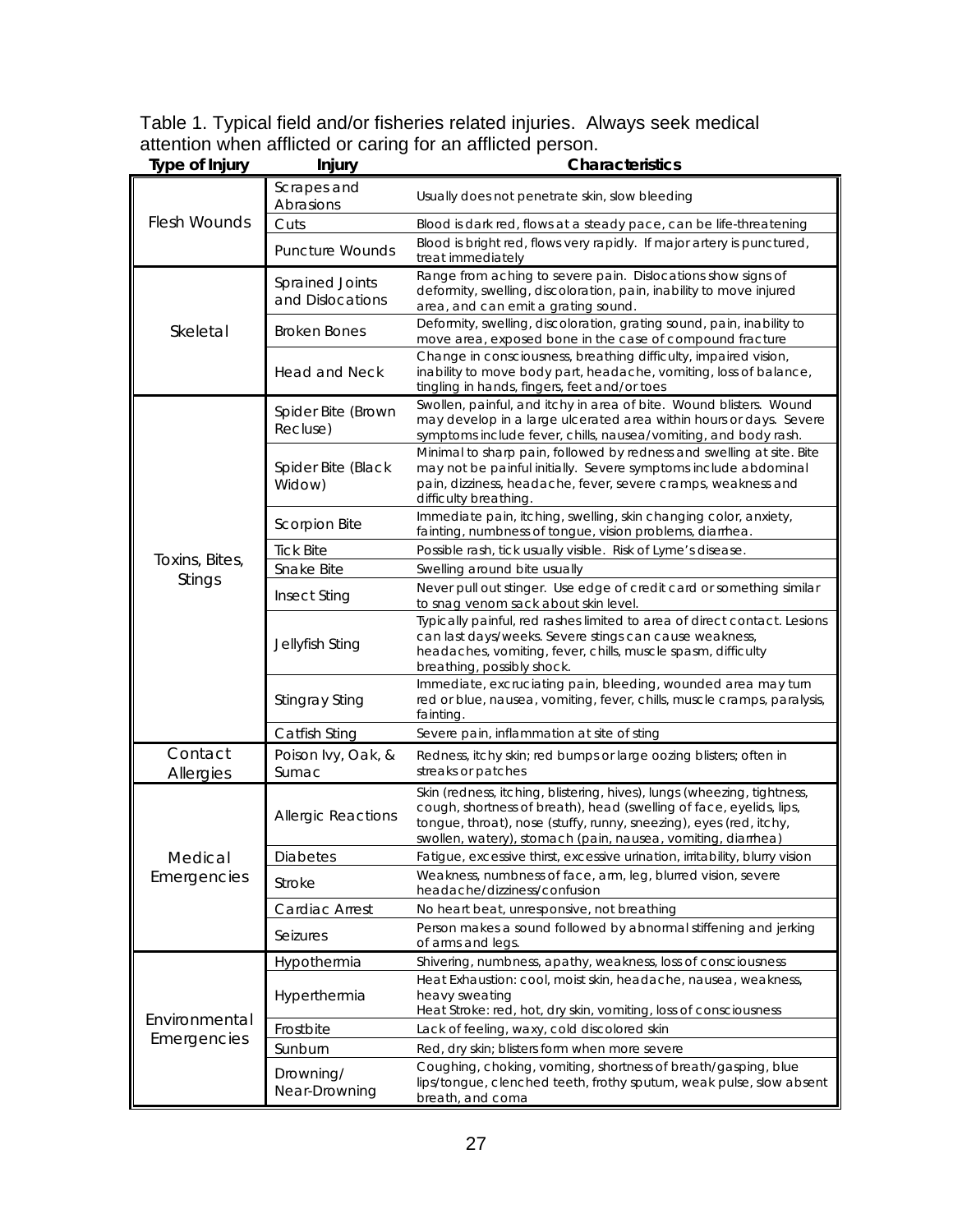# <span id="page-27-0"></span>**Fish Handling Safety**

## Larry Olmsted

The potential for personal injury and disease from handling fish is one of the greatest, and most underestimated, hazards for fisheries biologists. Hazards include contacting numerous disease-causing organisms; punctures, cuts, or abrasion injuries from fish spines, gill rakers, teeth, or opercula; and secondary infections.

There is an increasing awareness of the diseases that can result from handling of fish, particularly those from polluted or organically enriched waters. The front page of the March 11, 2006 *Washington Post* reported on a myctobacteriosis epidemic in the Chesapeake Bay. The article reported that the disease (also known as fish handler's disease) can cause severe skin infections in humans and had spread to nearly threequarters of the striped bass in the bay. Fish handler's disease is a skin infection that is not life threatening, but can lead to arthritis-like symptoms if left untreated. If untreated there is some evidence that fish handler's bacteria can lead to much more serious problems, including swollen lymph glands, gangrene, and lung problems.

Fish handler's disease is but one of a myriad of diseases potentially transmitted during the handling or culture of fishes. Roger Rulifson and his students at East Carolina University have prepared a table of examples of occupational diseases potentially hazardous to field biologists, culturists, and laboratory workers (Table 2). Of particular interest are the importance of avoiding polluted areas as much as possible, preventing contamination by wearing gloves and other protective equipment, avoiding punctures and open wounds, and thorough cleansing after exposure in the prevention of these diseases.

Puncture wounds and cuts are often accepted as a "cost of doing business" by biologists working with fish. These wounds can result from spines, gill rakers, opercula, and teeth. Aside from the initial pain from these wounds, the potential for secondary infections make this an unacceptable cost of doing business. Catfish present particular problems because they have glands at the base of their spines that may allow them to envenomate handlers when spines puncture the skin. These envenomations can cause intense pain out of proportion to the physical injury. Often, fish spines break off beneath the skin, and presence of the foreign object may not be obvious to the person. Even if no ray or spine persists in the body, secondary infections can require intense antibiotic treatment.

The potential for significant problems underscores the importance of prevention of fish spine punctures (spining) or other cuts resulting from handling fish. The most effective preventative measure is the use of appropriate gloves. Some field workers prefer nylon gloves, others opt for Kevlar. In both instances, it is imperative for dexterity that the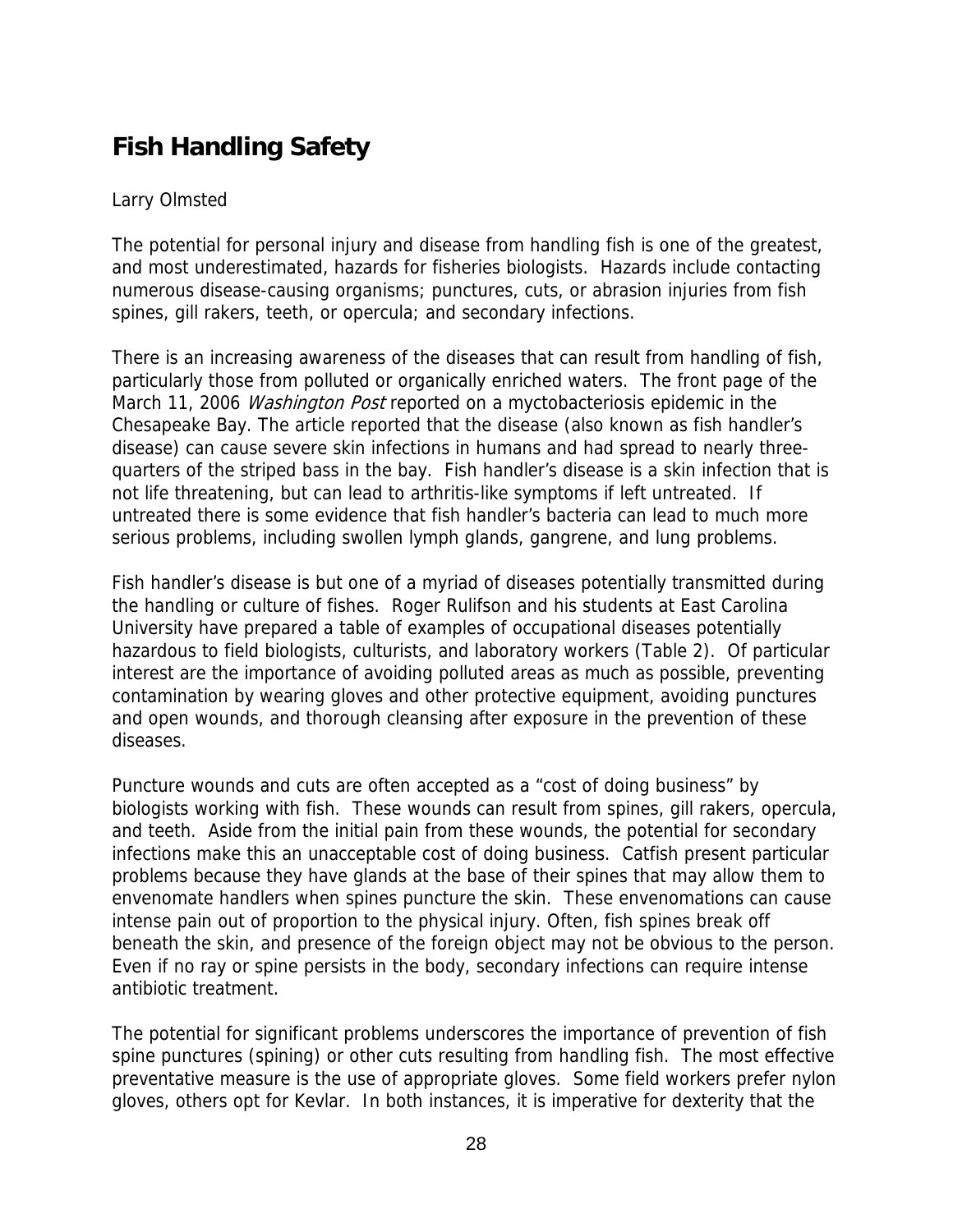gloves fit snugly. Gloves offer considerable protection from spining, and essentially eliminate the possibility of nicks and cuts. Field workers who have used appropriate gloves for a period of time would not work without them. If a biologist has open wounds on their hands, they will often wear a pair of latex gloves beneath the outer gloves to provide an additional layer of protection against pathogens and infections.

Several other actions may reduce incidence of injuries. Catfish collected in gill nets present particular challenges. If spines are not being saved for aging, the biologist may use a pair of wire cutters to cut the spines off the catfish while they are still in the gill net. This facilitates removal of the fish from the net, and may ultimately lead to less stress on the fish. Use of appropriate tools such as a hooked picking tool allows the worker to remove netting more efficiently and minimize contact with spines.

Biologists should not take lightly wounds sustained from handling fish. As soon as possible the wound should be disinfected and bandaged. The wound can be disinfected with alcohol, bacitracin, Neosporin, or any other topical antibiotic ointment. Pain from wounds can be alleviated with acetaminophen or ibuprofen. In addition to first aid kits, sampling crews can prepare their own specialized fish handling kit including betadine, alcohol, towelettes, and a small scrub brush to wash and disinfect hands after handing fish. Similar kits should be standard equipment for all fish sampling crews.

Puncture wounds to joints should receive particular attention because they are especially susceptible to infection. At the first sign of infection, the individual should seek immediate medical attention. Signs of infection are ascending red marks, increased pain and soreness in joint areas or above the sting area. There may be a fragment of spine that needs to be surgically removed. Oral antibiotics are often prescribed to treat the infection and may help prevent progression to cellulitis. It is even more important to use sunscreen while taking antibiotics because certain antibiotics may cause sensitivity to the sun.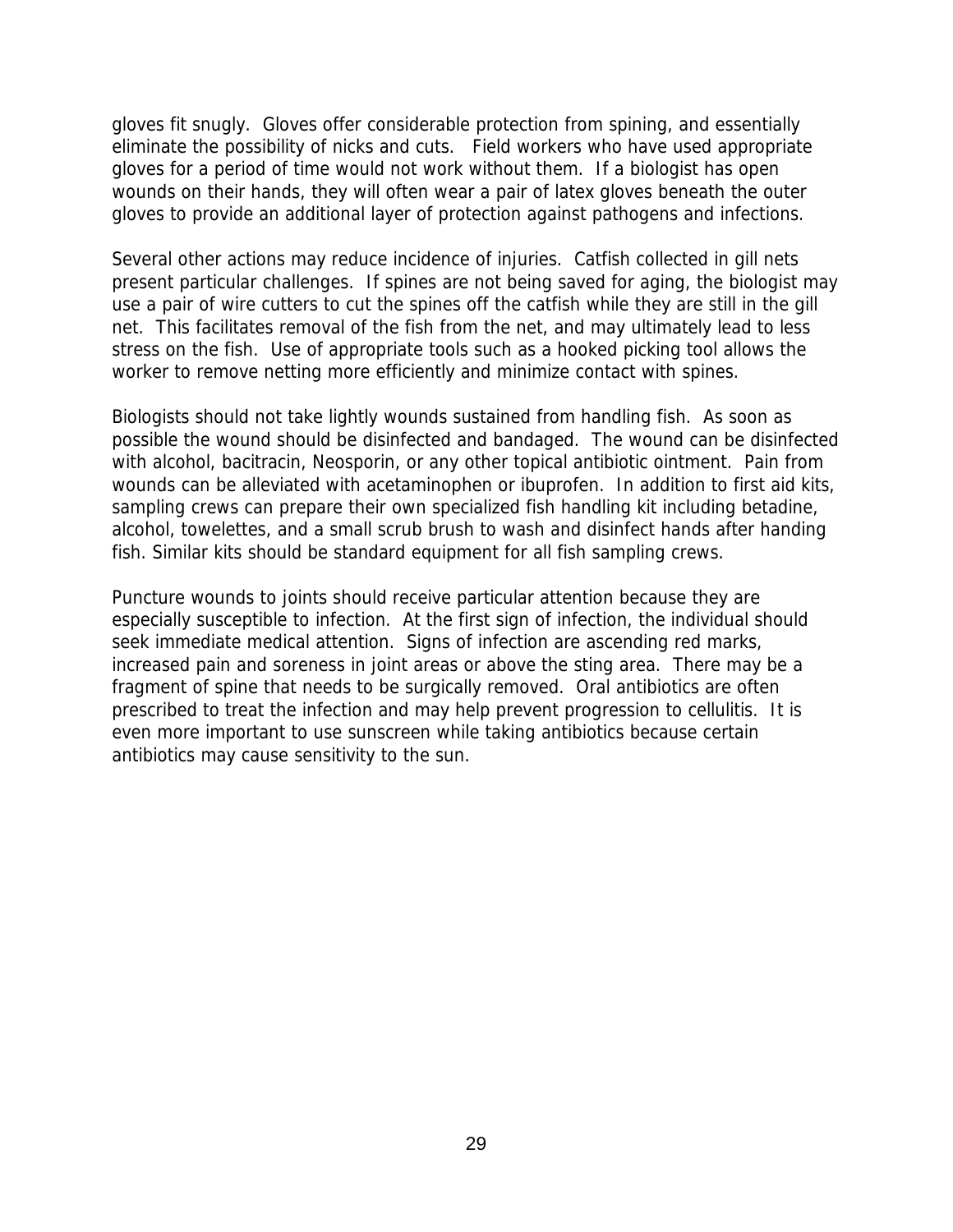| <b>Name</b>              | Other names  | Pathogen                                                          | Carrier                                                                                                         | How<br>transmitted                                                         | Appearance<br>on host                               | Human<br>symptoms                                                                            | <b>Prevention</b>                                                                                          |
|--------------------------|--------------|-------------------------------------------------------------------|-----------------------------------------------------------------------------------------------------------------|----------------------------------------------------------------------------|-----------------------------------------------------|----------------------------------------------------------------------------------------------|------------------------------------------------------------------------------------------------------------|
| Vibriosis                |              | Vibrio<br>parahaemolyticus;<br>V. vulnificus; V.<br>alginolyticus | shellfish,.<br>Crustaceans                                                                                      | cuts, open<br>wounds,<br>ingestion                                         | not visible                                         | acute diarrhea,<br>abdominal<br>cramps, fever,<br>soft tissue<br>destruction                 | protective foot<br>and hand gear,<br>avoid eating<br>raw or<br>undercooked<br>shellfish and<br>crustaceans |
| Diphyllobothriasis       | tapeworm     | Diphyllobothriasis<br>pacificum; D.<br>latum                      | intermediate<br>hosts<br>planktonic<br>crustaceans,<br>freshwater<br>fish; final<br>hosts dogs,<br>cats, humans | ingestion of<br>contaminated<br>water, food,<br>particles                  | intestinal,<br>may be<br>visible at anal<br>opening | diarrhea,<br>intestinal<br>blocking,<br>vitamin B-12<br>deficiency                           | drink only<br>boiled water,<br>fully cook all<br>fish meat,<br>dispose of pet<br>feces<br>hygienically     |
| Human<br>edwardsiellosis | edwardsiella | Edwardsiella tarda                                                | fish especially<br>ornamentals<br>and catfishes,<br>reptiles, other<br>ectotherms                               | ingestion of<br>fecal<br>contaminated<br>food                              | not visible                                         | gastroenteritis,<br>intestinal<br>distress similar<br>to that of<br>Salmonella<br>poisoning  | wash with<br>qood<br>antibacterial<br>soap after<br>cleaning ponds<br>and tanks                            |
| Melioidosis              |              | Burkholderia<br>pseudomallei                                      | contaminated<br>aquarium<br>water                                                                               | water<br>inhalation;<br>ingestion;<br>water contact<br>with skin<br>wounds | not visible                                         | similar to<br>typhoid fever<br>or $TB$ ;<br>pulmonary<br>cavitation;<br>chronic<br>abscesses | avoid contact;<br>dispose of<br>aquarium<br>wastewater<br>appropriately                                    |

Table 2. Examples of occupational diseases potentially hazardous to field biologists, culturists, and lab workers.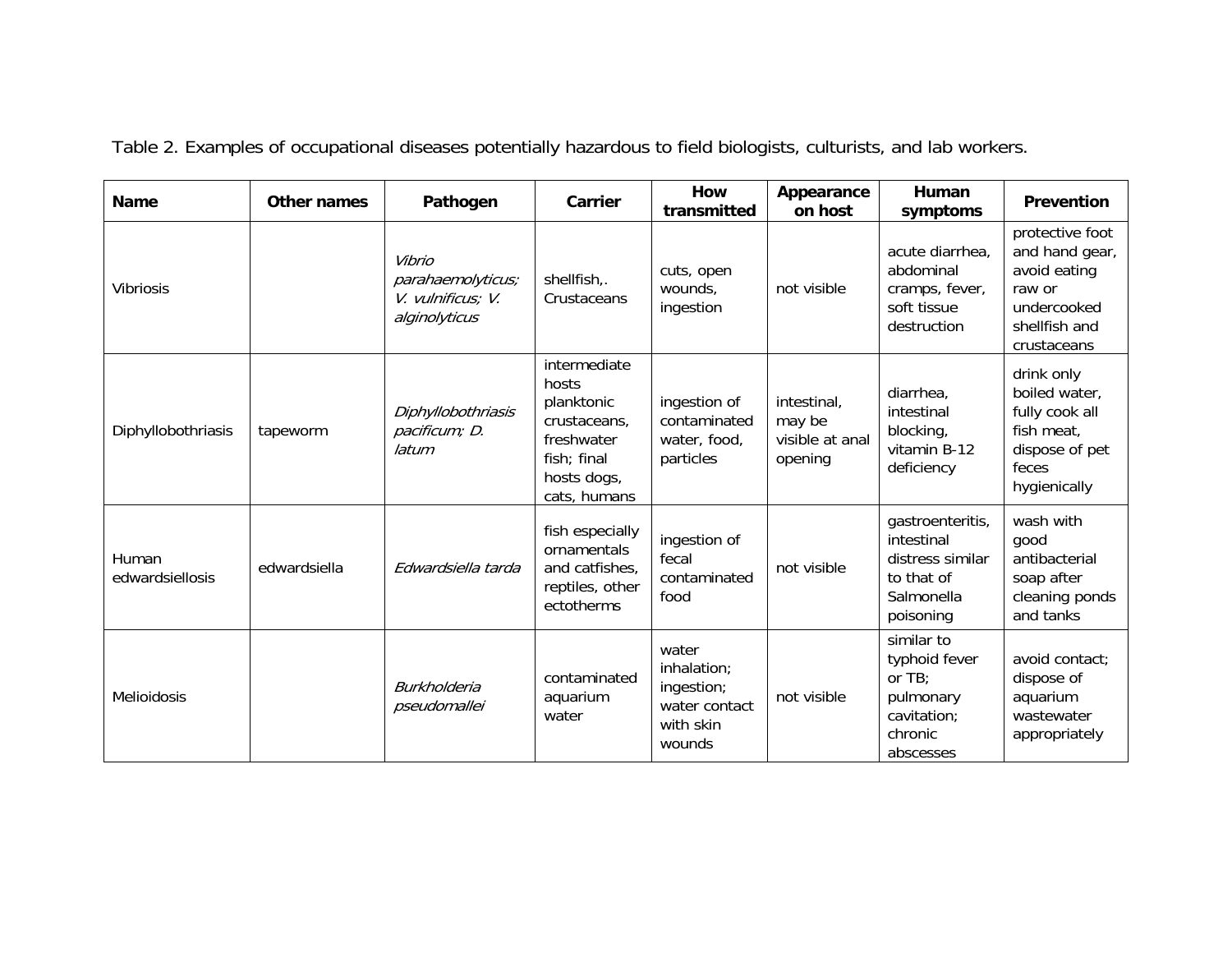#### Table 2. Continued.

| <b>Name</b>                         | Other names                                                                                                                                 | Pathogen                                          | Carrier                                                                             | <b>How</b><br>transmitted                                                  | Appearance<br>on host | Human<br>symptoms                                                                                                                                                                | Prevention                                                                                          |
|-------------------------------------|---------------------------------------------------------------------------------------------------------------------------------------------|---------------------------------------------------|-------------------------------------------------------------------------------------|----------------------------------------------------------------------------|-----------------------|----------------------------------------------------------------------------------------------------------------------------------------------------------------------------------|-----------------------------------------------------------------------------------------------------|
| Erysipeloid or<br>Erythema migrans  | fish handler's<br>disease, fish<br>poisoning, fish<br>hand, sealer's<br>finger, whale<br>finger, blubber<br>finger, diamond<br>skin disease | Erysipelothrix<br>rhusiopathiae                   | fish, shellfish,<br>marine<br>mammals;<br>also domestic<br>pigs and<br>nursing sows | handling<br>infected<br>organisms or<br>fecal waste<br>with open<br>wounds |                       | elevated<br>lesions on skin<br>(can be<br>diamond-<br>shaped), joint<br>pain, fever,<br>severe<br>headaches;<br>incubation 1-7<br>days                                           | use gloves<br>when handling                                                                         |
| Crayfish Handlers<br><b>Disease</b> | Sealer's finger                                                                                                                             | Erysipelothrix<br>insidiosa, species<br>of Vibrio | fish and<br>shellfish                                                               | handling<br>infected<br>organisms<br>with open<br>wounds or<br>abrasions   | not visible           | painful itching<br>or burning;<br>joint swelling,<br>stiffness; lasts<br>up to 3 weeks                                                                                           | use gloves<br>when handling,<br>thick boots<br>when wading                                          |
| Fish TB                             | fish tank<br>granuloma,<br>swimming pool<br>granuloma,<br>tuberculosis,<br>mycobacteriosis                                                  | Mycobacterium<br>marinum                          | fish                                                                                | handling fish<br>or cleaning<br>infected tank<br>with open<br>wounds       |                       | skin, soft tissue<br>destruction;<br>small purple<br>lesions that<br>gradually<br>enlarge;<br>incubation<br>period 2<br>weeks-2 years;<br>can mimic<br>carpal tunnel<br>syndrome | use gloves or<br>other<br>protective<br>gear; avoid<br>punctures or<br>handling with<br>open wounds |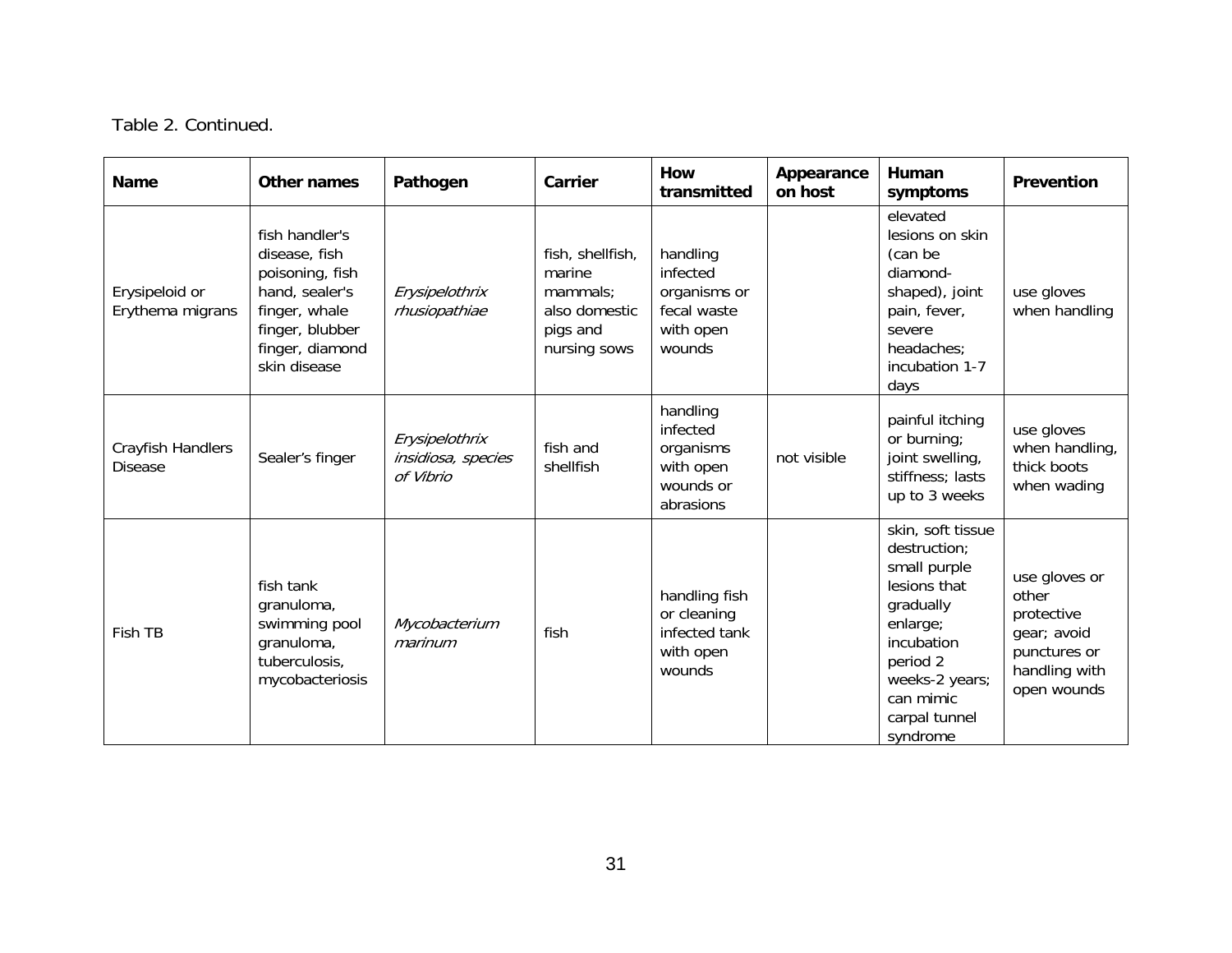#### Table 2. Continued.

| <b>Name</b>    | <b>Other names</b> | Pathogen                                                   | Carrier                                                                                  | <b>How</b><br>transmitted                                                                                                                   | Appearance<br>on host | Human<br>symptoms                                                     | Prevention                                                                                                 |
|----------------|--------------------|------------------------------------------------------------|------------------------------------------------------------------------------------------|---------------------------------------------------------------------------------------------------------------------------------------------|-----------------------|-----------------------------------------------------------------------|------------------------------------------------------------------------------------------------------------|
| Salmonellosis  | Salmonella         | Salmonella<br>sandiego, S. java,<br>S. pomona, S.<br>miami | turtles, newts,<br>frogs, toads,<br>other reptiles<br>and<br>amphibians                  | direct contact<br>and indirect<br>(unwashed<br>clothes);<br>exposure to<br>contaminated<br>aquarium<br>water                                | not visible           | diarrhea,<br>abdominal<br>cramping, fever                             | wash hands<br>and clothes<br>after handling                                                                |
| Avian cholera  |                    | Pasteurella<br>multocida                                   | ducks, geese,<br>coots, gulls,<br>crows                                                  | direct contact<br>with feces,<br>secretions of<br>infected birds,<br>water and<br>aerosols (e.g.,<br>fountains, air-<br>borne<br>particles) | not visible           | diarrhea,<br>vomiting,<br>dehydration                                 | wear gloves<br>when handling;<br>avoid areas of<br>huge die-offs<br>or aerosols<br>from carcass<br>burning |
| Swimmer's Itch |                    | Schistosome<br>cercarial dermatitis<br>$(12-15$ species)   | waterfowl and<br>humans --<br>adult phase;<br>aquatic snails<br>- intermediate           | swimming or<br>contact with<br>waters<br>infested with<br>the flatworm                                                                      |                       | skin rashes and<br>bumps<br>(papulae)<br>within 30 min<br>of exposure | avoid waters<br>with known<br>outbreaks,<br>prevalent<br>waterfowl, or<br>aquatic snail<br>populations     |
| Giardiasis     |                    | Giardia intestinalis                                       | infected soil<br>and water;<br>surfaces<br>contaminated<br>with animal or<br>human feces | accidental<br>ingestion                                                                                                                     | not visible           | diarrhea and<br>dehydration                                           | avoid<br>contaminated<br>soil, water,<br>food, fecal<br>exposure                                           |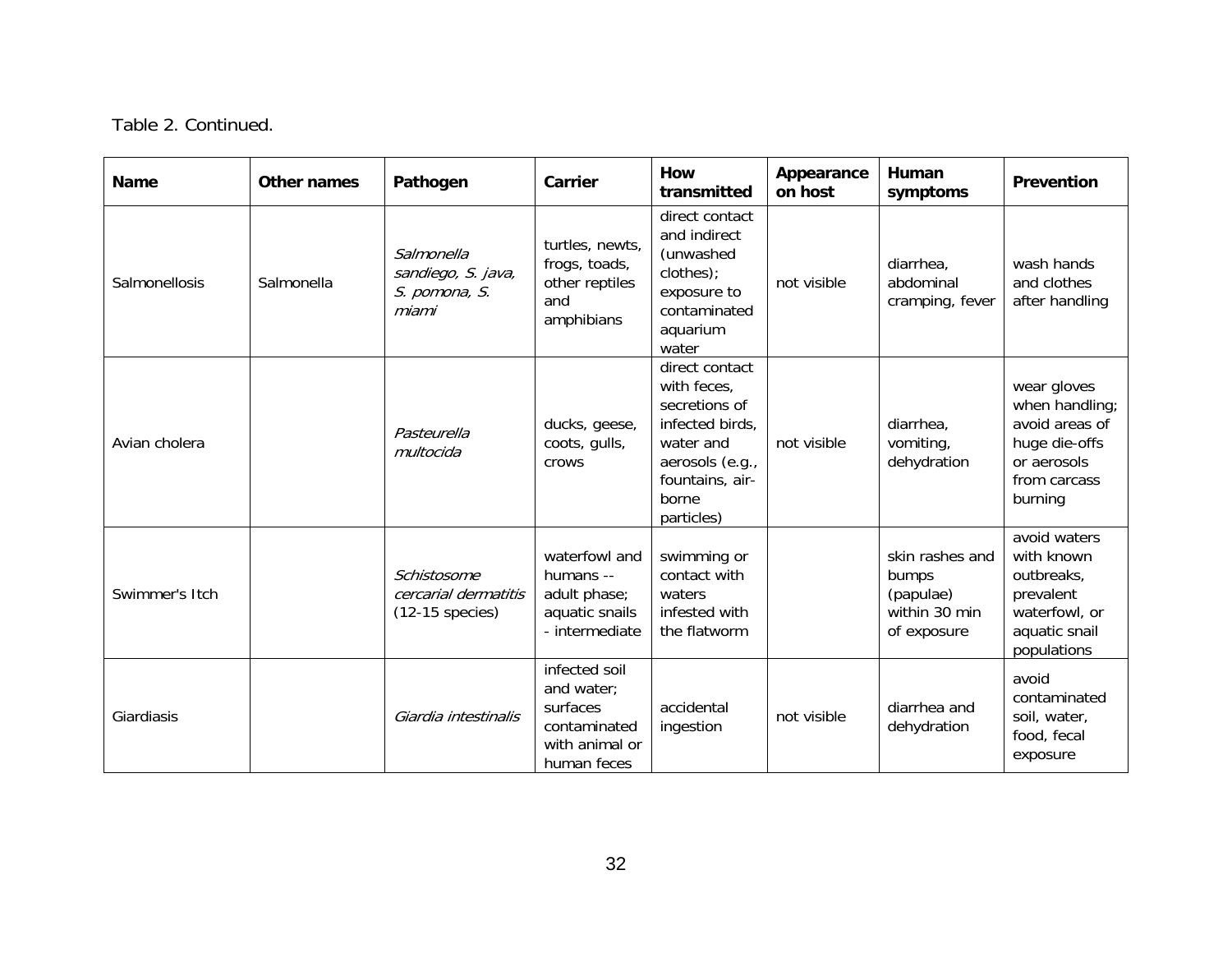#### Table 2. Continued.

| Name              | <b>Other names</b> | Pathogen                             | Carrier                                                                                              | How<br>transmitted                                                                                                                  | Appearance<br>on host | Human<br>symptoms                                                                                                                                     | Prevention                                                                                                                                                                                                   |
|-------------------|--------------------|--------------------------------------|------------------------------------------------------------------------------------------------------|-------------------------------------------------------------------------------------------------------------------------------------|-----------------------|-------------------------------------------------------------------------------------------------------------------------------------------------------|--------------------------------------------------------------------------------------------------------------------------------------------------------------------------------------------------------------|
| Cryptococcosis    |                    | Cryptococcus<br>neoformans           | wild birds                                                                                           | inhalation of<br>airborne<br>powdery bird<br>droppings                                                                              | not visible           | serious brain<br>and spinal cord<br>disease,<br>headaches,<br>dizziness,<br>sleepiness,<br>confusion                                                  | avoid high risk<br>areas with high<br>concentrations<br>of bird<br>droppings                                                                                                                                 |
| Tularemia         |                    | Francisella<br>tularensis            | handling<br>muskrats, bull<br>snakes,<br>others; eating<br>wild meat<br>such as rabbit<br>or rodents | handling<br>infected<br>animals, even<br>with unbroken<br>skin                                                                      | not visible           | fever,<br>headache,<br>nausea<br>immediate;<br>local lesions<br>grow and<br>ulcerate;<br>ingestion<br>causes<br>enteritis,<br>stupor, and<br>delirium | wear<br>impervious<br>gloves when<br>handling; cook<br>meat<br>thoroughly;<br>avoid bites of<br>flies,<br>mosquitoes,<br>and ticks in<br>endemic areas;<br>do not bathe or<br>drink in<br>untreated<br>water |
| Newcastle Disease |                    | viruses of family<br>Paramyxoviridae | wild and<br>domesticated<br>birds                                                                    | inhalation of<br>infectious<br>aerosols; also<br>contact on<br>inanimate<br>objects and<br>airborne<br>between<br>poultry<br>houses | not visible           | painful<br>conjunctivitis,<br>fever,<br>influenza-like<br>symptoms for<br>up to 3 weeks                                                               | wear gloves<br>when handling<br>birds; avoid<br>endemic areas                                                                                                                                                |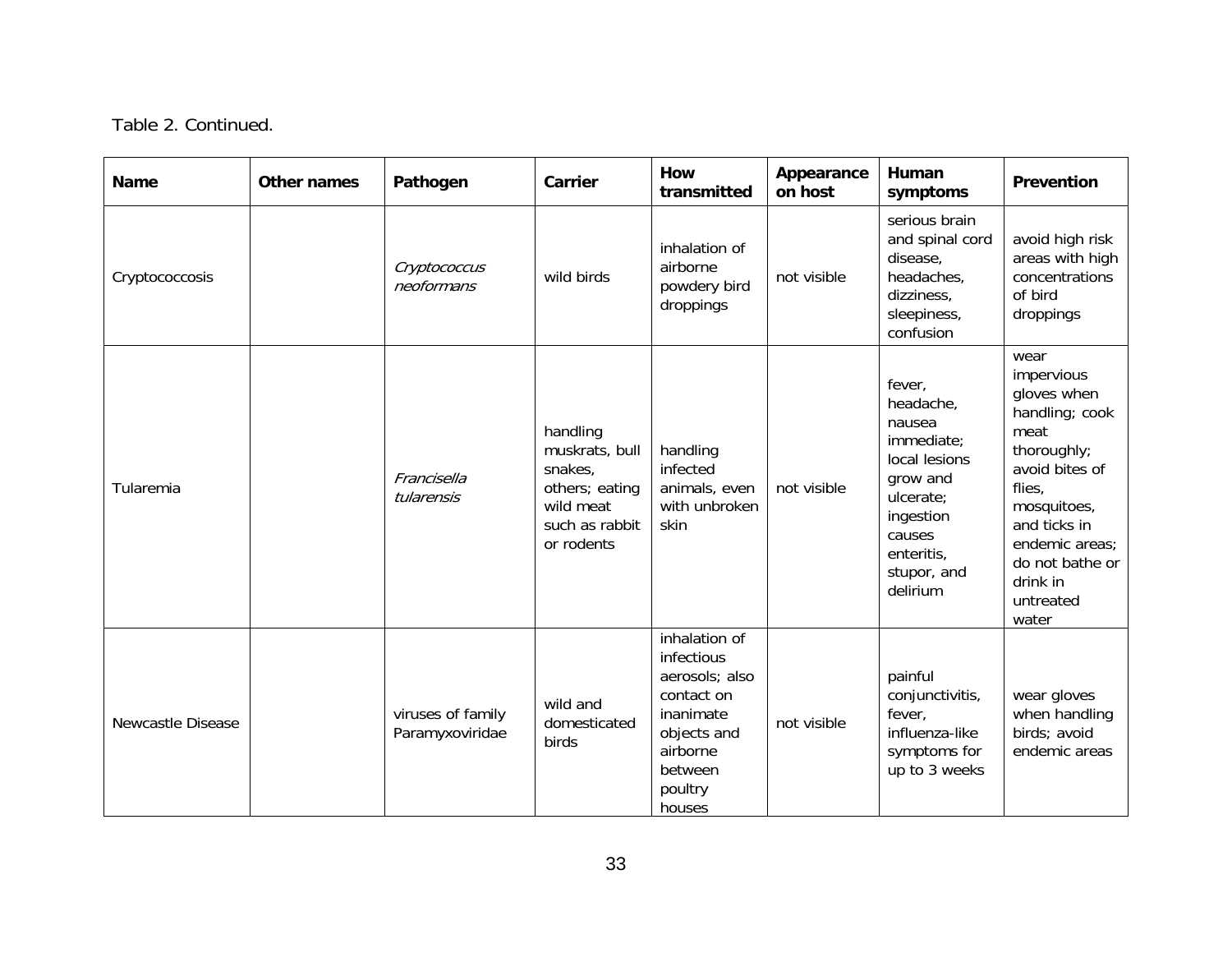#### Table 2. Concluded.

| <b>Name</b>                   | Other names | Pathogen                 | Carrier                                                                                                                    | How<br>transmitted                | Appearance<br>on host           | Human<br>symptoms                                        | Prevention |
|-------------------------------|-------------|--------------------------|----------------------------------------------------------------------------------------------------------------------------|-----------------------------------|---------------------------------|----------------------------------------------------------|------------|
| Hemorrhagic<br><b>Disease</b> |             | Aeromonas<br>hydrophilia | warm water<br>fish in<br>southern<br>areas<br>stressed,<br>traumatized,<br>overcrowded<br>or in low<br>dissolved<br>oxygen | handling<br>infected<br>organisms | can be<br>externally<br>visible | diarrhea,<br>infections on<br>skin, eye, other<br>organs |            |
| Red Plague                    |             | Aeromonas<br>salmonicida | wild and<br>captive<br>freshwater<br>fish                                                                                  | handling<br>infected fish         |                                 | diarrhea, skin<br>infections                             |            |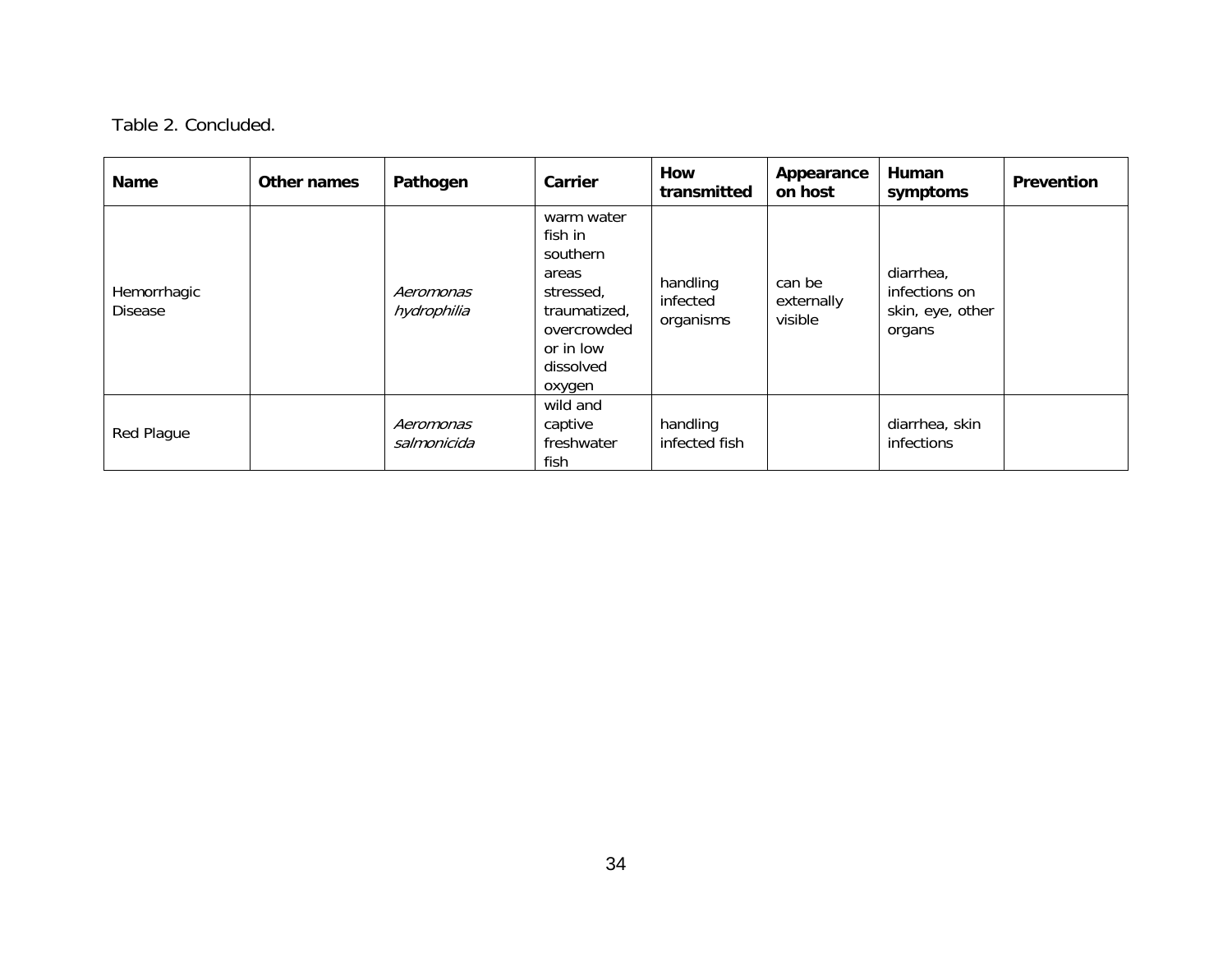# <span id="page-34-0"></span>**Chemical Application and Hazardous Waste Safety**

Dennis Riecke and Fred Heitman

## **Chemical Application**

At some point in their career most fisheries management and fish hatchery workers will be using chemicals to control aquatic plants, treat fish diseases, eradicate fish populations or sample fish populations. Pesticide is a general term referring to chemicals used to destroy, prevent or control pests. Pests may include diseases, insects, and weeds. The term pesticide also refers to chemicals that regulate plant growth and remove or coat leaves. Pesticides include fungicides, herbicides, rodenticides, insecticides or piscicides.

There are benefits and risks associated with pesticide use. Agricultural production has increased as pesticide use has allowed farmers and ranchers to control pests such as insects, diseases and weeds. Public health has improved from the control of nuisance pests and disease vectors such as mosquitoes. Pesticide use has greatly improved our quality of life. However, because there are significant risks to the environment, domestic animals, wildlife, fish and humans from the manufacture, storage, use and disposal of pesticides they are highly regulated by federal and state agencies.

Pesticides cannot be sold in the United States unless the US Environmental Protection Agency has reviewed the manufacturer's application for registration and found that use of the product does not result in an unreasonable risk to the environment or humans (MCES 1991). The Federal Insecticide, Fungicide, and Rodenticide Act of 1972 established chemical applicator training to minimize these risks. Federal regulations establish general and specific standards that individuals must meet before they can use certain pesticides.

A good starting point for learning about state programs providing pesticide safety training is http://pep.wsu.edu/psp/scripts/menu.asp. This website has links to statespecific websites and a list of state pesticide applicator education/certification websites. You should contact your state Cooperative Extension Service or the USEPS website http://www.epa.gov/oppfead1/safety/applicators/statepro.htm to determine which agency to contact to become a certified pesticide applicator.

#### **Hazardous Waste**

There are instances where fisheries biologists can be exposed or potentially exposed to chemicals and/or situations that may pose a threat to the health and safety of the individual. If not properly trained and equipped, the safety and even the life of the individual may be in danger should they proceed into an affected area. For example,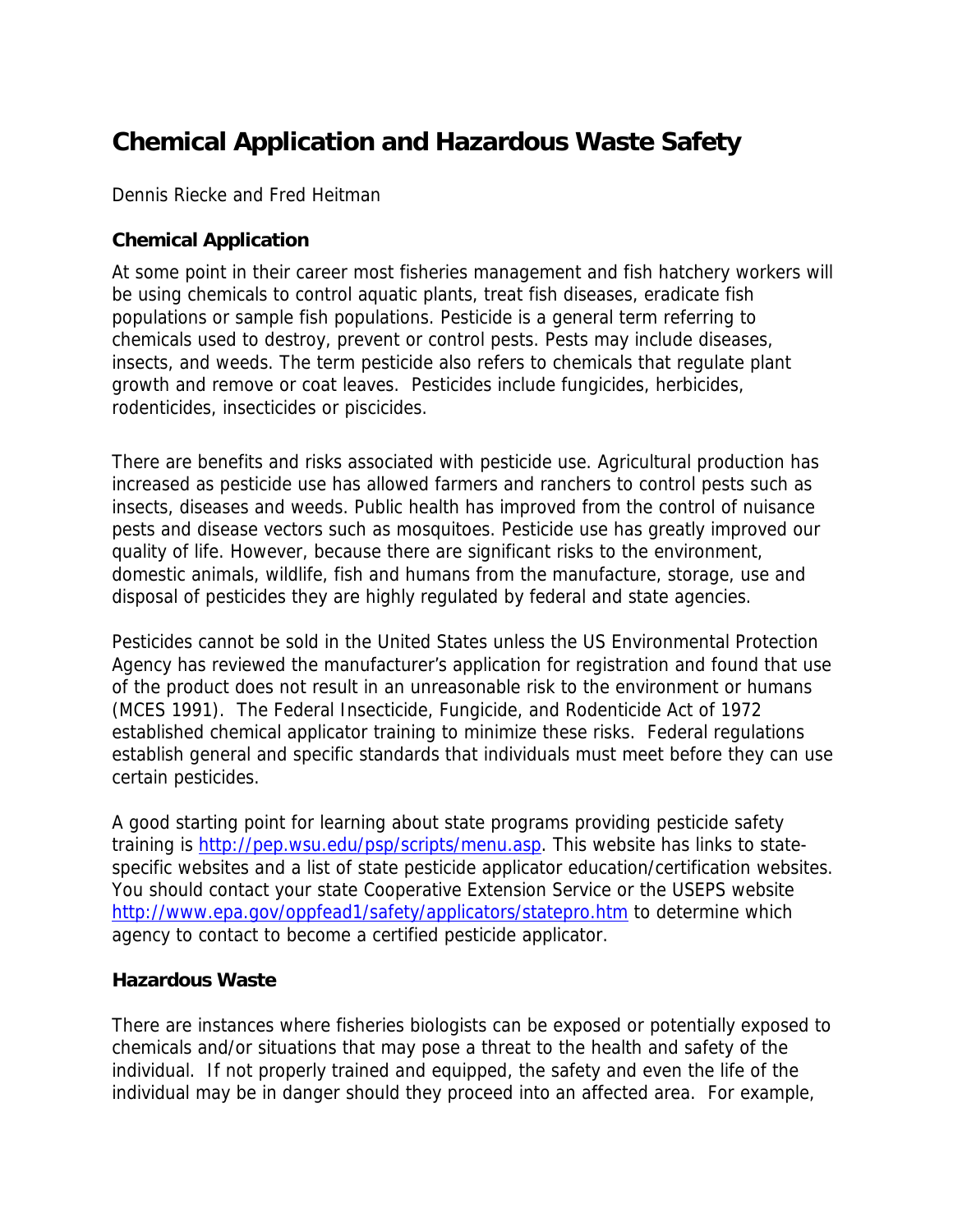fisheries biologists commonly investigate fish kills. In fact, they often are a first responder to these events. Usually fish kills are related to low dissolved oxygen, and that may be what killed the fish. However, the cause of the low dissolved oxygen should be considered first. If the low dissolved oxygen is the result of chemical pollution, then it is in the best interest of the individual to NOT INVESTIGATE the kill. Instead, a supervisor or state emergency response agency should be contacted.

Federal regulations require training for people who are exposed or POTENTIALLY may be exposed to certain chemicals. Often these are the chemicals that cause fish kills or result in other environmental perturbations. Some states have teams of specially trained fisheries biologists that assess fish kills, whereas in other states these individuals reside in agencies other than the fish and wildlife agency.

In general, persons with the special training to investigate chemical spill incidents have completed a 40-hour OSHA Hazardous Waste General Site Worker Course. This course teaches them how to deal with a wide range of emergency situations. To renew this certification, an eight-hour refresher course is required annually as well as a medical checkup to ensure that you are physically capable of withstanding the rigors of working under the stressful and difficult conditions.

The Hazardous Waste Operations and Emergency Response Standard (HAZWOPER) applies to five distinct groups of employers and their employees. This includes any employees who are exposed or potentially exposed to hazardous substances - including hazardous waste -- and who are engaged in one of the following operations:

- Clean-up operations -- required by a governmental body, whether federal, state, local, or other involving hazardous substances -- that are conducted at uncontrolled hazardous waste sites;
- Corrective actions involving clean-up operations at sites covered by the Resource Conservation and Recovery Act of 1976 (RCRA) as amended (42 U.S.C. 6901 et seq.);
- Voluntary clean-up operations at sites recognized by federal, state, local, or other governmental body as uncontrolled hazardous waste sites;
- Operations involving hazardous wastes that are conducted at treatment, storage, and disposal facilities regulated by Title 40 Code of Federal Regulations Parts 264 and 265 pursuant to RCRA, or by agencies under agreement with U.S. Environmental Protection Agency to implement RCRA regulations; and
- Emergency response operations for releases of, or substantial threats of releases of, hazardous substances regardless of the location of the hazard.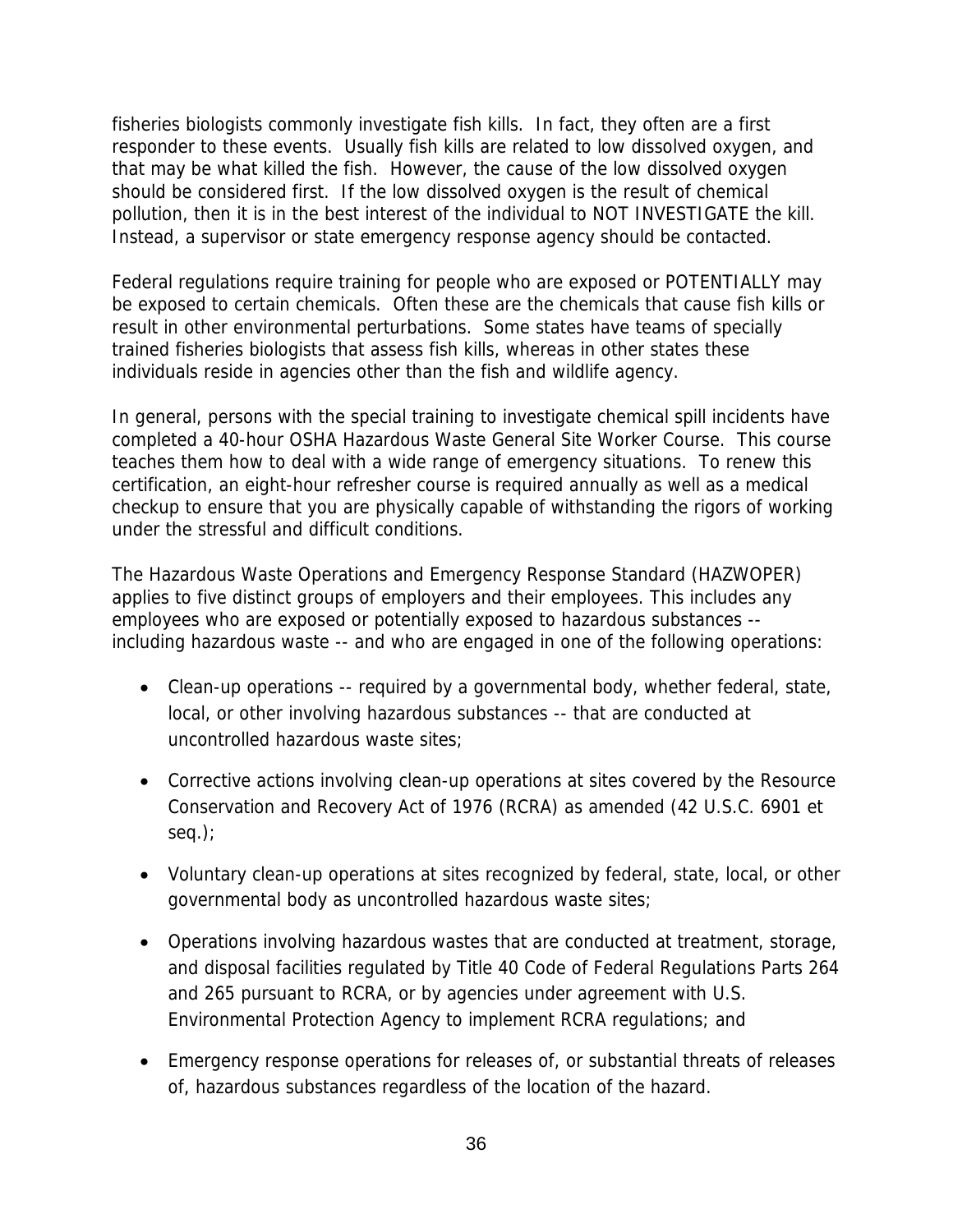Information about HAZWOPER, including frequently asked questions, can be found at http://www.osha.gov/html/faq-hazwoper.html.

Identify your HAZWOPER state contact if you suspect that chemicals may be a source of a fish kill or aquatic pollution. DO NOT enter the area. Leave that to the trained individuals.

Employers are responsible for informing their employees of the hazards of pesticides present at the work site. One of the ways this can be accomplished is through the use of a Hazard Communication Standard (HSC) program. A written HSC program helps employers educate and inform their employees on the chemicals used in their workplace and what proactive measures they can take to prevent adverse affects from occurring. The goal of these programs is to create and maintain safe work environments. The HCS mandates:

- Each employer will conduct a hazard assessment for each chemical used in the workplace.
- A list of chemicals used in the workplace is to be made available to the employees.
- A Material Safety Data Sheet (MSDS) is made available for each chemical in the workplace.
- The employer is to adopt a labeling program for each chemical used in the workplace.
- The employer is to demonstrate that all employees are trained on the HCS including the MSDS.
- Each employer is to provide a written program describing this HCS. The written program is to be available to all employees.

Employers are required by OSHA to make Material Safety Data Sheets (MSDS) available to their employees. The MSDS provide information on hazardous chemicals and are available from pesticide distributors. MSDS can also be found at www.greenbook.net and www.cdms.net.

The intent of this section is to provide the most basic information on chemical application and hazardous waste safety and resources to consult for specific information. It is the responsibility of the employer and employee to provide and receive training. Read and follow label directions.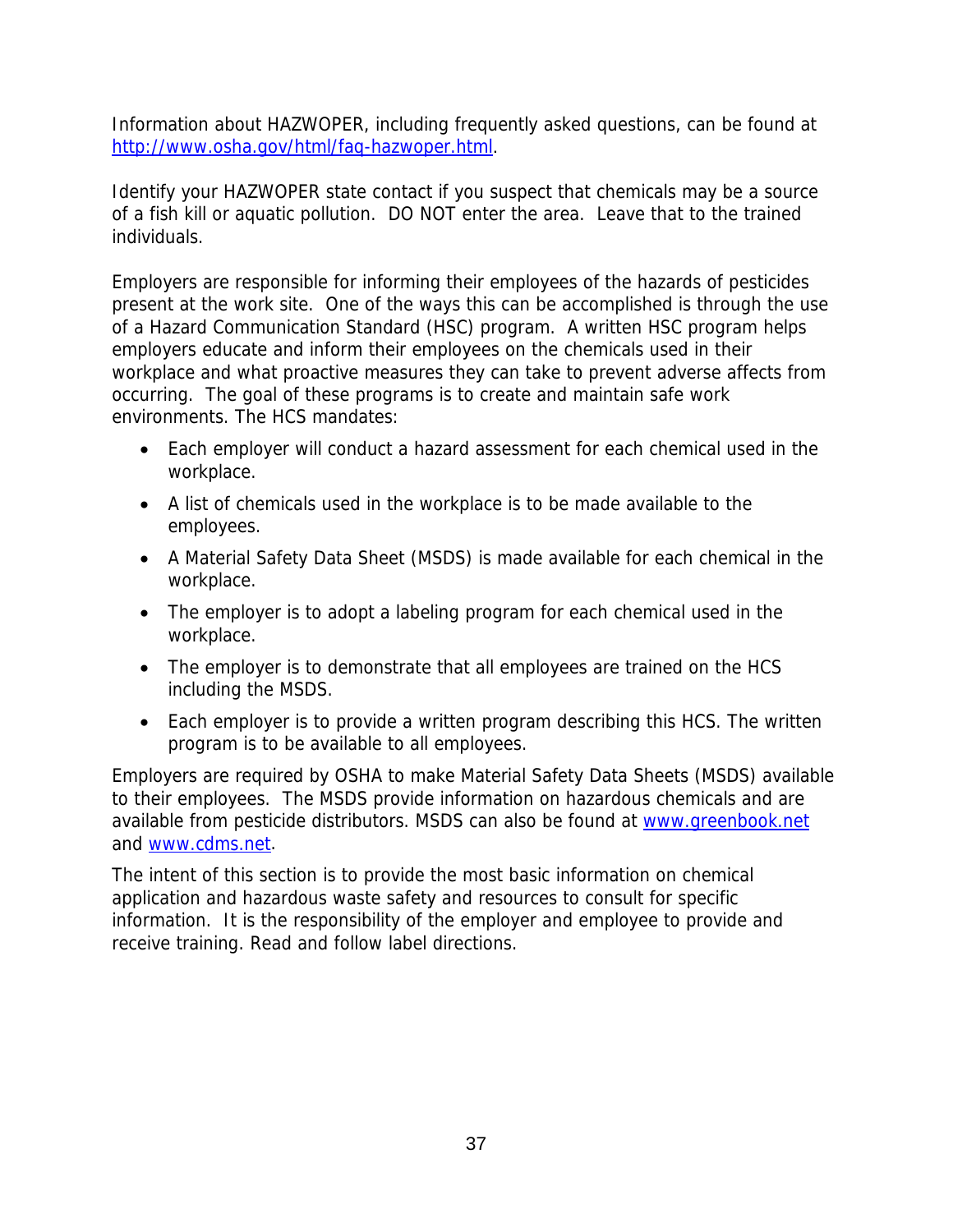#### **References and Resources**

MCES (Mississippi Cooperative Extensive Service). 1991. Applying pesticides correctly: a guide for private and commercial applicators in Mississippi. Mississippi Cooperative Extension Service, Mississippi State, Mississippi.

Pennsylvania State University. 2003. What you need to know about reading a pesticide label. http://pubs.cas.psu.edu/FreePubs/pdfs/uo215.pdf

Occupational Safety and Health Administration http://www.osha.gov

National Poison Center Hotline at 1-800-222-1222.

Chemical Transportation Emergency Center at 1-800-424-9300.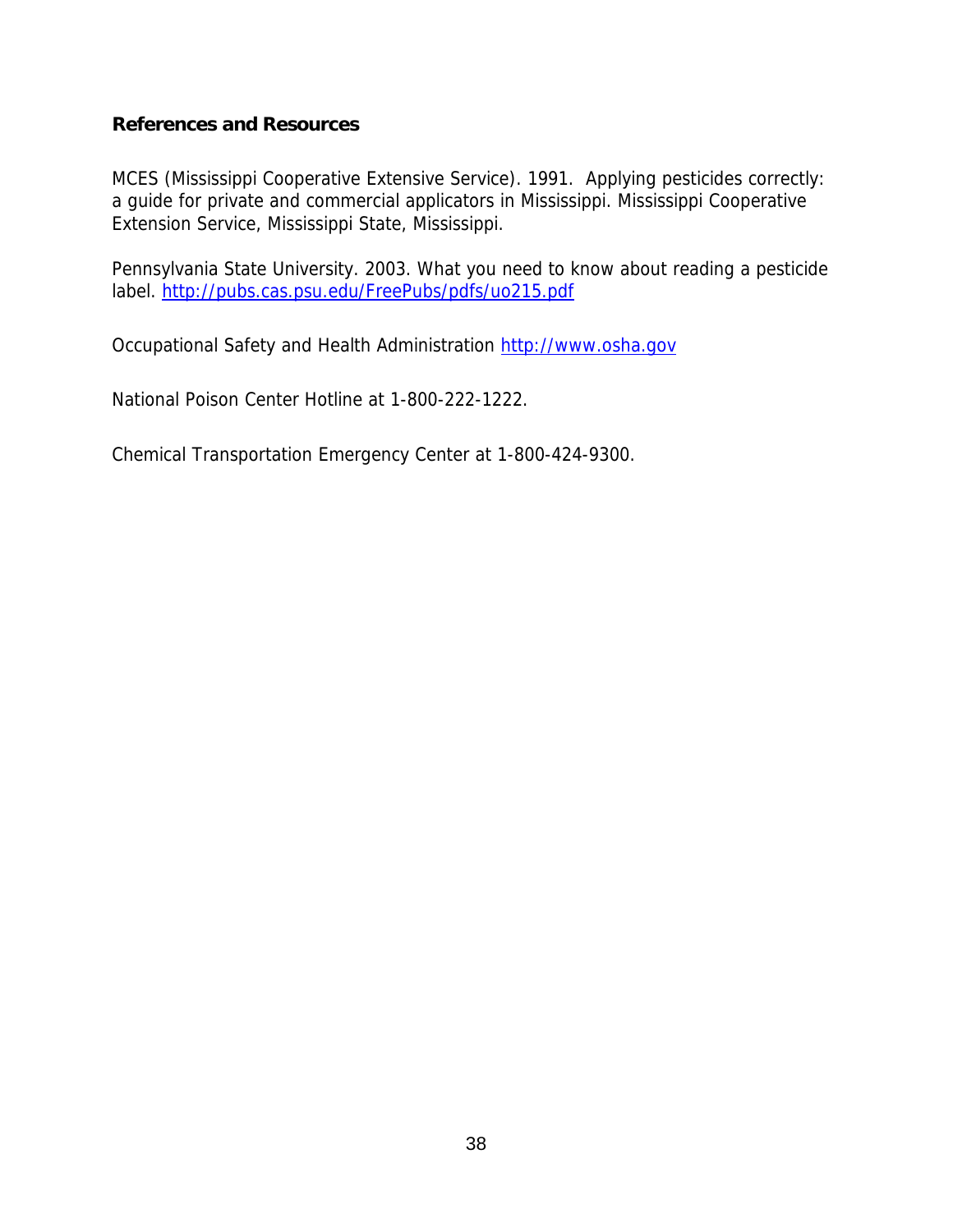# <span id="page-38-0"></span>**Laboratory Safety**

# Roger Rulifson

Fisheries biologists work under a variety of "laboratory" conditions, from the top of an ice chest or seat of a skiff, to a storage shed, to an academic setting complete with the best equipment and operated under the requirements of the Occupational Safety and Health Administration (OSHA) and an institutional Animal Care and Use Committee. But there is a commonality to these various settings, and that is laboratory safety. Knowing the hazards of chemicals typically used, and using common sense in bench-based procedures, is two-thirds of the battle (Table 3). Researchers working by themselves or in a remote office may be able to get away with occasional mishaps, but in industry, state and federal agencies, and academia, mistakes must be reported and if not, they could result in citations, fines, or suspension or termination of programs. Workers' compensation for work-related injuries could come out of your research grant or your field budget and you may lose an important field crew member for an indeterminate period. Safety must come first!

In 1990, OSHA promulgated 29 CFR 1910.1450, Occupational Exposure to Hazardous Chemicals in Laboratories, to provide guidelines for the safe use of chemicals in laboratories. This standard is applicable in locations where "laboratory use" of hazardous chemicals occurs: 1) work involves containers easily and safely manipulated by one person, 2) multiple chemicals or chemical procedures are used, and 3) protective lab practices and equipment are available to minimize exposure to the chemicals. Fisheries biologists surely fit into the first two categories, but sadly, few of us worry about the third. It is one thing to be provided the protective gear required for safe lab procedures and not use it, than to never be issued the gear in the first place. Supervisors take note: you can be held personally liable if you do not provide the appropriate gear for employees. This is similar to employees not being issued life jackets for a work boat even though they are required. Someone drowns and the supervisor is personally liable.

OSHA requires an entity, whether an industry, agency or academic institution, to develop and implement a chemical safety plan. Following are topic areas that should be considered in developing this plan.

- Prepare, implement, and maintain a written chemical hygiene plan to protect workers and the workplace from exposure and contamination.
- Provide training that includes hazard identification and control measures, accident reporting procedures, waste handling/storage, spill procedures, and individual responsibilities.
- Provide employees with chemical hygiene training on a scheduled basis, or on request.
- Maintain a master list of all chemicals stored in the laboratory.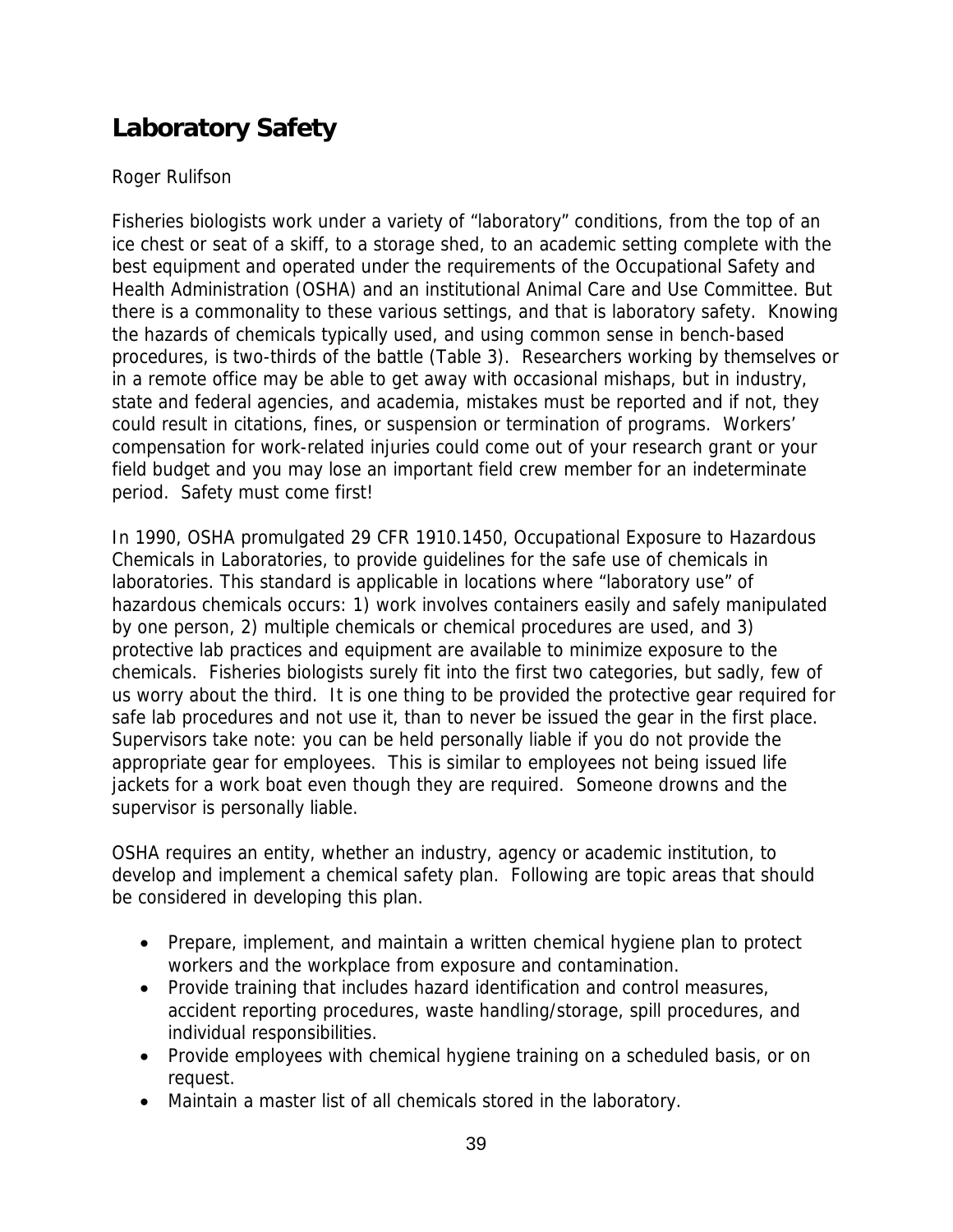- Maintain a master file of the Material Safety Data Sheets (MSDS) of all chemicals stored in the laboratory.
- Maintain a master emergency contact list in the case of spills or fire. Also on that list should be the names and contact information for all employees designated to work in that particular laboratory. Keep this list posted in the lab, and put the information on the outer door of the lab so that emergency personnel can access the information after hours.
- Require annual lab inspections, but monthly inspections may serve to keep the workplace cleaner and chemicals stored in the proper place. Some organizations (e.g., OSHA, EPA) require routine weekly inspections of emergency equipment and housekeeping of hazardous waste storage areas.
- Ensure that all chemical containers are properly labeled and stored.
- Provide appropriate protective clothing and equipment. This may include laboratory coats, protective gloves and eyewear, and respirators. Lab coats or full-length shirts and pants are required to minimize chemical exposure and burns. Full-toed shoes (not flip-flops or sandals) must be worn in the lab.
- Do not allow food or beverage in the laboratory. Coffee pots and food storage (lunchboxes, vending machines) must be separated by a wall from the laboratory.
- Do not allow smoking and application of cosmetics in the laboratory.
- Provide adequate ventilation of the laboratory to minimize concentrations of chemicals in the air.
- Chemical fire extinguishers should be provided, and employees should be trained on how to use them effectively.

Disposal of chemical waste is always a difficult task at best unless there is a mechanism in place to deal with the problem effectively. Fisheries biologists commonly use known carcinogens such as formalin or formaldehyde. These chemicals should NOT be flushed down the sink untreated. Our municipal wastewater treatment facility requires that formalin be mixed with any cheap-grade chlorine bleach to form a precipitate to tie up the formalin. Chemical wastes should not be mixed; each chemical requires its own container. Label the container with the waste and mark it with the date when waste was first put into the container.

Hazardous waste identification, storage, and disposal is covered under the U S Environmental Protection Agency (EPA), Resource Conservation and Recovery Act (RCRA). This act gives EPA the authority to control hazardous waste from the "cradleto-grave." This includes the generation, transportation, treatment, storage, and disposal of hazardous waste. Waste must be stored in secondary containment and labeled Satellite Accumulation Area.

A good reference book that generally incorporates regulations and best practices is Prudent Practices in the Laboratory: Handling and Disposal of Chemicals http://www.nap.edu/catalog.php?record\_id=4911.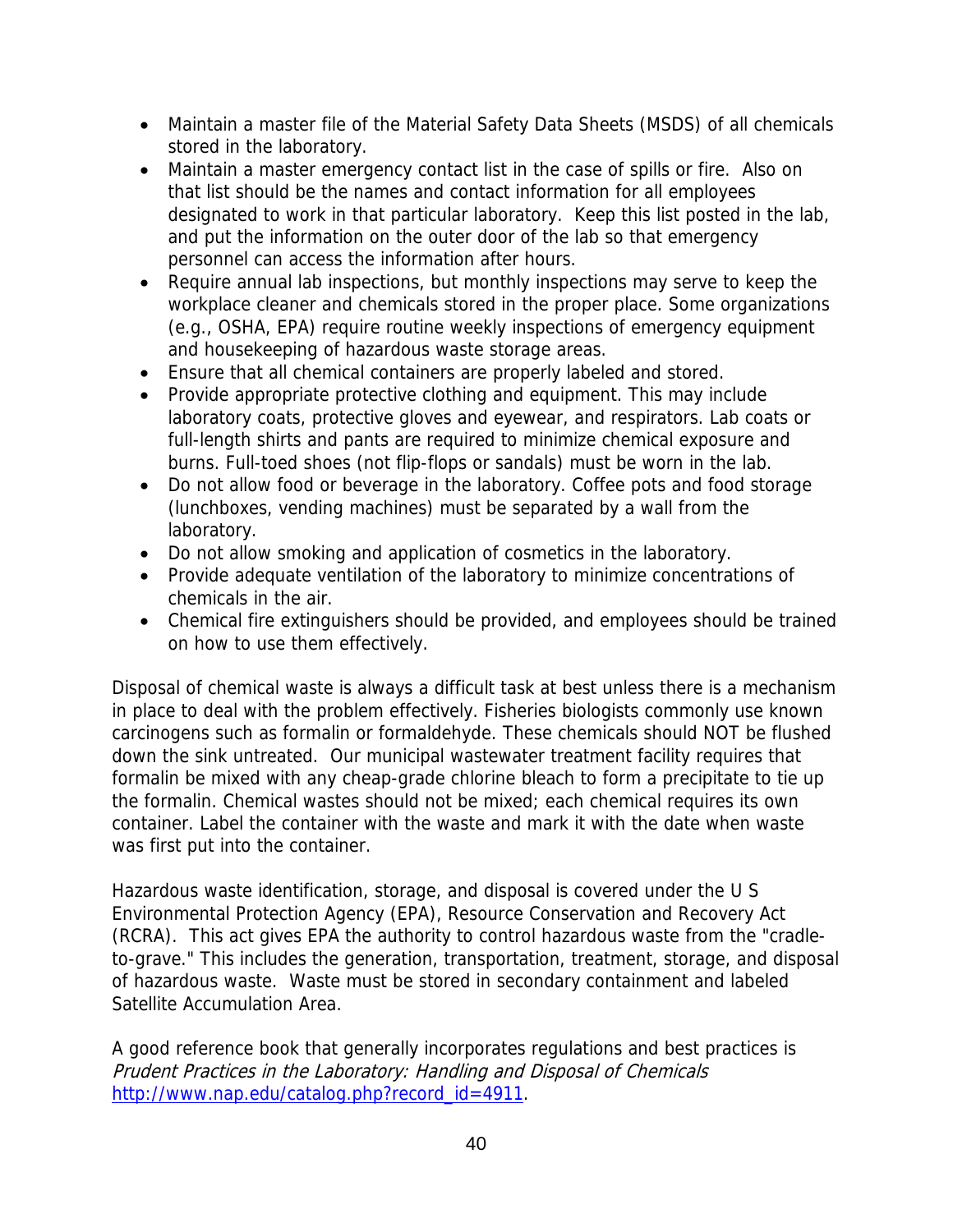|                                     |                   |                                                                                                                                        |                                             | <b>Potential</b>                                                                                                                              | Preventative                                                                                                                                        |
|-------------------------------------|-------------------|----------------------------------------------------------------------------------------------------------------------------------------|---------------------------------------------|-----------------------------------------------------------------------------------------------------------------------------------------------|-----------------------------------------------------------------------------------------------------------------------------------------------------|
| Chemical                            | <b>Trade Name</b> | Composition                                                                                                                            | CAS#                                        | Hazard(s)                                                                                                                                     | Maintenance                                                                                                                                         |
| Formaldehyde,<br>37% Solution       | Formalin          | Formaldehyde, methanol, water                                                                                                          | $50 - 00 - 0$<br>$67 - 56 - 1$<br>7732-18-5 | Carcinogen,<br>combustible, do not<br>expose to eyes or<br>skin, do not inhale<br>or swallow                                                  | Ventilation, protective<br>clothing, no open<br>flames, eye protection,<br>face protection (mask)                                                   |
| Rotenone                            | Rotenone          | 1,2,12,12a-Tetrahydro-8,9-<br>dimethoxy-2-(1-methyl-ethenyl)-<br>[1] benzopyrano $[3,4-b]$ furo $[2,3-$<br>h][1] benzopyran-6(6aH)-one | 83-79-4                                     | Toxic if swallowed or<br>absorbed through<br>skin. Causes<br>reproductive and<br>fetal effects.                                               | Prevent contact with<br>skin and eyes, prevent<br>inhalation, ingestion                                                                             |
| Potassium<br>Permanganate           |                   | Permanganic acid, potassium salt                                                                                                       | 7722-64-7                                   | Highly combustible,<br>flammable. Do not<br>expose to eyes, skin.<br>Do not inhale,<br>ingest.<br>Strong oxidizer.<br>Corrosive.              | Ventilation, protective<br>clothing, no open<br>flames, eye protection,<br>face protection (mask),<br>no smoking, eating or<br>drinking during work |
| Copper Sulfate                      | Copper Sulfate    |                                                                                                                                        | 7758-98-7                                   | Irritating gas and<br>fumes. Do not<br>expose to eyes, skin.<br>Do not inhale,<br>ingest.<br>Corrosive. Toxic.<br>Severe marine<br>pollutant. | Ventilation, protective<br>clothing, eye protection,<br>face protection (mask),<br>no smoking, eating or<br>drinking during work                    |
| <b>Tricaine</b><br>methanesulfonate | <b>MS222</b>      | 3-aminobenzoic acid ethyl ester<br>methanesulfonate                                                                                    | 886-86-2                                    | Corrosive. Sensitizer.                                                                                                                        | Wear appropriate<br>chemical resistant<br>clothing, eye protection.<br>Combustible.                                                                 |
| Quinaldine                          | Quinaldine        | 2-methylquinoline                                                                                                                      | $91 - 63 - 4$                               | Dissolved in ethanol,<br>acetone or water.<br>Solvents can be<br>irritated when used                                                          |                                                                                                                                                     |

Table 3. Chemicals commonly used by fishery biologists in fieldwork, aquaculture, and laboratory settings.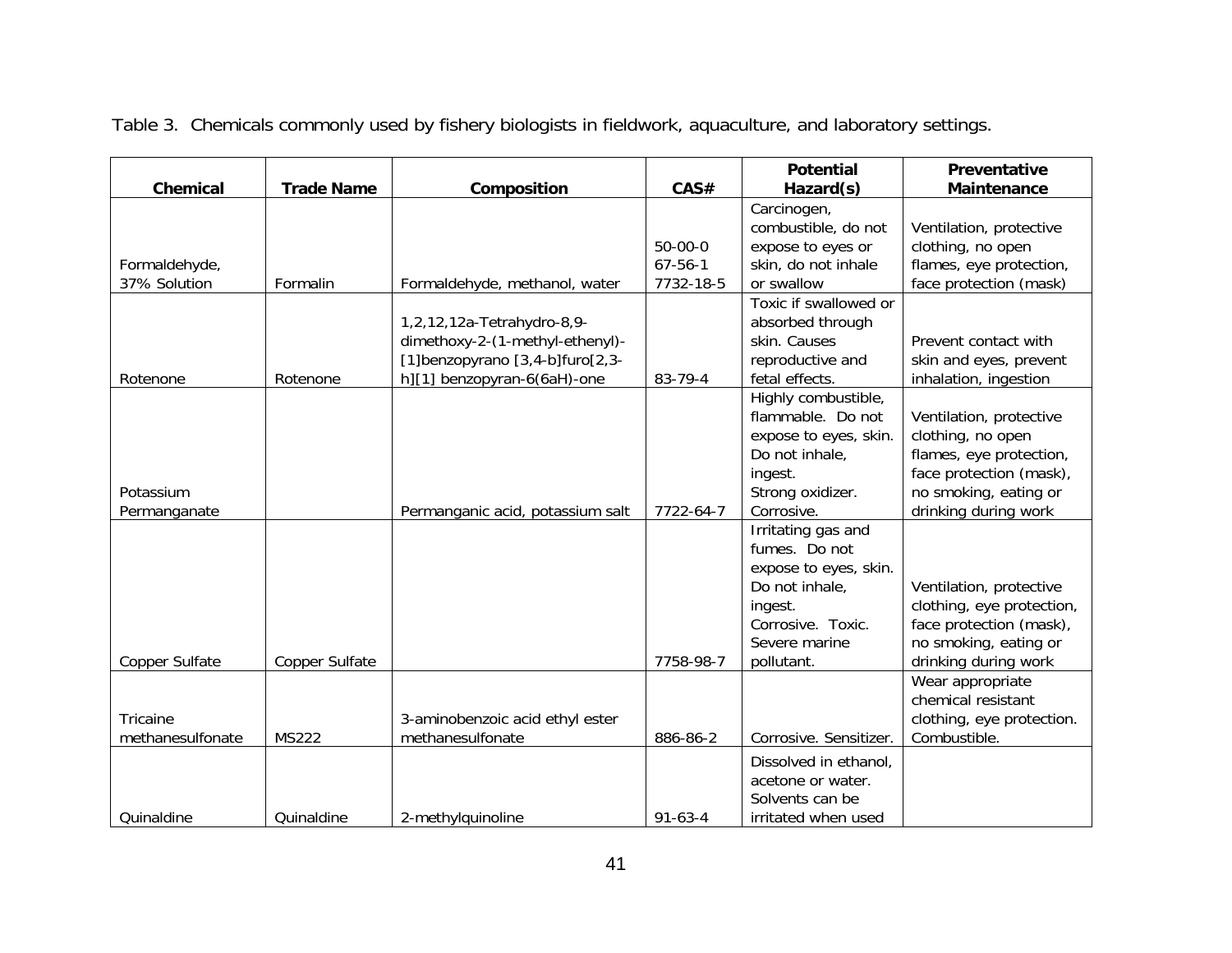|                 |                |                                 |               | in the field.          |                           |
|-----------------|----------------|---------------------------------|---------------|------------------------|---------------------------|
|                 |                |                                 |               | Combustible liquid     |                           |
|                 |                |                                 |               | and vapor. Harmful     |                           |
|                 |                |                                 |               | if absorbed through    |                           |
|                 |                |                                 |               |                        |                           |
|                 |                |                                 |               | skin.                  |                           |
|                 |                |                                 |               | Dissolved in ethanol,  |                           |
|                 |                |                                 |               | acetone or water.      |                           |
|                 |                |                                 |               | Solvents can be        |                           |
|                 |                |                                 |               | irritated when used    |                           |
|                 |                |                                 |               | in the field. May be   |                           |
|                 |                |                                 |               | absorbed through       | Provide adequate          |
|                 |                |                                 |               | skin. Irritant.        | ventilation. Wear         |
|                 |                |                                 |               | Harmful if swallowed   | appropriate chemical      |
|                 |                |                                 |               | or inhaled.            | resistant clothing, eye   |
| Quinate         | Quinate        | Quinaldine sulfate              | 655-76-5      | Combustible.           | protection.               |
|                 |                |                                 |               | Typically bubbled in   |                           |
|                 |                |                                 |               | water but difficult to |                           |
|                 |                |                                 |               | control May cause      |                           |
|                 |                |                                 |               | nausea and             |                           |
|                 |                |                                 |               | respiratory            |                           |
|                 |                |                                 |               | problems. Displaces    | Provide adequate          |
|                 |                |                                 |               |                        | ventilation. Accumulates  |
|                 |                |                                 |               | oxygen; may cause      |                           |
| Carbon Dioxide  | Carbon Dioxide | Carbon, oxygen                  | 124-38-9      | asphyxia.              | in low areas.             |
|                 |                |                                 |               | Not yet approved by    | Provide adequate          |
|                 |                |                                 |               | FDA but under          | ventilation. Wear         |
|                 |                |                                 |               | review May be          | appropriate chemical      |
|                 |                | Isoeugenol (2-methoxy-4-        |               | harmful if             | resistant clothing, eye   |
| AQUI-S          | AQUI-S         | propenylphenol)                 | $97 - 54 - 1$ | swallowed. Irritant.   | protection.               |
|                 |                |                                 |               | US FDA rated not       |                           |
|                 |                |                                 |               | GRAS (Generally        |                           |
|                 |                |                                 |               | Recognized as          | Appropriate ventilation,  |
|                 |                |                                 |               | Safe) Irritant. May    | chemical protective       |
|                 |                | 4-allyl-2-methoxy-phenol(active |               | cause allergic skin    | gloves/clothing, safety   |
| Eugenol         | Eugenol        | compound clove oil)             | 97-53-0       | reaction.              | eyewear                   |
|                 |                |                                 | 13425-25-     | Respiratory poison,    |                           |
|                 |                |                                 | 7??           | carcinogen. Do not     | Ventilation, wear gloves, |
|                 | Benzaldehyde   |                                 |               | expose to eyes, skin.  | face protection (mask),   |
|                 |                |                                 |               |                        |                           |
| Malachite Green | Green          | Benzaldehyde Green              | 569-64-2      | Do not inhale,         | eye protection            |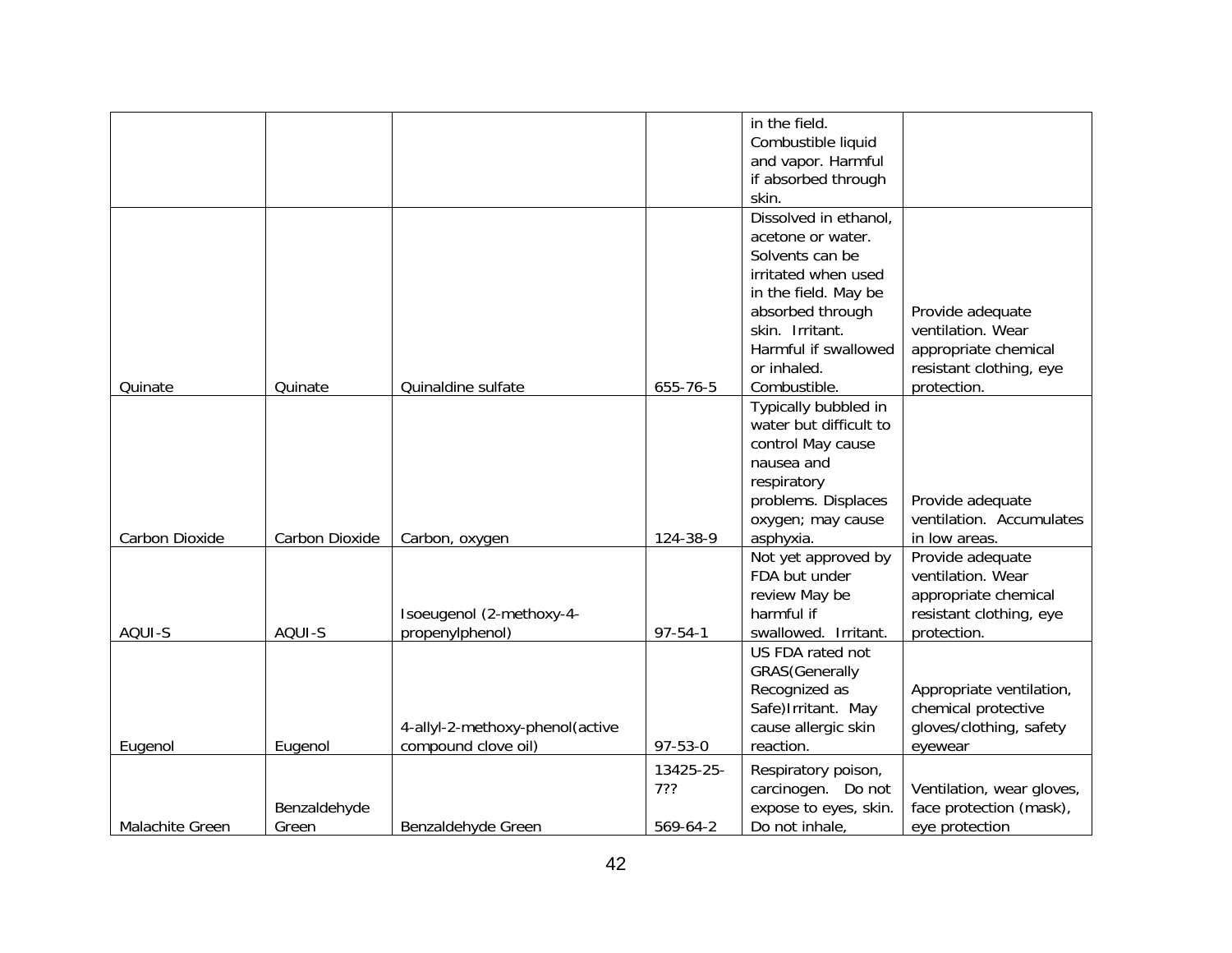|                         |                                  |               | ingest.<br>Toxic, harmful if<br>inhaled or absorbed |                                                      |
|-------------------------|----------------------------------|---------------|-----------------------------------------------------|------------------------------------------------------|
|                         |                                  |               | through skin.                                       |                                                      |
|                         |                                  |               | Powerful dye. May                                   |                                                      |
|                         |                                  |               | cause skin irritation.                              |                                                      |
|                         |                                  |               | Do not expose to                                    |                                                      |
|                         | $3.7 -$                          |               | eyes, skin. Do not<br>inhale, ingest.               |                                                      |
|                         | Bis(Dimethylamino)phenothiazine- |               | Causes                                              | Ventilation, wear gloves,<br>face protection (mask), |
| Methylene blue          | 5-lum-Chloride                   | 7220-79-3     | methemoglobinemia.                                  | eye protection                                       |
|                         |                                  |               |                                                     | Store at room                                        |
|                         |                                  |               |                                                     | temperature away from                                |
|                         |                                  |               |                                                     | moisture and heat.                                   |
|                         |                                  |               | Cancer suspect                                      | Provide adequate                                     |
|                         |                                  |               | agent. May cause                                    | ventilation and                                      |
|                         |                                  |               | CNS effects and liver                               | protective                                           |
| Metronidazole<br>Flagyl |                                  | 443-48-1      | damage.                                             | clothing/eyewear.                                    |
|                         |                                  |               | Harmful if                                          |                                                      |
|                         |                                  |               | swallowed. May                                      |                                                      |
|                         |                                  |               | cause allergic                                      |                                                      |
|                         |                                  |               | reaction if inhaled or                              | Provide adequate                                     |
|                         |                                  |               | skin contact. May                                   | ventilation and                                      |
| Nalidixic Acid Mono     |                                  |               | cause reproductive                                  | protective                                           |
| Sodium Hydrate          | Nalidixic acid                   | 389-08-2      | effects.                                            | clothing/eyewear.                                    |
|                         |                                  |               |                                                     | Handle with care Provide                             |
|                         |                                  | $59-87-0,$    | Toxic. May cause                                    | adequate ventilation and                             |
|                         | nitrofurazone, furazlidone,      | $67 - 45 - 8$ | sensitization with                                  | protective                                           |
| Nitrofuracin Green      | methylene blue and salt          | $61 - 73 - 4$ | skin contact.                                       | clothing/eyewear.                                    |
|                         |                                  |               | Harmful if                                          |                                                      |
|                         |                                  |               | swallowed. May<br>cause sensitization               | Handle with care Provide                             |
| Nitrofurazone           | 5-Nitro-2-furaldehyde            |               | with skin contact.                                  | adequate ventilation and<br>protective               |
| powder                  |                                  |               |                                                     |                                                      |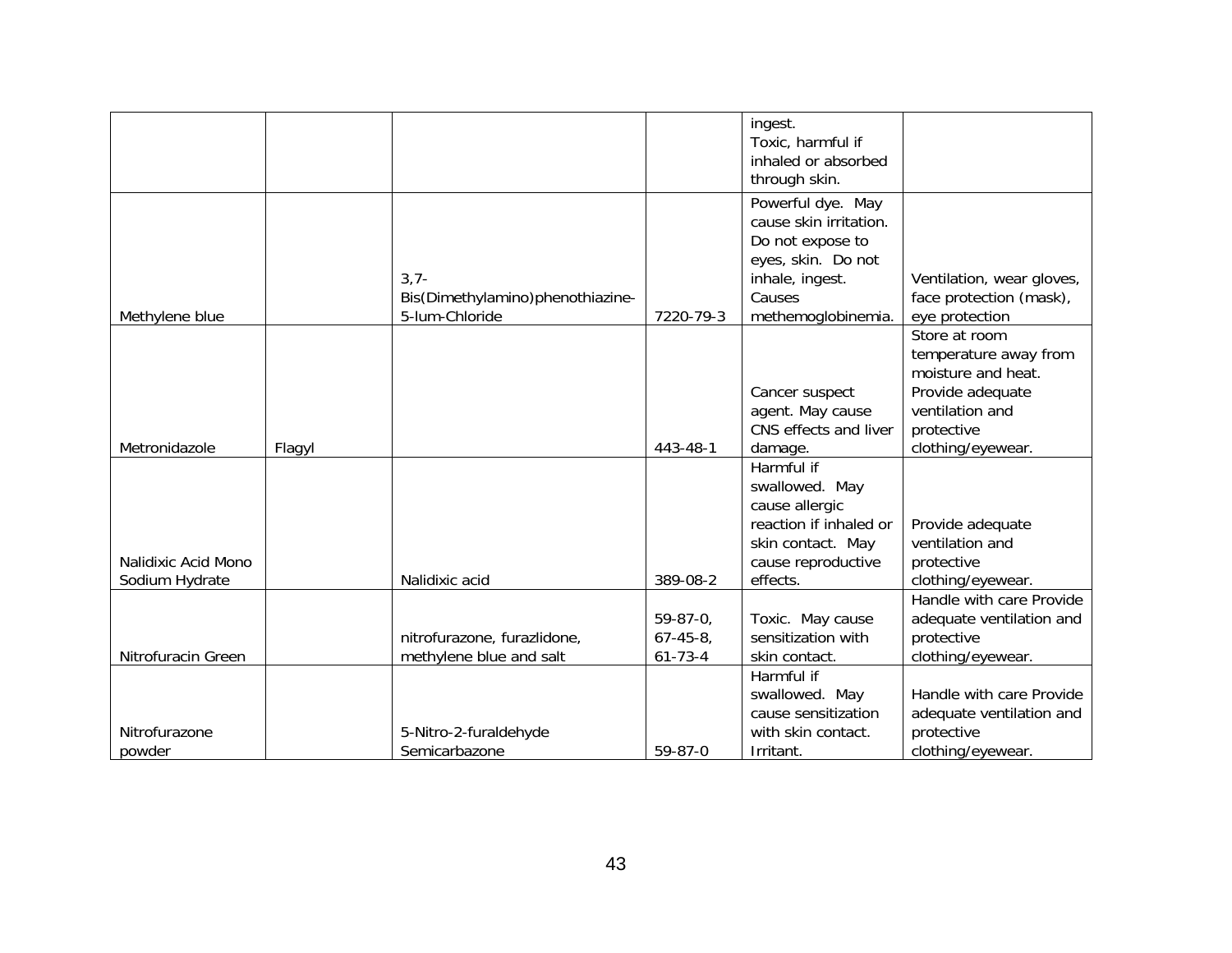|                    |               |                                |            | Do not administer<br>with compounds          |                                           |
|--------------------|---------------|--------------------------------|------------|----------------------------------------------|-------------------------------------------|
|                    |               |                                |            | containing                                   |                                           |
|                    |               |                                |            | oxytetracycline,                             | Do not administer with                    |
|                    |               |                                |            | other tetracyclines,                         | compounds containing                      |
|                    |               |                                |            | nitrofurans, and                             | oxytetracycline, other                    |
|                    |               |                                |            | sulfonamides                                 | tetracyclines,                            |
| Oxolinic Acid      |               |                                |            | Harmful if                                   | nitrofurans, and                          |
| powder             | <b>OXA</b>    | INOXYL 24% premix              | 14698-29-4 | swallowed. Irritant.                         | sulfonamides                              |
|                    |               |                                |            | <b>Treated lobsters</b>                      | Store at room                             |
|                    |               |                                |            | must not be used as                          | temperature away from                     |
|                    |               |                                |            | food for at least 30                         | moisture and heat                         |
|                    |               |                                |            | days after last                              | Provide adequate                          |
|                    |               |                                |            | treatment Irritant.                          | ventilation and                           |
| Oxytetracycline    |               |                                |            | May cause                                    | protective                                |
| Hydrochloride      | OXYSOL-220    | Oxytetracycline HCI            | 2058-46-0  | reproductive effects.<br>Harmful if absorbed | clothing/eyewear.<br>Prevent contact with |
|                    |               |                                |            | through the skin or                          | skin and eyes, prevent                    |
|                    |               |                                |            | if swallowed. May                            | inhalation, ingestion                     |
|                    |               |                                |            | cause allergic skin or                       | Provide adequate                          |
|                    |               | Formalin, p,p benzylidene-N,N, | $50-00-0,$ | respiratory reaction.                        | ventilation and                           |
|                    |               | dimethylanaline                | $569-64-2$ | May cause corneal                            | protective                                |
| Paracide Green     |               |                                | 7732-18-5  | damage.                                      | clothing/eyewear.                         |
|                    |               |                                |            |                                              | Provide adequate                          |
|                    |               |                                |            |                                              | ventilation and                           |
|                    |               |                                |            |                                              | protective                                |
| Povidone           | Povidone K-90 |                                | 9003-39-8  | Irritant                                     | clothing/eyewear.                         |
|                    |               |                                |            |                                              | Prevent contact with                      |
|                    |               |                                |            | Poisonous.                                   | skin and eyes, prevent                    |
| Sodium Bisulfate   |               | Sodium Acid Sulfate            | 10034-88-5 | Corrosive.                                   | inhalation, ingestion                     |
| Sodium             |               |                                |            |                                              |                                           |
| Monophosphate      |               |                                | 13472-35-0 | Irritant                                     |                                           |
| Sodium Thiosulfate |               |                                |            |                                              | Absorbs moisture from                     |
| Crystals           | Hypo          | Sodium Thiosulfate             | 10102-17-7 | Irritant                                     | air.                                      |
|                    | Sulfa 4 TMP   |                                |            |                                              | Provide adequate                          |
|                    | Powder        |                                |            | Irritant. May be                             | ventilation and                           |
| Sulfathiazole      | Sodium        |                                |            | absorbed through                             | protective                                |
| Sodium powder      | Sulfathiazole | Sulfathiazole Sodium           | 144-74-1   | intact skin.                                 | clothing/eyewear.                         |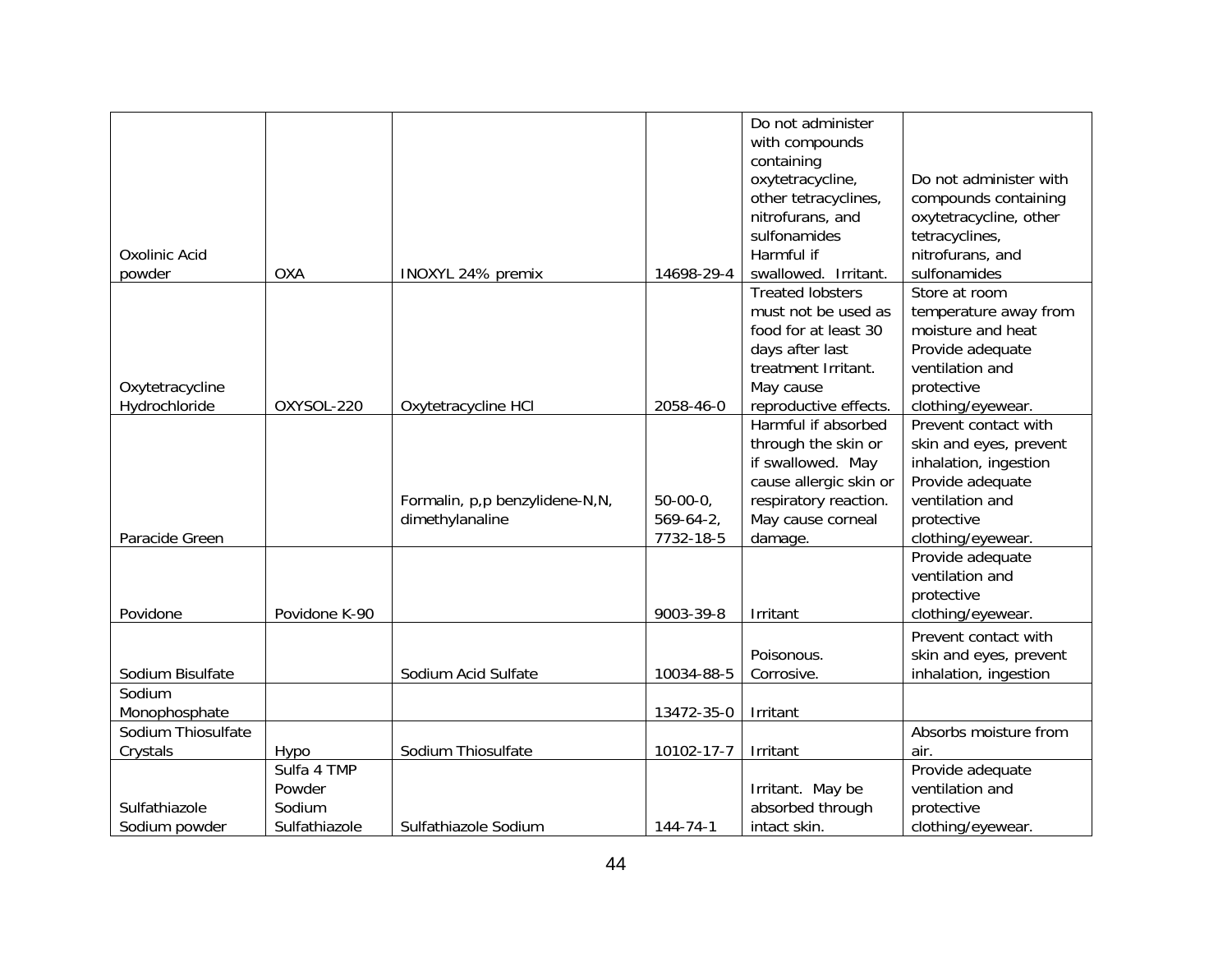|                     |                   |                            |                | Irritant. May cause   |                       |
|---------------------|-------------------|----------------------------|----------------|-----------------------|-----------------------|
|                     |                   |                            |                | allergic reaction     | Moisture sensitive.   |
|                     | Tranquil          |                            |                | (skin and             | Provide adequate      |
|                     | Tranquil II       |                            |                | inhalation). May      | ventilation and       |
| Tetracycline        | Triple Sulfa      |                            |                | cause reproductive    | protective            |
| Hydrochloride       | Powder            |                            | $64 - 75 - 5$  | effects.              | clothing/eyewear.     |
|                     |                   |                            |                | Treated fish must     |                       |
|                     |                   |                            |                | not be used as        |                       |
|                     |                   |                            |                | stocker or food in    |                       |
|                     |                   |                            |                | less than 80 days of  |                       |
|                     |                   |                            |                | last treatment        | Store at room         |
|                     |                   |                            |                | Toxic. Rapidly        | temperature away from |
|                     |                   |                            |                | absorbed through GI   | moisture and heat     |
|                     |                   |                            |                | tract. May cause      | Provide adequate      |
| Trimethoprim and    | <b>TRIBRISSEN</b> | Trimethoprim, sulfadiazine | $738 - 70 - 5$ | skin rash and         | protective            |
| sulfadiazine powder | 40% POWDER        | powder                     | 68-35-9        | sensitization.        | clothing/eyewear.     |
|                     |                   |                            |                | May cause             |                       |
|                     |                   |                            |                | sensitization by      |                       |
|                     |                   |                            |                | inhalation and skin   | Sensitive to light.   |
|                     |                   |                            |                | contact. Irritant.    | Provide adequate      |
| Trimethoprim and    | <b>TMP-Sulfa</b>  |                            | 738-70-5       | May cause blood       | ventilation and       |
| Sulfathiazole       | Acriflavine       |                            | $72 - 14 - 0$  | and bone marrow       | protective            |
| Sodium              | Neutral Powder    |                            |                | damage.               | clothing/eyewear      |
|                     |                   |                            |                | May cause             |                       |
|                     |                   |                            |                | sensitization by      |                       |
|                     |                   |                            |                | inhalation and skin   | Provide adequate      |
|                     |                   |                            |                | contact. Irritant.    | ventilation and       |
|                     |                   |                            | 26787-78-0     | May cause             | protective            |
| Amoxicillin         |                   |                            | 61336-70-7     | reproductive effects. |                       |
|                     |                   |                            |                |                       | clothing/eyewear      |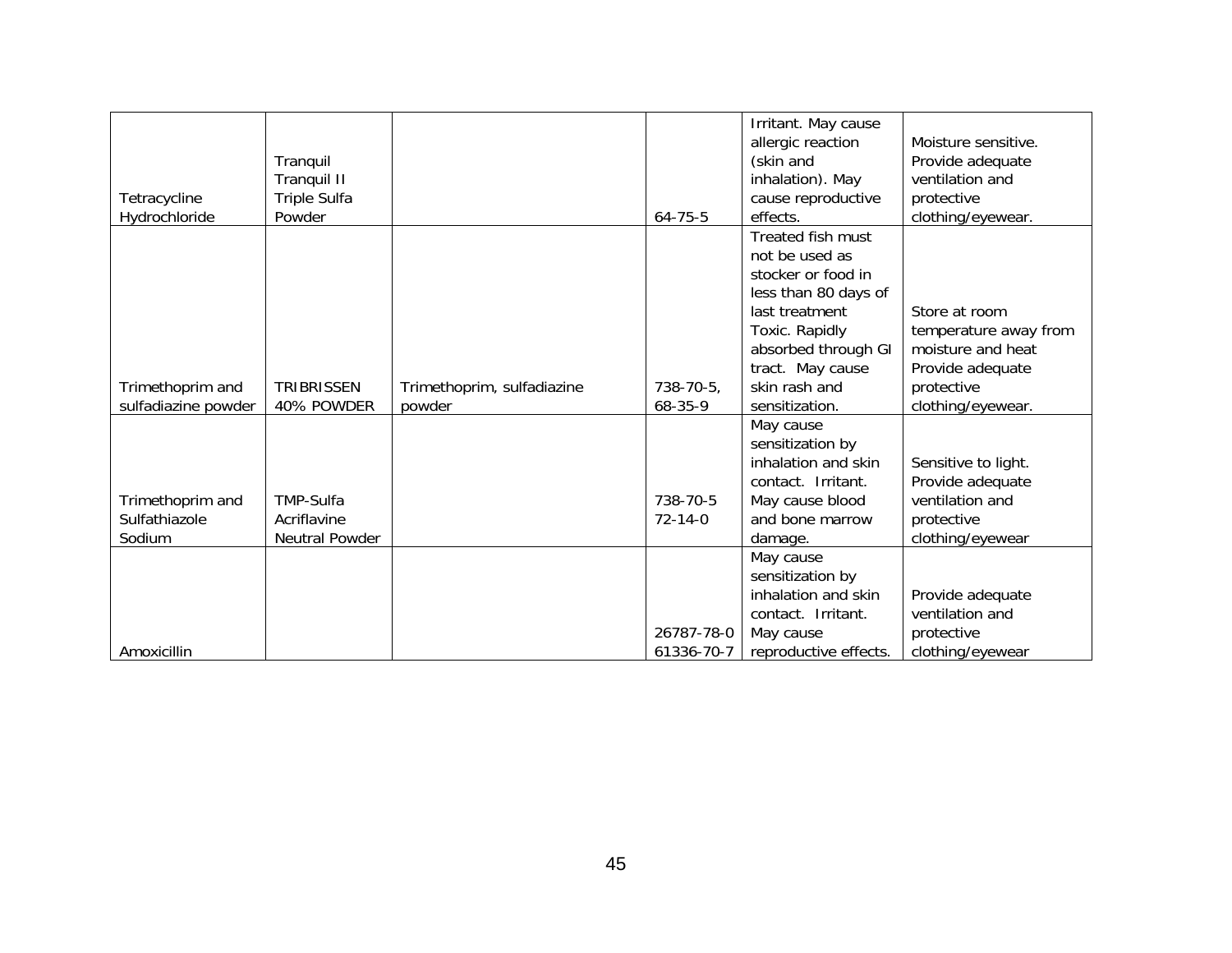|                   |                   |                           |               | <b>Potential</b>       | Preventative                |
|-------------------|-------------------|---------------------------|---------------|------------------------|-----------------------------|
| <b>Chemical</b>   | <b>Trade Name</b> | Composition               | CAS#          | Hazard(s)              | Maintenance                 |
| Benzalkonium      | Benzalkonium      |                           |               | Corrosive. Toxic.      | Provide adequate            |
| Chloride 50%      | Chloride          | Benzalkonium Chloride 50% |               | Very toxic to          | ventilation and protective  |
| Concentrate       | Solution          | Concentrate               | 8001-54-5     | aquatic organisms.     | clothing/eyewear.           |
|                   |                   |                           |               | Corrosive. Toxic.      | Provide adequate            |
| Copper Sulfate    | Crystal Blue      |                           |               | Severe marine          | ventilation and protective  |
| Pentahydrate      | De-Los            |                           | 7758-99-8     | pollutant.             | clothing/eyewear.           |
|                   |                   |                           |               | Toxic. Corrosive.      |                             |
|                   |                   |                           |               | Combustible liquid.    |                             |
|                   |                   |                           |               | May cause              |                             |
|                   |                   |                           |               | reproductive effects   | Provide adequate            |
| ethylene diamine  |                   |                           |               | and kidney             | ventilation and protective  |
| tetra acidic acid | E.D.T.A.          |                           | $60 - 00 - 4$ | damage.                | clothing/eyewear.           |
|                   |                   |                           |               | Milk taken from        |                             |
|                   |                   |                           |               | animals before 72      | Thoroughly clean and        |
|                   |                   |                           |               | hours of last          | sterilize needles before    |
|                   |                   |                           |               | treatment must not     | usage. Prevent              |
|                   |                   |                           |               | be used as food        | contamination of bottle.    |
|                   |                   |                           |               | Irritant. May cause    | Provide adequate            |
|                   | <b>GALLIMYCIN</b> |                           |               | allergic respiratory   | ventilation and protective  |
| Erythromycin      | 200               | Erythromycin              | 114-07-8      | and skin reaction      | clothing/eyewear.           |
|                   |                   |                           |               | <b>Treated animals</b> |                             |
|                   |                   |                           |               | must not be            |                             |
|                   |                   |                           |               | slaughtered as food    |                             |
|                   |                   |                           |               | before 24 hours of     |                             |
|                   |                   |                           |               | last treatment.        |                             |
|                   |                   |                           |               | Bird used as egg       |                             |
|                   |                   |                           |               | producing must not     |                             |
|                   |                   |                           |               | be used as food.       |                             |
|                   |                   |                           |               | Irritant. Irritant.    | Store at room               |
|                   |                   |                           |               | May cause allergic     | temperature away from       |
|                   |                   |                           |               | respiratory and skin   | moisture and heat. Do       |
|                   |                   |                           |               | reaction, liver        | not use if solution is more |
|                   |                   |                           |               | damage,                | than 3 days old Provide     |
|                   |                   |                           |               | reproductive and       | adequate ventilation and    |
| Erythromycin      | <b>GALLIMYCIN</b> |                           |               | CNS effects,           | protective                  |
| Phosphate Powder  | PFC               | Erythromycin              | 4501-00-2     | hearing loss.          | clothing/eyewear            |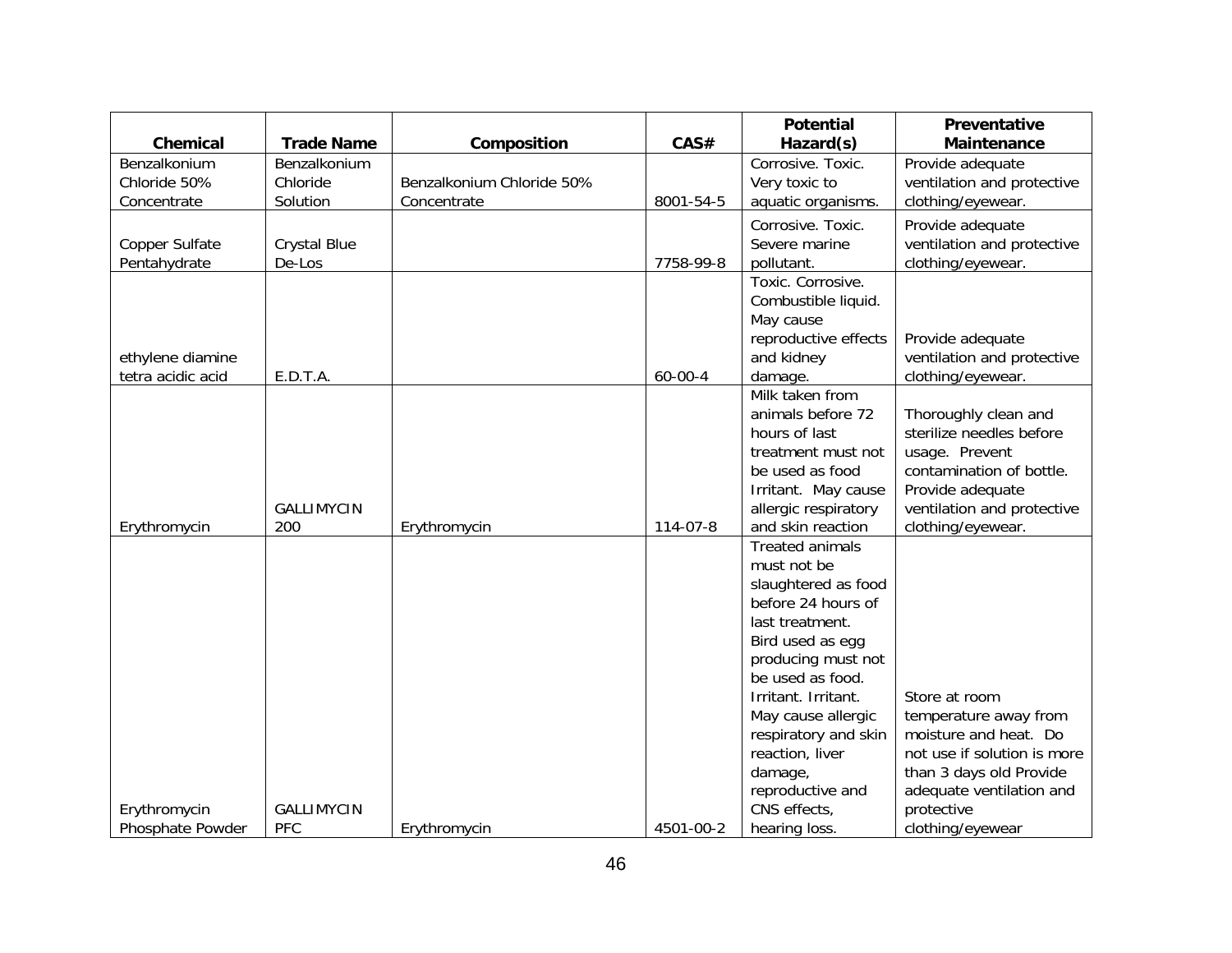|                    |                 |                              |               | Toxic by inhalation,   | Provide adequate           |
|--------------------|-----------------|------------------------------|---------------|------------------------|----------------------------|
| Furazolidone       |                 |                              |               | ingestion and skin     | ventilation and protective |
| Powder             | Furazolidone    | Furazolidone                 | $67 - 45 - 8$ | contact. Irritant.     | clothing/eyewear           |
|                    |                 |                              |               | Irritant. May cause    |                            |
|                    |                 |                              |               | allergic respiratory   |                            |
|                    |                 |                              |               | and skin reaction,     |                            |
|                    |                 |                              |               | kidney damage,         |                            |
|                    |                 |                              |               | reproductive           | Provide adequate           |
| Gentamycin Sulfate |                 |                              |               | effects, hearing       | ventilation and protective |
| Powder             |                 |                              | 1405-41-0     | loss.                  | clothing/eyewear.          |
|                    |                 |                              |               | Cancer suspect         |                            |
|                    |                 |                              |               | agent. May be          | Provide adequate           |
|                    |                 |                              |               | harmful if             | ventilation and protective |
| Isoniazid          | Isoniazid       | Iso-Nicotinic Acid Hydrazide | $54 - 85 - 3$ | swallowed.             | clothing/eyewear.          |
|                    |                 |                              |               | Irritant. May cause    |                            |
|                    |                 |                              |               | allergic respiratory   |                            |
|                    |                 |                              |               | and skin reaction,     |                            |
|                    |                 |                              |               | kidney damage,         |                            |
|                    |                 |                              |               | reproductive           | Provide adequate           |
| Kanamycin Sulfate  |                 |                              |               | effects, hearing       | ventilation and protective |
| Powder             |                 |                              | 25389-94-0    | loss.                  | clothing/eyewear.          |
|                    |                 |                              |               | <b>Treated animals</b> |                            |
|                    |                 |                              |               | must not be used       |                            |
|                    |                 |                              |               | as food for at least   |                            |
|                    |                 |                              |               | 55 days after last     |                            |
|                    |                 |                              |               | treatment May          |                            |
|                    |                 |                              |               | cause allergic         |                            |
|                    |                 |                              |               | reactions,             |                            |
|                    |                 |                              |               | gastrointestinal and   |                            |
|                    |                 |                              |               | reproductive           |                            |
|                    |                 |                              |               | effects. May cause     | Store in dry place (2-     |
|                    | Florfenicol 50% |                              | 73231-34-     | long-term adverse      | 30°C). Provide adequate    |
|                    | Medicated       | Florfenicol 50% Medicated    | $2, 63-42-3,$ | effects in aquatic     | ventilation and protective |
| Aquaflor           | Premix          | Premix, lactose, povidone    | 9003-39-8     | environments.          | clothing/eyewear.          |